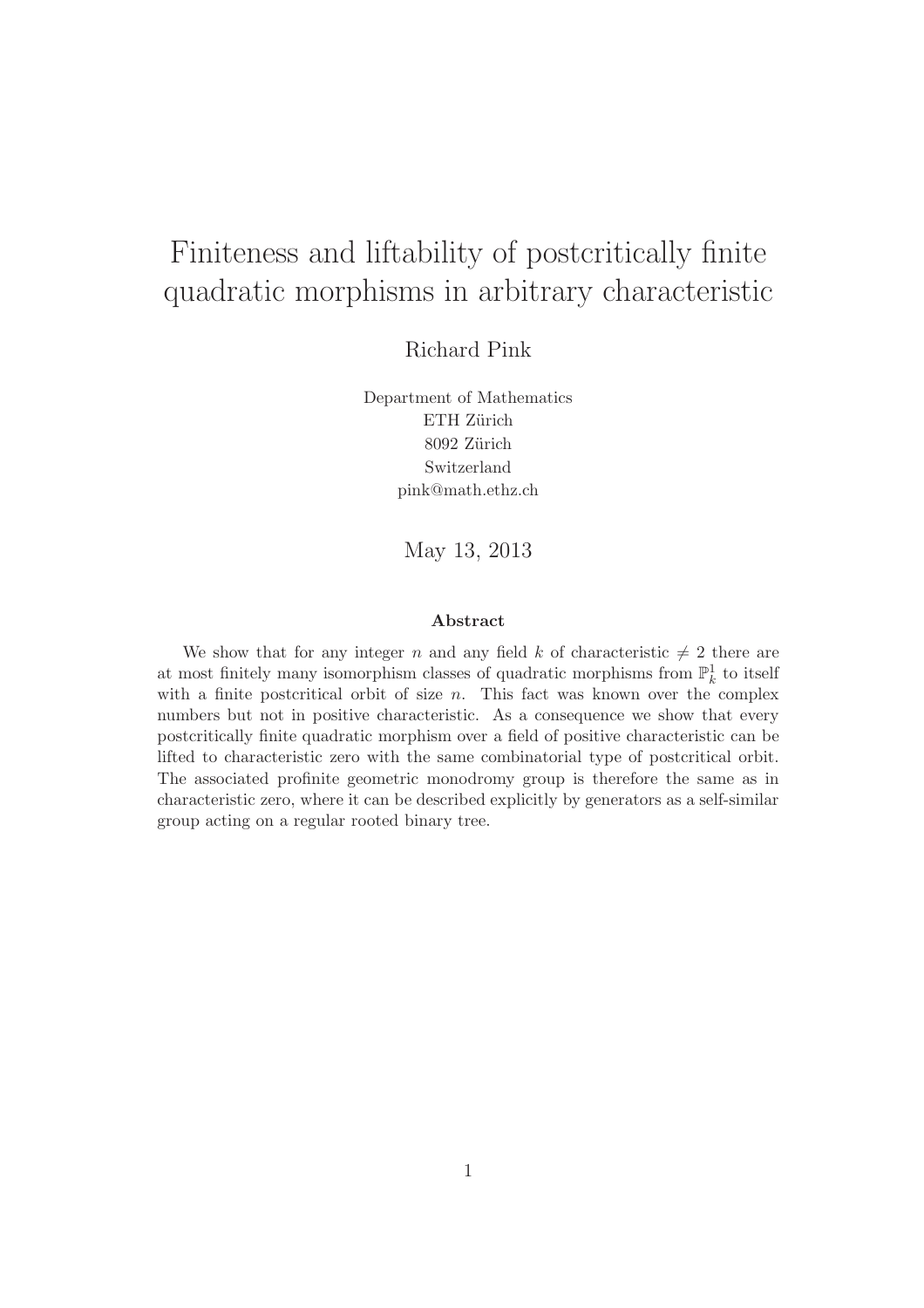#### 0 Introduction

The dynamics of postcritically finite quadratic polynomials and quadratic rational maps on  $\mathbb{P}^1$  have been studied from various angles. This author is interested in arithmetic properties of the associated monodromy representations. In modern arithmetic geometry one tries to understand a situation in characteristic zero and in positive characteristic on the same footing and expects that each of them sheds light on the other. The present paper is meant to be a contribution in this direction.

As a consequence of Thurston rigidity (see Douady-Hubbard [5], Brezin at al. [2]) it is known that for any integer n there are at most finitely many isomorphism classes of quadratic rational maps  $\mathbb{P}^1_{\mathbb{C}} \to \mathbb{P}^1_{\mathbb{C}}$  with a postcritical orbit of size *n*. Our main result Theorem 3.3 can be phrased as saying that the same is true over any algebraically closed field k of characteristic  $\neq 2$ .

We show this in a purely algebro-geometric fashion, though the proof is surprisingly complicated. Assume that the finiteness is not true. Then an easy argument involving moduli spaces shows that there must exist a non-isotrivial family of quadratic morphisms (we prefer the precise terminology of algebraic geometry over the unspecific word 'map') with postcritical orbits of the same combinatorial type over some smooth curve  $D$  over k. As the moduli space is affine, this family must have bad reduction at some point of a smooth compactification  $D$  of  $D$ . In fact we exhibit a point where the reduction has a certain combinatorial type (see the proof of Lemma 10.1), and by a different argument we show that such a type is actually impossible, thus arriving at a contradiction.

The combinatorial properties of the reduction are analyzed by means of stable marked curves. For this observe that the postcritical orbit defines a finite collection of disjoint sections of  $\mathbb{P}^1_D$  over D, turning  $\mathbb{P}^1_D$  into a smooth marked curve of genus zero over D. As such, it possesses a unique extension to a stable marked curve with disjoint sections over  $D$ . The degenerate fibers are trees of rational curves among which the marked points are distributed in a certain fashion, whose combinatorics can be described by what may be called stable marked trees. Although the given quadratic morphism  $\mathbb{P}_D^1 \to \mathbb{P}_D^1$  does not extend to the stable curve, it extends as a correspondence using a certain augmented stable marked extension, with the help of which we describe the precise combinatorial effect of the quadratic morphism on the respective marked trees (see Section 8). (There may be a relation with the mapping trees from Pilgrim [15, §2.1], but we have not made a detailed comparison.) This description suffices to exclude certain types of bad reduction by purely combinatorial arguments (see Section 9). At some step we also use the local multiplicity of a singular point on the total space of the family, which is not only a combinatorial invariant of the special fiber (see Proposition 6.2 (b) and the proof of Lemma 9.9). All these arguments make up the bulk of this paper from Section 4 onwards and serve only to establish Theorem 3.3.

The moduli space that we use is a rigidified version of the moduli space of dynamical systems of degree 2 from Silverman [16, §4.6]. Using it we construct a moduli space  $M_{\Gamma}$ of Γ-marked quadratic morphisms for any finite mapping scheme Γ of cardinality  $\geq 3$ .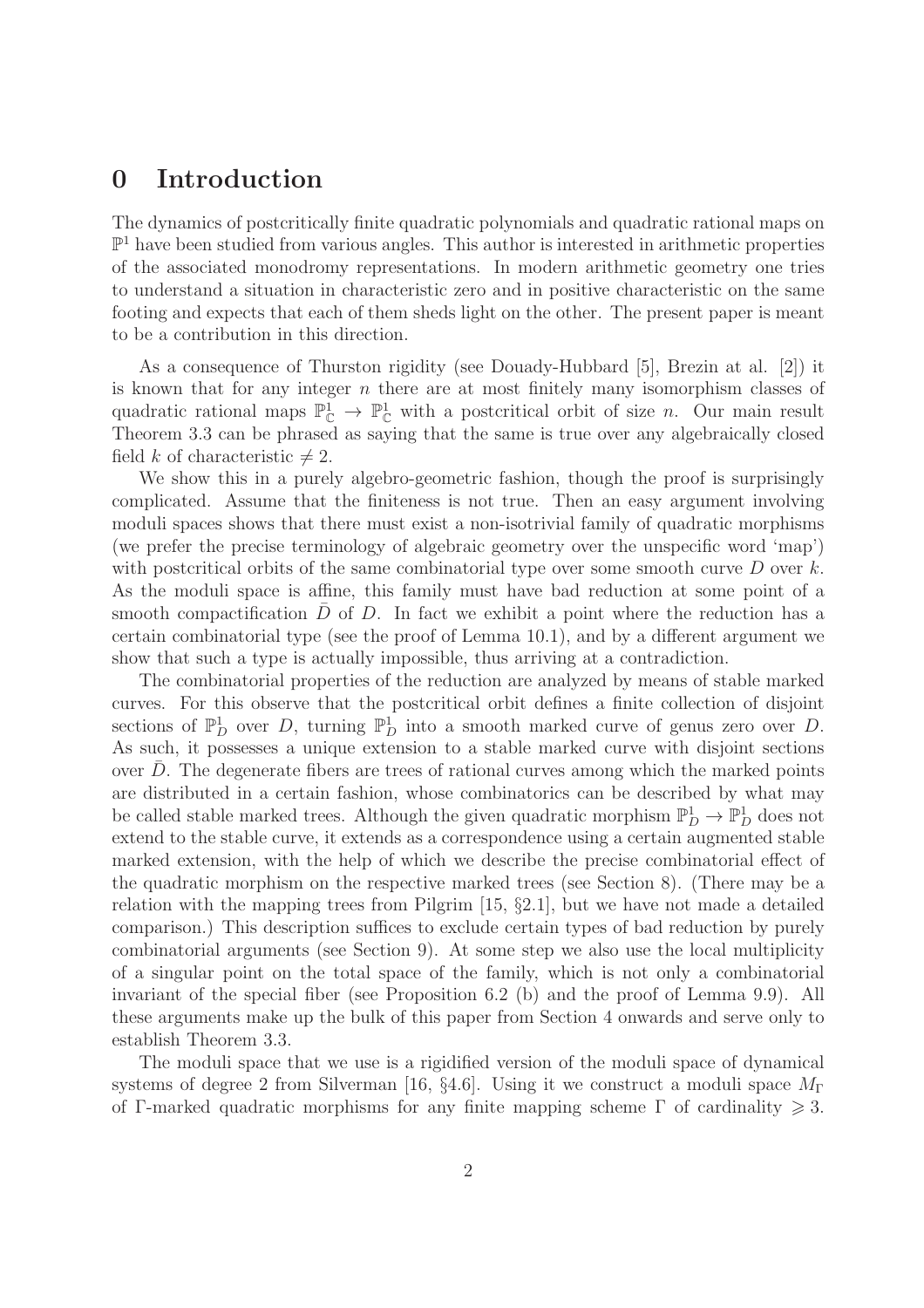The points of  $M_{\Gamma}$  over an algebraically closed field k of characteristic  $\neq 2$  are in bijection with the isomorphism classes of quadratic morphisms over  $k$  whose postcritical orbit is combinatorially equivalent to Γ. Our finiteness theorem 3.3 then becomes the statement that all fibers of  $M_{\Gamma}$  over  $\text{Spec } \mathbb{Z}[\frac{1}{2}]$  $\frac{1}{2}$  are finite.

On the other hand, it is not hard to construct  $M_{\Gamma}$  as the joint zero locus of two polynomials in a suitable Zariski open subscheme of  $\mathbb{A}^2 \times \operatorname{Spec} \mathbb{Z}[\frac{1}{2}]$  $\frac{1}{2}$  (see Proposition 3.2). Using the local flatness criterion from commutative algebra this together with the finiteness implies that  $M_{\Gamma}$  is flat over Spec  $\mathbb{Z}[\frac{1}{2}]$  $\frac{1}{2}$ . As a consequence, any Γ-marked quadratic morphism over a field of positive characteristic can be lifted to characteristic zero (see Corollary 3.6).

Finally, consider a quadratic morphism  $\mathbb{P}_k^1 \to \mathbb{P}_k^1$  over an algebraically closed field k of characteristic > 2 with finite postcritical orbit  $S \subset \mathbb{P}_k^1$ . The associated monodromy representation is a homomorphism from the (geometric) étale fundamental group  $\pi_{1,\text{\'et}}(\mathbb{P}_k^1 \setminus S)$ to the automorphism group of a regular rooted binary tree  $T$  (see Section 4). By combining the liftability with Grothendieck's theorem on the specialization of the tame fundamental group we show that the image of this homomorphism is the same as for some quadratic morphism with a combinatorially equivalent postcritical orbit over C. The latter is simply the closure in the profinite topology of  $Aut(T)$  of the image of the usual fundamental group  $\pi_1(C^{\circ}(\mathbb{C}))$  and can be described by explicit generators as a self-similar subgroup of  $\mathrm{Aut}(T)$ as, say, in Bartholdi-Nekrashevych [1], Dau [3], Grigorchuk et al. [7], Nekrashevych [13, Ch.5], [14].

There are several interesting open questions that one might pursue next. First, while almost all combinatorially conceivable finite mapping schemes seem to occur as the postcritical orbit of some quadratic morphism over C, some of them cannot occur in all characteristics (see Remarks 2.4 and 3.9). So which mapping schemes occur in which characteristic, and why?

Second, some Γ-marked quadratic morphisms over a field possess non-trivial infinitesimal deformations (see Remark 3.8). When precisely does this occur? What are the, say, combinatorial reasons for it?

Third, we have analyzed the possible combinatorial types of degeneration of Γ-marked quadratic morphisms only to the extent necessary to prove the finiteness theorem. We have excluded certain types, while others are possible, as in Remark 3.9 and Example 8.7. So which kinds of degenerations actually occur?

Fourth, how is the combinatorial type of degeneration over a non-archimedean local field, as described in the present paper, related to the dynamical properties of the quadratic morphism in the generic fiber?

Fifth, the above mentioned consequence for the monodromy group concerns the geometric fundamental group, i.e., the case where the base field  $k$  is algebraically closed. What can be said about the image of the arithmetic fundamental group, i.e., when  $k$  is not algebraically closed? What about the images of Frobenius elements?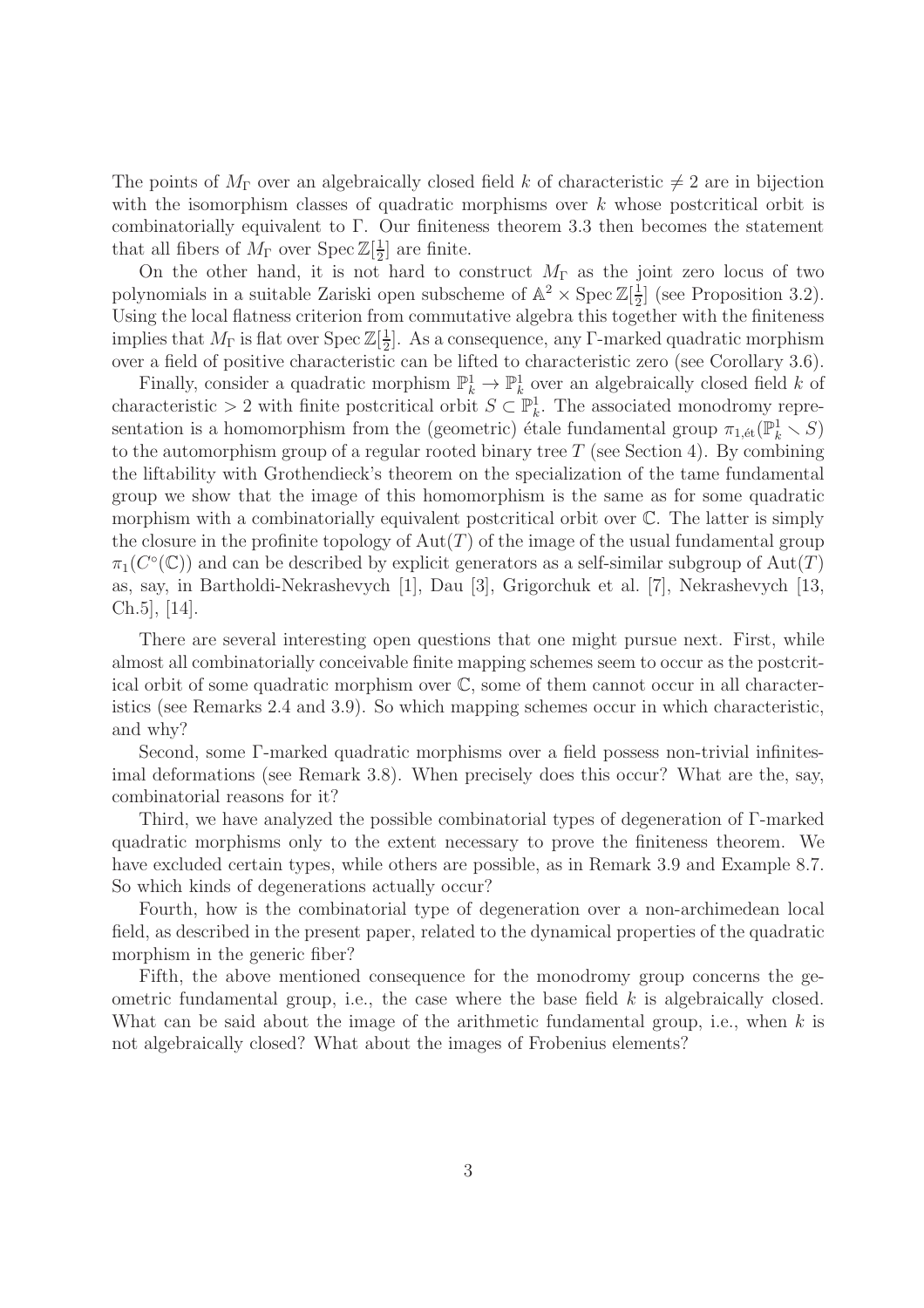#### Part I: Moduli of quadratic morphisms

#### 1 Stable quadratic morphisms

Let S be a scheme over  $\text{Spec } \mathbb{Z}[\frac{1}{2}]$  $\frac{1}{2}$ .

**Definition 1.1** A quadratic morphism (with marked critical points) over S is a quadruple  $(C, f, i_1, i_2)$  where

- (a) C is a curve over S that is locally for the Zariski topology on S isomorphic to  $\mathbb{P}^1 \times S$ ,
- (b)  $f: C \to C$  is a morphism over S which is fiberwise of degree 2, and
- (c)  $i_1$ ,  $i_2$ :  $S \rightarrow C$  are sections whose images are precisely the critical points of f, that is, the points where  $df = 0$ .

Remark 1.2 In Milnor [12, §6] this is called a 'critically marked quadratic rational map'. In the present paper, all quadratic morphisms are endowed with marked critical points, but for brevity we will simply speak of quadratic morphisms. We will often speak of a quadratic morphism f if the other data  $C$ ,  $i_1$ ,  $i_2$  are not used or are understood.

**Proposition 1.3** For any quadratic morphism, the sections  $i_1$ ,  $i_2$  are fiberwise distinct.

**Proof.** The morphism possesses exactly two critical points in every geometric fiber.  $\Box$ 

For any quadratic morphism over a field K, the sections  $i_1$ ,  $i_2$  are really K-valued points of C, and so are their images  $f^n \circ i_1$ ,  $f^n \circ i_2$  under powers of f.

**Definition 1.4** For any quadratic morphism f over a field, the set  $\{f^n \circ i_1, f^n \circ i_2 \mid n \geq 0\}$ is called the postcritical orbit of  $f$ . If this set is finite, then  $f$  is called postcritically finite.

**Proposition 1.5** For any quadratic morphism  $(C, f, i_1, i_2)$  over a field K the following are equivalent:

- (a) The postcritical orbit has cardinality  $\geq 3$ .
- (b) At least one of  $f \circ i_1$ ,  $f \circ i_2$  is distinct from both  $i_1$ ,  $i_2$ .
- (c)  $(C, f, i_1, i_2)$  is not isomorphic to  $(\mathbb{P}^1_K, x \mapsto ax^{\pm 2}, 0, \infty)$  for any sign and any  $a \in K^{\times}$ .

Moreover, these conditions imply:

(d)  $\text{Aut}(C, f, i_1, i_2) = 1.$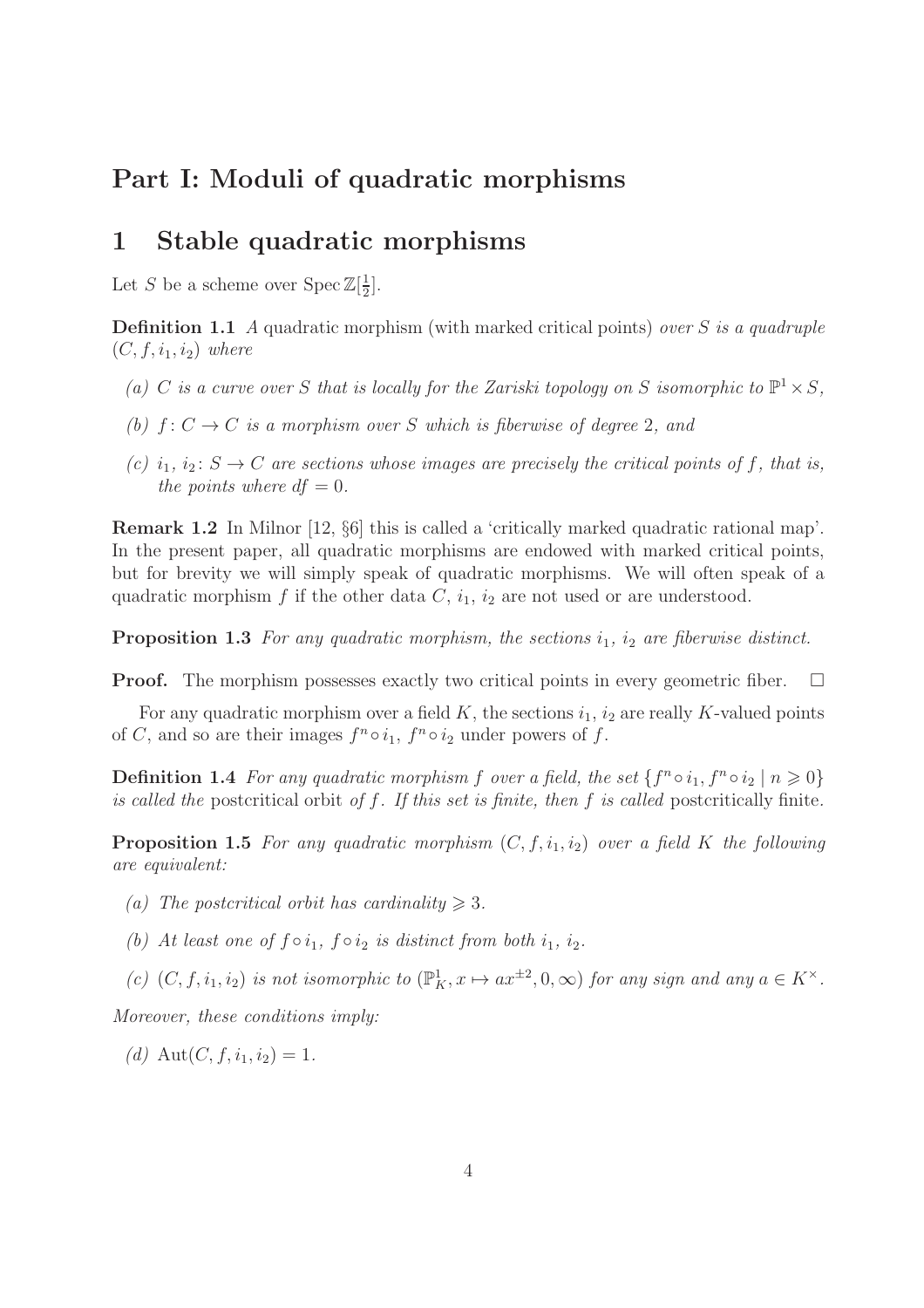**Proof.** By construction the postcritical orbit is mapped into itself by f. Since  $i_1$ ,  $i_2$  are already two distinct elements by Proposition 1.3, the equivalence (a) $\Leftrightarrow$ (b) follows.

Next suppose that (b) does not hold, i.e., that  $\{f \circ i_1, f \circ i_2\} \subset \{i_1, i_2\}$ . Since f has degree 2, the images of the two critical points are distinct; hence actually  $\{f \circ i_1, f \circ i_2\}$  $\{i_1, i_2\}$ . Identify C with  $\mathbb{P}^1_K$  such that  $i_1 = 0$  and  $i_2 = \infty$ . Then a direct calculation shows that f must have the form excluded in  $(c)$ . Conversely, the quadratic morphism excluded in (c) visibly satisfies  $\{f(0), f(\infty)\} = \{0, \infty\}$ . This proves the equivalence  $(b) \Leftrightarrow (c)$ .

Finally, any automorphism of  $(C, f, i_1, i_2)$  fixes each point in the postcritical orbit. Since any automorphism of  $\mathbb{P}^1_K$  fixing  $\geq 3$  points is trivial, we have  $(a) \Rightarrow (d)$  and are done.  $\Box$ 

**Definition 1.6** A quadratic morphism over S is called stable, if in every fiber the postcritical orbit has cardinality  $\geq 3$ .

Proposition 1.7 There is a fine moduli scheme M of stable quadratic morphisms, and it is smooth of finite type of relative dimension 2 over  $\text{Spec } \mathbb{Z}[\frac{1}{2}]$  $\frac{1}{2}$ .

**Proof.** First consider a quadratic morphism  $(C, f, i_1, i_2)$  over S for which  $f \circ i_2$  is disjoint from  $i_1$  and  $i_2$ . Then there is a unique isomorphism  $C \cong \mathbb{P}^1 \times S$  which sends the sections  $(i_1, i_2, f \circ i_2)$  to  $(0, \infty, 1)$ . After carrying out this identification, the quadratic morphism has the form  $f(x) = \frac{x^2+a}{x^2+b}$  $\frac{x^2+a}{x^2+b}$  for unique  $a, b \in \Gamma(S, \mathcal{O}_S)$ . Thus the isomorphism class of  $(C, f, i_1, i_2)$  is determined by  $(a, b)$ . Also, for any  $a, b \in \Gamma(S, \mathcal{O}_S)$  the formula  $\frac{x^2+a}{x^2+b}$  $\frac{x^2+a}{x^2+b}$  defines a morphism  $\mathbb{P}^1 \times S \to \mathbb{P}^1 \times S$  which is fiberwise of degree 2 if and only if  $a \neq b$  everywhere. Thus  $(a, b)$  corresponds to a morphism  $S \to \mathbb{A}^2 \setminus \text{diag}(\mathbb{A}^1)$ , and conversely, to any such morphism we can associate the stable quadratic morphism  $(\mathbb{P}^1 \times S, x \mapsto \frac{x^2+a}{x^2+b})$  $\frac{x^2+a}{x^2+b}$ , 0,  $\infty$ ) with  $f(\infty) = 1$ . This shows that the subfunctor of all stable quadratic morphisms satisfying  $f \circ i_2 \neq i_1, i_2$  possesses a fine moduli scheme  $M_2$  isomorphic to  $(\mathbb{A}^2 \setminus \text{diag}(\mathbb{A}^1)) \times \text{Spec } \mathbb{Z}[\frac{1}{2}]$  $\frac{1}{2}$ .

Next consider a quadratic morphism  $(C, f, i_1, i_2)$  over S for which  $f \circ i_1$  is disjoint from  $i_1$  and  $i_2$ . Then we identify C with  $\mathbb{P}^1 \times S$  by sending the sections  $(i_1, i_2, f \circ i_1)$  to  $(0, \infty, 1)$ . Afterwards the quadratic morphism has the form  $f(x) = \frac{cx^2+1}{dx^2+1}$  for unique  $c, d \in \Gamma(S, \mathcal{O}_S)$ . Again we find that  $(c, d)$  must represent a morphism  $S \to \mathbb{A}^2 \setminus \text{diag}(\mathbb{A}^1)$ , and conversely, that any such morphism determines a stable quadratic morphism  $(\mathbb{P}^1 \times S, x \mapsto \frac{cx^2+1}{dx^2+1}, 0, \infty)$ with  $f(0) = 1$ . This shows that the subfunctor of all stable quadratic morphisms satisfying  $f \circ i_1 \neq i_1, i_2$  possesses a fine moduli scheme  $M_1$  which is also isomorphic to  $(\mathbb{A}^2 \setminus \text{diag}(\mathbb{A}^1)) \times \text{Spec } \mathbb{Z}[\frac{1}{2}]$  $\frac{1}{2}$ .

Now let  $M_{21} \subset M_2$  and  $M_{12} \subset M_1$  denote the open subschemes where the sections  $f \circ i_1$ and  $f \circ i_2$  of the respective universal family of quadratic morphisms are both disjoint from  $i_1$  and  $i_2$ . Then  $M_{21}$  and  $M_{12}$  represent the same functor and are therefore canonically isomorphic. Let M be the scheme over  $\text{Spec } \mathbb{Z}[\frac{1}{2}]$  $\frac{1}{2}$  obtained by gluing  $M_2$  and  $M_1$  along this isomorphism. (An explicit calculation, not necessary for the proof, shows that the gluing isomorphism is given by

$$
M_1 \xrightarrow{\sim} M_{12} \xrightarrow{\sim} M_{21} \xrightarrow{\sim} M_{21} \xrightarrow{\parallel} M_2
$$
  
\n
$$
\downarrow \parallel \qquad \qquad \downarrow \parallel \qquad \qquad \downarrow \parallel
$$
  
\n
$$
\mathbb{A}^2 \setminus \text{diag}(\mathbb{A}^1) \supset \mathbb{G}_m^2 \setminus \text{diag}(\mathbb{G}_m^1) \xrightarrow{(c,d) \mapsto (\frac{d^2}{c^3}, \frac{d}{c^2})} \mathbb{G}_m^2 \setminus \text{diag}(\mathbb{G}_m^1) \subset \mathbb{A}^2 \setminus \text{diag}(\mathbb{A}^1)
$$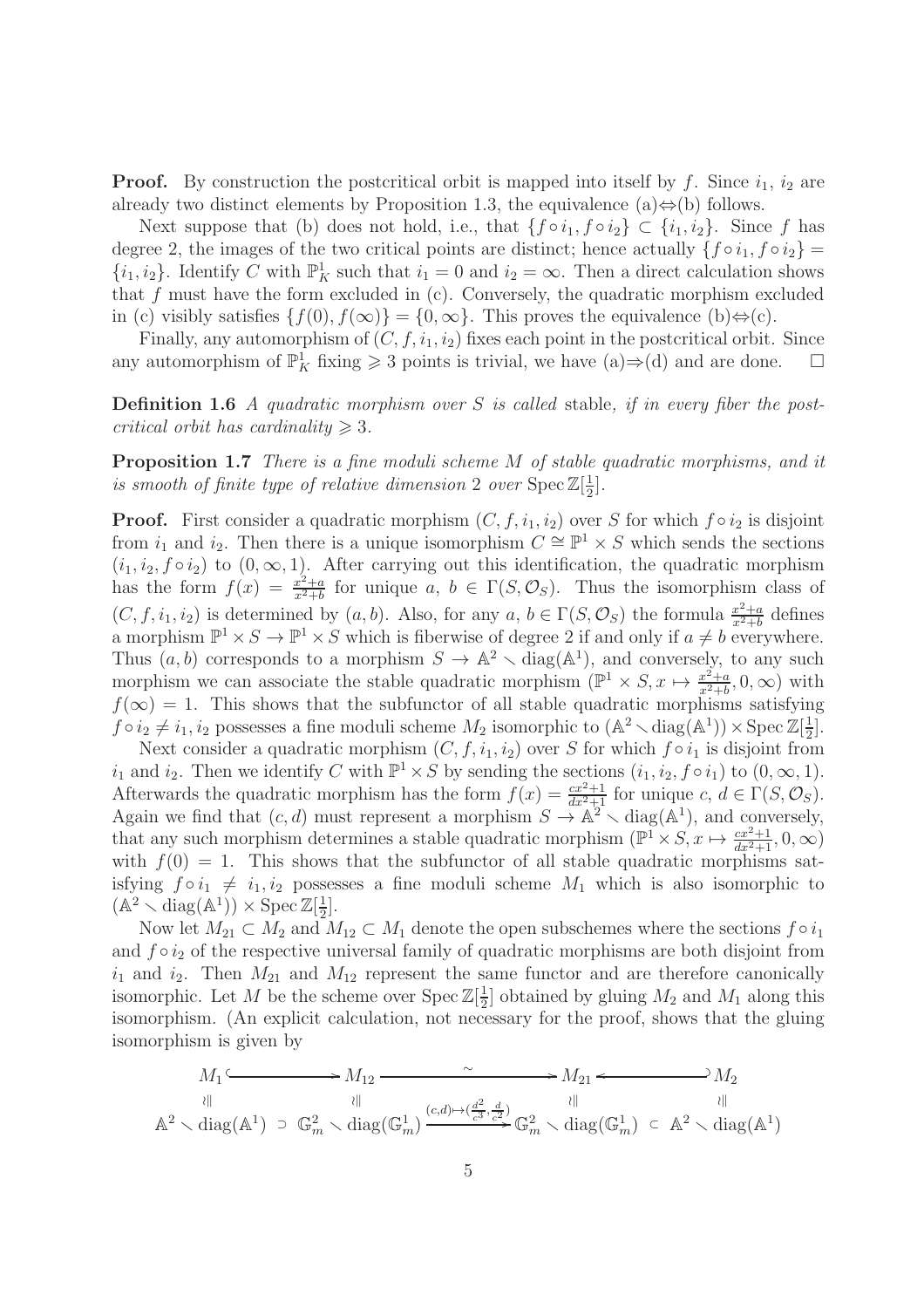where for brevity we have dropped the factor  $\text{Spec } \mathbb{Z}[\frac{1}{2}]$  $\frac{1}{2}$ .)

Consider an arbitrary stable quadratic morphism  $(C, f, i_1, i_2)$  over S. For  $\nu \in \{1, 2\}$  let  $S_{\nu}$  be the open subscheme of S where  $f \circ i_{\nu}$  is disjoint from  $i_1$  and  $i_2$ . Then Proposition 1.5 implies that  $S = S_1 \cup S_2$ . Moreover, the restriction of the family to  $S_{\nu}$  is classified by a morphism  $S_{\nu} \to M_{\nu}$ , which induces a morphism from  $S_1 \cap S_2$  to  $M_{12} \subset M_1$ , respectively to  $M_{21} \subset M_2$ , and these morphisms are compatible with the given isomorphism  $M_{12} \cong M_{21}$ . Thus the morphisms  $S_{\nu} \to M_{\nu}$  combine to a morphism  $S \to M$ , and M is a fine moduli space for the moduli problem at hand.

Finally, the stated properties of M result from the open covering by two copies of  $(\mathbb{A}^2 \setminus \text{diag}(\mathbb{A}^1)) \times \text{Spec } \mathbb{Z}[\frac{1}{2}]$ 2  $\Box$ 

#### 2 Mapping schemes

**Definition 2.1** A finite mapping scheme is a quadruple  $(\Gamma, \tau, i_1, i_2)$  consisting of a finite set  $\Gamma$ , a map  $\tau \colon \Gamma \to \Gamma$  and two distinct elements  $i_1, i_2 \in \Gamma$  such that

- (a)  $\Gamma = \{ \tau^n(i_1), \tau^n(i_2) \mid n \geq 0 \}.$
- (b) For all  $\gamma \in \Gamma$  we have  $|\tau^{-1}(\gamma)| \leq 2$ .
- (c)  $\tau^{-1}(\tau(i_1)) = \{i_1\}$  and  $\tau^{-1}(\tau(i_2)) = \{i_2\}.$

This is essentially the special case of degree 2 of the definition in Brezin at al. [2, Def. 2.3], but it differs from other definitions in the literature. Often we will speak of a mapping scheme  $\Gamma$  if the other data  $\tau$ ,  $i_1$ ,  $i_2$  is understood.

Proposition 2.2 The postcritical orbit of any postcritically quadratic morphism f over a field, with the map induced by f and the marked points  $i_1$  and  $i_2$ , is a finite mapping scheme in the sense of Definition 2.1.

**Proof.** We have  $i_1 \neq i_2$  by Proposition 1.3, and (a) holds by Definition 1.4. Condition (b) follows from the fact that  $f$  has degree 2, and (c) follows from this and the fact that  $i_1$  and  $i_2$  are precisely the ramification points of f.

Classification 2.3 The isomorphism classes of finite mapping schemes fall into different types according to which of the elements  $\tau^n(i_\nu)$  are equal. Note that any relation of the form  $\tau^n(i_\nu) = \tau^{n'}(i_{\nu'})$  implies  $\tau^{n+\ell}(i_\nu) = \tau^{n'+\ell}(i_{\nu'})$  for all  $\ell \geq 0$ , and any relation of the form  $\tau^n(i_\nu) = \tau^{n+k}(i_\nu)$  implies  $\tau^n(i_\nu) = \tau^{n+k}(i_\nu)$  for all  $\ell \geq 0$ . A direct case analysis yields the following possibilities. In each case, the arrows indicate the action of  $\tau$ .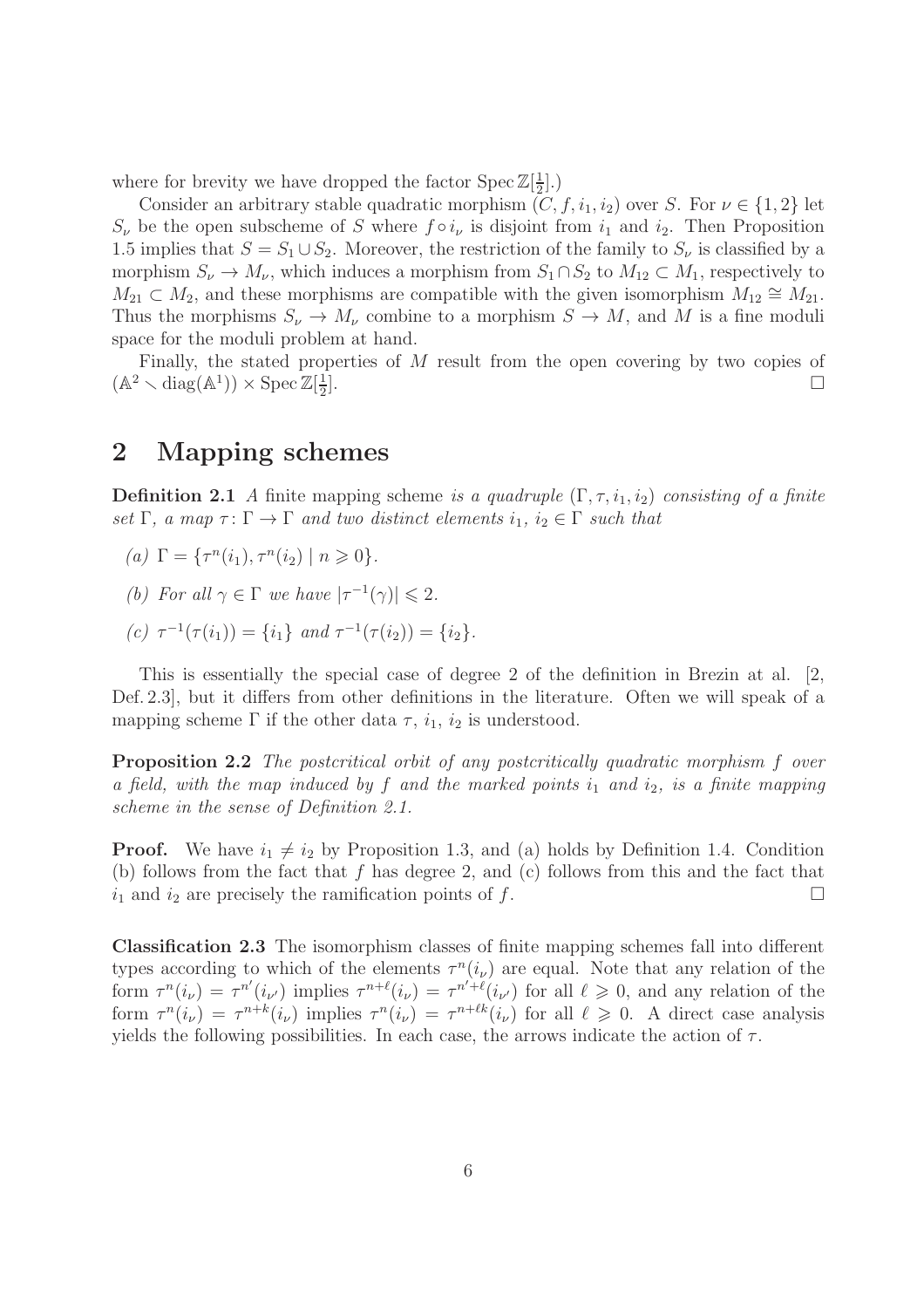(a) All relations result from two relations  $\tau^{m}(i_1) = \tau^{m+k}(i_1)$  and  $\tau^{n}(i_2) = \tau^{n+\ell}(i_2)$  with  $m, n \geq 0$  and  $m, n \neq 1$  and  $k, \ell > 0$ :



(b) All relations result from two relations  $\tau^{m}(i_1) = \tau^{n+\ell}(i_2)$  and  $\tau^{n}(i_2) = \tau^{m+k}(i_1)$  with  $m, n \geq 0$  and  $m, n \neq 1$  and  $k, \ell > 0$ :



(c) All relations result from two relations  $\tau^m(i_1) = \tau^n(i_2)$  and  $\tau^{m+k}(i_1) = \tau^{m+k+\ell}(i_1)$ with  $m, n \geq 0$  and  $m, n \neq 1$  and  $(m, n) \neq (0, 0)$  and  $k, \ell > 0$ :



**Remark 2.4** By explicit calculation one finds that the case (a) with  $m = n = 0$  and  $k = \ell = 1$  does not occur as the postcritical orbit of a quadratic morphism over any field. I do not know a combinatorial explanation for this fact. By contrast all other finite mapping schemes that were tested in Dau [3] occur, say over C. Is that true for all other cases as well?

### 3 Marked quadratic morphisms

Now we fix a finite mapping scheme  $(\Gamma, \tau, i_1, i_2)$ . In order to ensure stability we assume that  $|\Gamma| \geq 3$ . (For the remaining cases see Proposition 1.5.)

**Definition 3.1** A Γ-marked quadratic morphism over S is a quadratic morphism  $(C, f, i_1, i_2)$ over S together with a section  $s(\gamma): S \to C$  for every  $\gamma \in \Gamma$  satisfying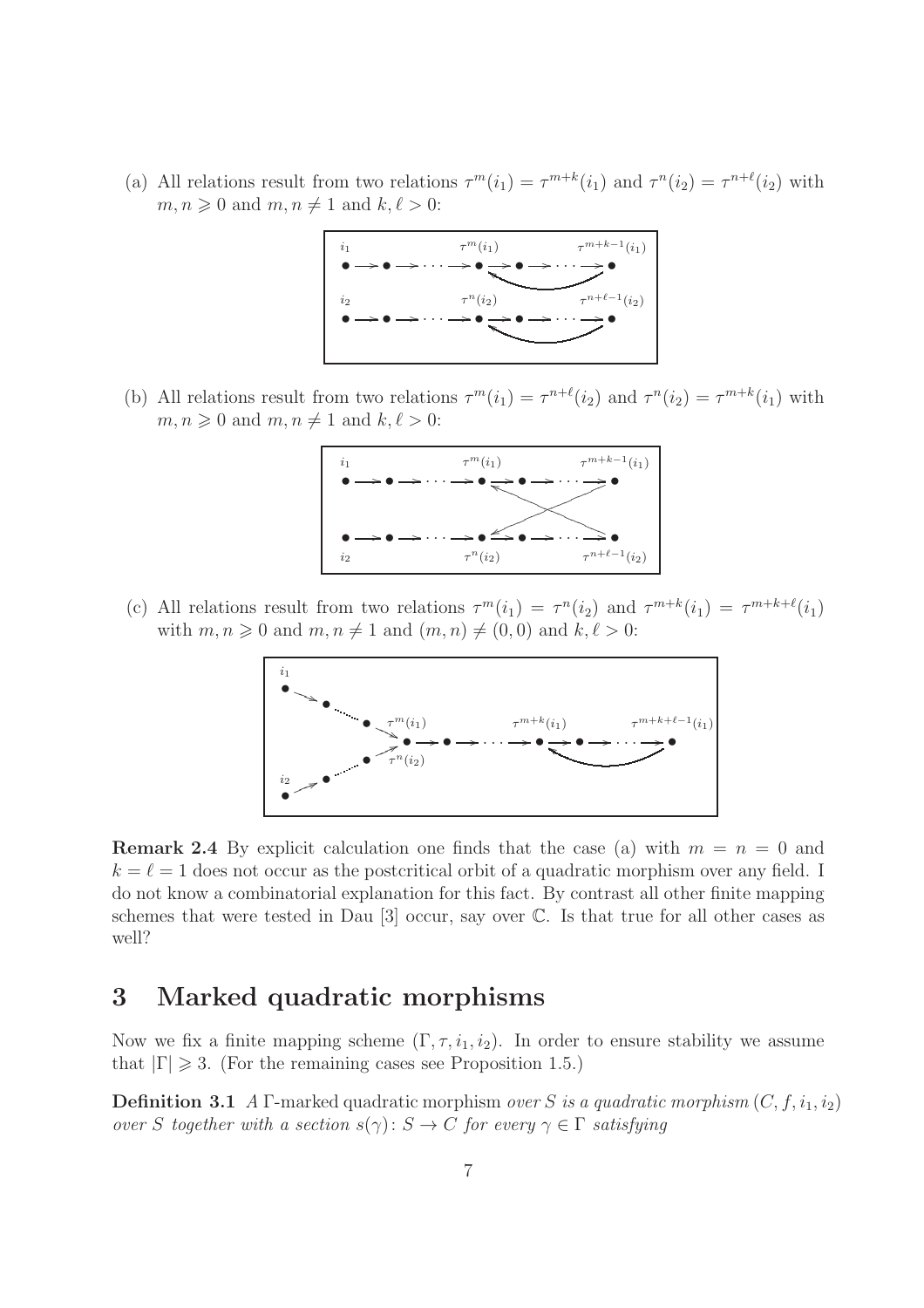- (a)  $s(i_1) = i_1$  and  $s(i_2) = i_2$ ,
- (b)  $f \circ s(\gamma) = s(\tau(\gamma))$  for any  $\gamma \in \Gamma$ , and
- (c)  $s(\gamma)$ ,  $s(\gamma')$  are fiberwise distinct for any distinct  $\gamma, \gamma' \in \Gamma$ .

These conditions guarantee that the map  $\gamma \mapsto s(\gamma)$  induces an isomorphism from Γ to the postcritical orbit of  $f$  in every fiber and give a scheme theoretic version thereof.

**Proposition 3.2** There is a fine moduli scheme  $M_{\Gamma}$  of  $\Gamma$ -marked quadratic morphisms, which is isomorphic to the joint zero locus of two polynomials in a suitable Zariski open subscheme of  $\mathbb{A}^2 \times \operatorname{Spec} \mathbb{Z}[\frac{1}{2}]$  $\frac{1}{2}$ .

**Proof.** Since  $|\Gamma| \geq 3$ , at least one of  $\tau(i_1)$ ,  $\tau(i_2)$  must be distinct from both  $i_1$ ,  $i_2$ . By symmetry we may assume without loss of generality that  $\tau(i_2) \neq i_1, i_2$ . Then for any Γ-marked quadratic morphism f the section  $f \circ i_2$  must be disjoint from  $i_1$  and  $i_2$ . By the proof of Proposition 1.7, the quadratic morphisms with this property are up to unique isomorphism precisely the  $(\mathbb{P}^1 \times S, x \mapsto \frac{x^2+a}{x^2+b})$  $\frac{x^2+a}{x^2+b}, 0, \infty$  for  $(a, b) \in (\mathbb{A}^2 \setminus \text{diag}(\mathbb{A}^1))(S)$ .

By the classification in 2.3, there are two relations of the form  $\tau^{m}(i_1) = \tau^{m'}(i_{\nu})$  and  $\tau^{n}(i_2) = \tau^{n'}(i_{\nu'})$  which generate all other relations within the mapping scheme Γ. Thus any Γ-marked quadratic morphism must satisfy the corresponding two relations  $f^m \circ i_1 =$  $f^{m'} \circ i_{\nu}$  and  $f^{n} \circ i_{2} = f^{n'} \circ i_{\nu'}$ . Conversely, these two relations guarantee that one can attach unique sections  $s(\gamma)$  to all  $\gamma \in \Gamma$  which satisfy 3.1 (a) and (b). The condition 3.1 (c) then amounts to finitely many inequalities of the form  $f^{n_i} \circ i_{\mu_i} \neq f^{m_i} \circ i_{\nu_i}$  in every fiber. Together this shows that the subscheme of  $(\mathbb{A}^2 \setminus \text{diag}(\mathbb{A}^1)) \times \text{Spec } \mathbb{Z}[\frac{1}{2}]$  $\frac{1}{2}$  defined by the two closed conditions  $f^m \circ i_1 = f^{m'} \circ i_\nu$  and  $f^n \circ i_2 = f^{n'} \circ i_{\nu'}$  and finitely many open conditions is a fine moduli scheme of Γ-marked quadratic morphisms.

It remains to see that each of the two closed conditions is represented by a polynomial equation in  $(a, b)$ . For this observe that in projective coordinates the morphism f is given by  $(x : y) \mapsto (x^2 + ay^2 : x^2 + by^2)$ , which is well-defined because  $a \neq b$  everywhere. Thus the iterate  $f^n$  is the well-defined morphism  $(x : y) \mapsto (g_n : h_n)$  for certain polynomials  $g_n$ ,  $h_n \in \mathbb{Z}[x, y, a, b]$ . Each closed condition is obtained by substituting  $(x : y) = (0 : 1)$  or  $(1:0)$  and equating, and therefore means that two well-defined points  $(g':h')$  and  $(g'':h'')$ in  $\mathbb{P}^1$  for certain polynomials  $g'$ ,  $h'$ ,  $g''$ ,  $h'' \in \mathbb{Z}[a, b]$  are equal. But this is equivalent to  $g'h''-g''h' = 0$ , which is a polynomial equation in a, b with coefficients in Z, as desired.  $\square$ 

**Theorem 3.3** The moduli scheme  $M_{\Gamma}$  is quasi-finite over  $\text{Spec } \mathbb{Z}[\frac{1}{2}]$  $\frac{1}{2}$ , in other words, for any field k the product  $M_{\Gamma} \times \operatorname{Spec} k$  is finite over k.

This is the main technical result of this paper. In characteristic zero it is known as a consequence of Thurston rigidity, which implies that postcritically finite quadratic morphisms cannot be nontrivially deformed. See Douady-Hubbard [5] and Brezin at al. [2, Thm. 3.6].

Theorem 3.3 will be proved in Sections 8 through 10. First we deduce some consequences.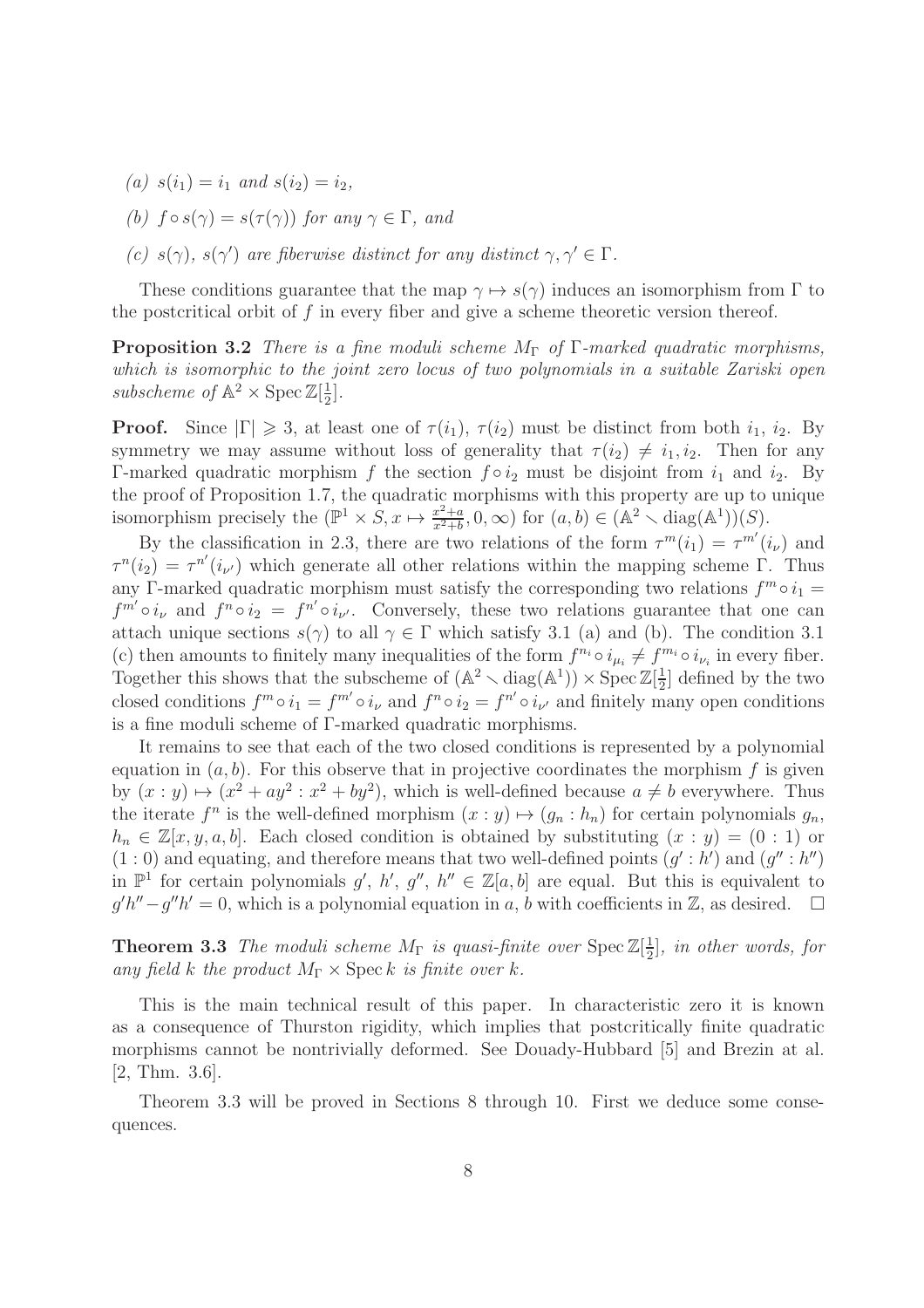Corollary 3.4 Any Γ-marked quadratic morphism over a field k can be defined over a subfield which is either finite or a number field.

**Proof.** Any Γ-marked quadratic morphism over k determines a morphism Spec  $k \to M_{\Gamma}$ , and the residue field at the image point on  $M_{\Gamma}$  is a subfield with the desired property.  $\Box$ 

**Corollary 3.5** The moduli scheme  $M_{\Gamma}$  is flat over  $\text{Spec } \mathbb{Z}[\frac{1}{2}]$  $\frac{1}{2}$ .

**Proof.** By Proposition 3.2 and Theorem 3.3 the moduli scheme  $M_{\Gamma}$  is a complete intersection of codimension 2 in a regular scheme of finite type. It is therefore Cohen-Macaulay by Matsumura [11, Thm. 17.3, Thm. 17.4]. Since again by Theorem 3.3 its fibers over  $\operatorname{Spec} \mathbb{Z}[\frac{1}{2}]$  $\frac{1}{2}$  are finite, the local flatness criterion [11, Thm. 23.1] implies that  $M_{\Gamma}$  is flat over  $\operatorname{Spec} \mathbb{Z}[\frac{1}{2}]$ 2  $\Box$ 

Corollary 3.6 Any Γ-marked quadratic morphism  $(C, f, i_1, i_2, s)$  over a finite field k of characteristic p can be lifted to characteristic zero. More specifically, there exist a discrete valuation ring R which is finitely generated over  $\mathbb{Z}_{(p)}$ , whose residue field k' is a finite extension of k and whose quotient field has characteristic zero, and a Γ-marked quadratic morphism over  $\text{Spec } R$ , whose closed fiber is isomorphic to  $(C, f, i_1, i_2, s) \times_{\text{Spec } k} \text{Spec } k'$ .

**Proof.** Let X denote the normalization of the reduced closed subscheme of  $M_{\Gamma}$ . Then the morphism  $X \to M_{\Gamma}$  is finite and surjective; hence the classifying morphism Spec  $k \to M_{\Gamma}$ lifts to a morphism  $\operatorname{Spec} k' \to X$  for some finite extension k' of k. The lift corresponds to a ring homomorphism  $R_1 \to k'$  for a suitable open affine chart Spec  $R_1 \subset X$ . This in turn factors through the localization  $R_2$  of  $R_1$  at some maximal ideal. By construction  $R_1$  is a normal integral domain, which by Proposition 3.2 and Theorem 3.3 is finitely generated and flat over  $\mathbb{Z}$ . Thus  $R_2$  is a discrete valuation ring that is finitely generated and flat over  $\mathbb{Z}_{(p)}$ . Let R be an unramified extension of  $R_2$  with residue field k'. Then the desired assertion follows by pulling back the universal family over  $M_{\Gamma}$  under the commutative diagram

$$
\operatorname{Spec} k' \longrightarrow \operatorname{Spec} R
$$
  
\n
$$
\downarrow \qquad \qquad \downarrow
$$
  
\n
$$
\operatorname{Spec} k \longrightarrow M_{\Gamma}.
$$

**Remark 3.7** In general the ring R in Corollary 3.6 may be ramified over  $\mathbb{Z}_{(p)}$ . It therefore seems impractical to find such a lift by deformation theory. For a concrete example from Dau [3] let Γ be the mapping scheme

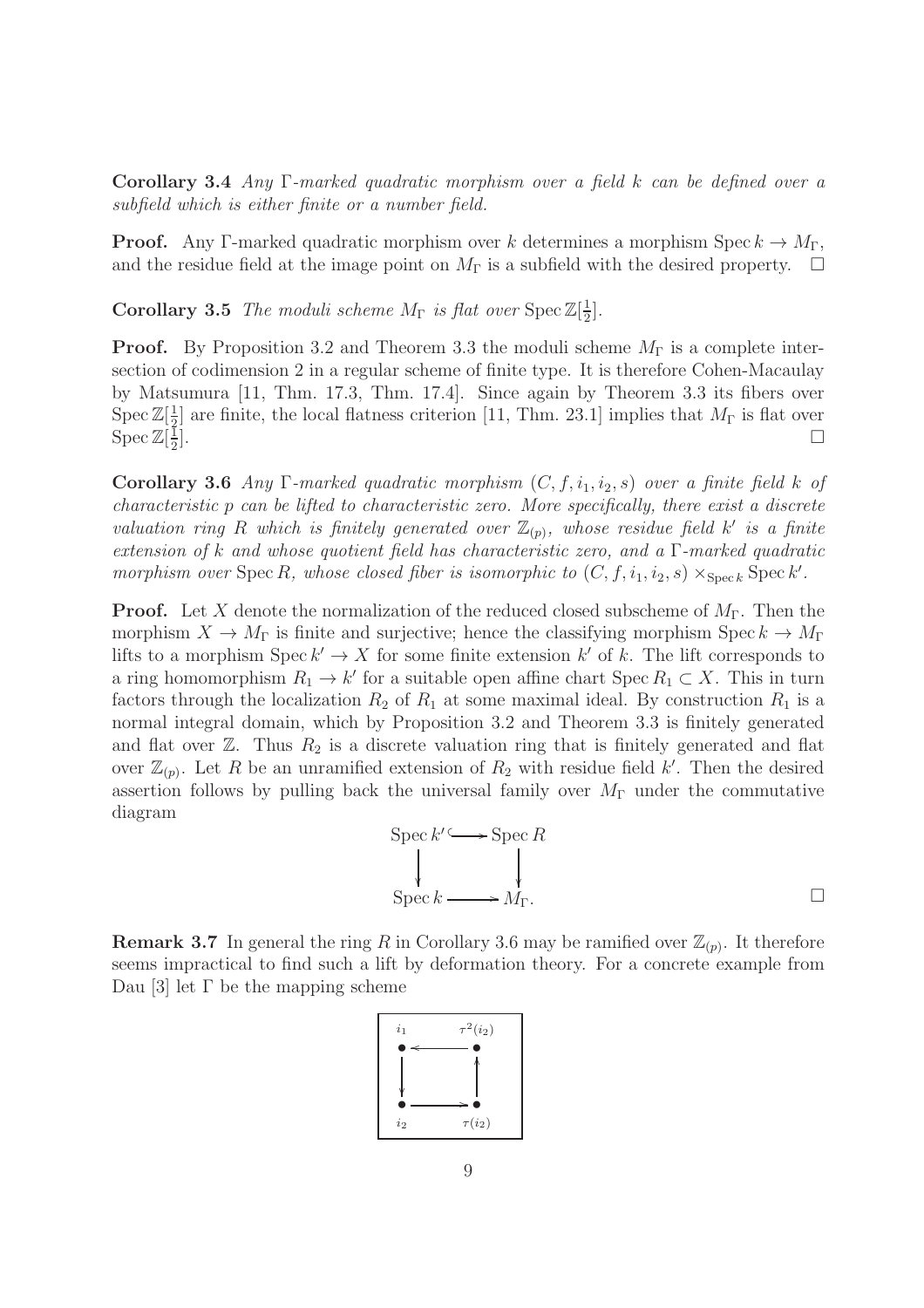which is the case 2.3 (b) with  $(m, n, k, \ell) = (0, 0, 1, 3)$ . A direct calculation shows that in this case  $M_{\Gamma} \cong \operatorname{Spec} \mathbb{Z}[\frac{1}{2}]$  $\frac{1}{2}$ , a]/(a<sup>2</sup>+3a+1) with the universal family ( $\mathbb{P}^1 \times M_{\Gamma}$ ,  $x \mapsto \frac{x^2+a}{x^2}$  $\frac{z+a}{x^2}, 0, \infty$ ). Here  $\mathbb{Z}[\frac{1}{2}]$  $\frac{1}{2}$ , a]/(a<sup>2</sup> + 3a + 1)  $\cong \mathbb{Z}[\frac{1}{2}]$  $\frac{1}{2}, \frac{-3+\sqrt{5}}{2}$  $\frac{+\sqrt{5}}{2}$ ] =  $\mathcal{O}_K[\frac{1}{2}]$  $\left[\frac{1}{2}, \frac{-3+\sqrt{5}}{2}\right] = \mathcal{O}_K\left[\frac{1}{2}\right]$  where  $\mathcal{O}_K$  is the ring of integers in the quadratic number field  $K := \mathbb{Q}(\sqrt{5})$ , which is ramified at the prime  $p = 5$ .

**Remark 3.8** In the same cases as in Remark 3.7, the fiber  $M_{\Gamma} \times \text{Spec } \mathbb{F}_p$  is not reduced. This means that in positive characteristic Γ-marked quadratic morphisms may possess non-trivial infinitesimal deformations. This makes it impractical to try to prove Theorem 3.3 by local deformation theory and suggests that the proof requires at least one global argument.

**Remark 3.9** In general the moduli scheme  $M_{\Gamma}$  is not finite over  $\text{Spec } \mathbb{Z}[\frac{1}{2}]$  $\frac{1}{2}$ . Indeed, if it were finite over  $\text{Spec } \mathbb{Z}[\frac{1}{2}]$  $\frac{1}{2}$ , then any point on  $M_{\Gamma}$  in characteristic zero would possess a reduction in any characteristic  $\neq$  2. But there are cases where  $M_{\Gamma}$  possesses a point in characteristic zero but none in some characteristic  $p \neq 2$ . For a concrete example from Dau [3] let Γ be the mapping scheme



which is the case 2.3 (a) with  $(m, n, k, \ell) = (0, 2, 2, 1)$ . A direct calculation shows that in this case  $M_{\Gamma} \cong \operatorname{Spec} \mathbb{Z}[\frac{1}{6}]$  $\frac{1}{6}$  with the universal family  $(\mathbb{P}^1 \times M_\Gamma, x \mapsto \frac{x^2-4}{x^2+2}, 0, \infty)$ . Here the prime  $p = 3$  must be excluded in order to have  $-4 \not\equiv 2$ . Thus for this Γ, there exist Γ-marked quadratic morphisms in every characteristic  $\neq 2, 3$ , but none in characteristic 3.

Remark 3.10 In the same cases as in Remark 3.9, and possibly others, a Γ-marked quadratic morphism over a number field does not reduce to a Γ-marked quadratic morphism in characteristic p. In other words, the quadratic morphism has bad reduction. In Sections 8 and 9 we analyze such situations systematically over arbitrary discrete valuation rings. Although some types of bad reduction may occur, we will prove that a certain kind cannot occur. This will suffice to deduce that any Γ-marked quadratic morphism over a curve over a field is constant, and thereby prove Theorem 3.3.

#### 4 Monodromy groups

Let  $(C, f, s)$  be a  $\Gamma$ -marked quadratic morphism over a connected scheme S. Let  $C^{\circ}$  denote the open subscheme of C obtained by removing the images of the sections  $s(\gamma): S \to C$ for all  $\gamma \in \Gamma$ . For any integer  $n \geq 0$  set  $C_n := C$  as a scheme over C via the morphism  $f^n: C_n \to C$ , and let  $C_n^{\circ} \subset C_n$  be the open subscheme defined as the fiber product  $C_n \times_C C^{\circ}$ .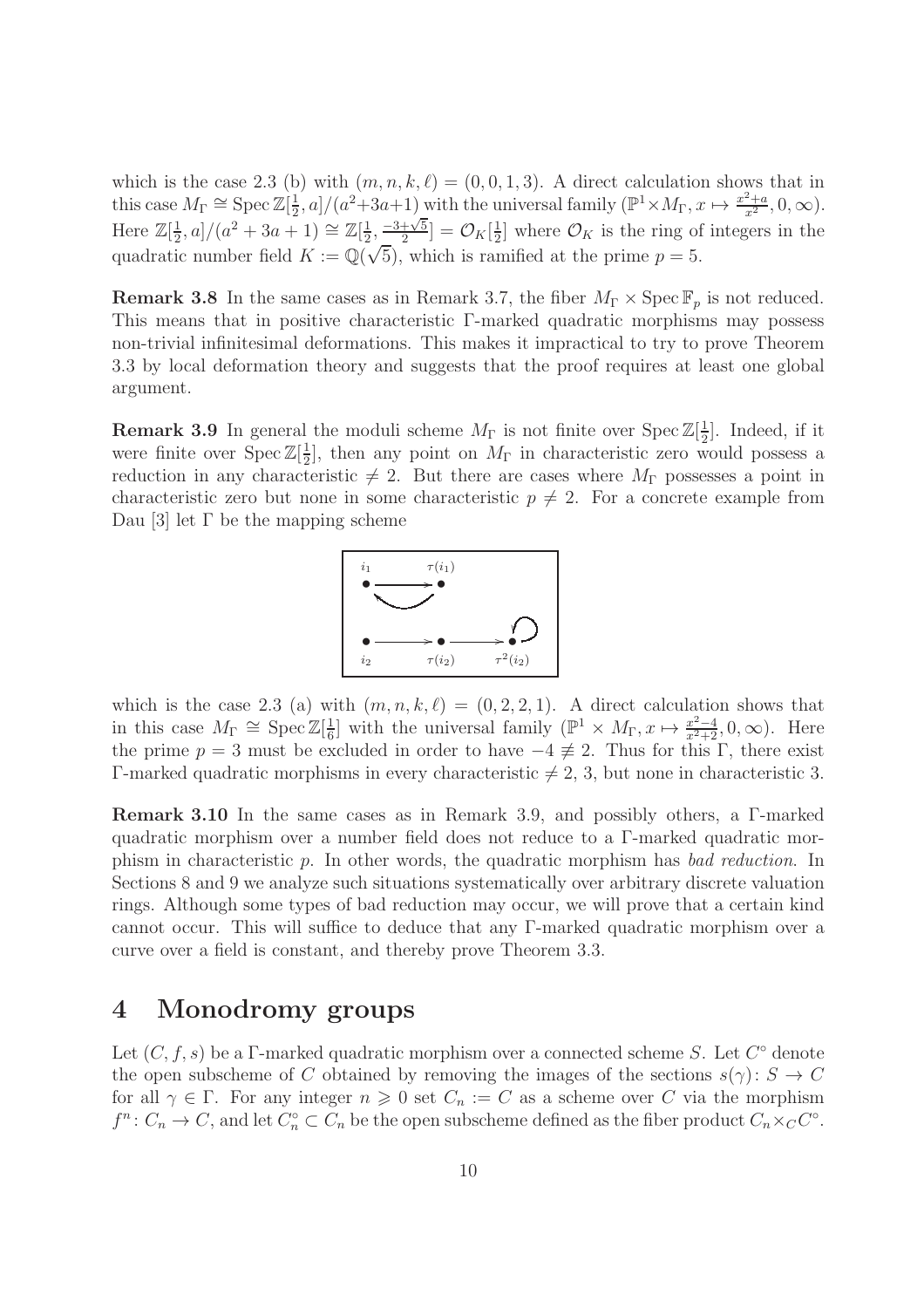Then by construction  $C_n^{\circ} \to C^{\circ}$  is a finite étale covering of degree  $2^n$ . The morphism f induces transition morphisms  $C_n^{\circ} \to C_{n-1}^{\circ}$  for all  $n > 0$  and hence an inverse system

$$
\ldots \to C_2^{\circ} \to C_1^{\circ} \to C_0^{\circ} = C^{\circ}.
$$

Let  $\bar{c}_0$  be any geometric point of  $C^{\circ}$ . For any  $n \geq 0$  let  $T_n$  denote the set of  $2^n$  geometric points of  $C_n^{\circ}$  above  $\bar{c}_0$ . Let T denote the infinite directed graph with set of vertices  $\prod_{n\geqslant 0}T_n$ , where any vertex  $\bar{c}_n \in T_n$  for  $n > 0$  is connected by an edge towards  $f(\bar{c}_n) \in T_{n-1}$ . By construction this is a regular rooted binary tree. Since by assumption  $S$  is connected, so is  $C_n^{\circ}$  for all n, and so the inverse system is determined up to isomorphism by the monodromy representation of the étale fundamental group on  $T$ , that is, by the natural homomorphism

(4.1) 
$$
\pi_{1,\text{\'et}}(C^{\circ}, \bar{c}_0) \to \text{Aut}(T).
$$

Suppose that  $\bar{c}_0$  lies above the geometric point  $\bar{s}$  of S. Then we are interested in the restriction of the above homomorphism to the relative étale fundamental group

(4.2) 
$$
\rho \colon \pi_{1,\text{\'et}}(C^{\circ}_{\bar{s}}, \bar{c}_0) \to \text{Aut}(T).
$$

**Proposition 4.3** Let  $\bar{c}'_0$  be a geometric point of  $C_0$  lying above another geometric point  $\bar{s}'$ of S'. Let T' be the regular rooted binary tree constructed with  $\bar{c}'_0$  in place of  $\bar{c}_0$ , and let

$$
\rho' \colon \pi_{1,\text{\'et}}(C^{\circ}_{\bar{s}'}, \bar{c}'_0) \to \text{Aut}(T')
$$

be the associated monodromy representation. Then there is an isomorphism of rooted trees  $T \cong T'$  which induces an isomorphism image( $\rho$ ) ≅ image( $\rho'$ ).

**Proof.** The target  $Aut(T)$  and hence the images of  $\rho$  and  $\rho'$  are pro-*p*-groups for  $p = 2$ . Since S is a scheme over Spec  $\mathbb{Z}[\frac{1}{2}]$  $\frac{1}{2}$ , the assertion is a direct consequence of Grothendieck's specialization theorem for the tame fundamental group, see SGA1 [8, Proof of Cor. 2.12].  $\Box$ 

Corollary 4.4 Let  $\bar{G} \subset \text{Aut}(T)$  be the image of the relative monodromy representation (4.2) for a Γ-marked quadratic morphism over any field. Then up to an isomorphism of rooted trees  $\overline{G}$  is equal to the image of the relative monodromy representation for some Γ-marked quadratic morphism over C.

**Proof.** Direct consequence of Proposition 4.3 and Corollaries 3.4 and 3.6. □

Finally suppose that  $\bar{s}$  is a C-valued point. Then the étale fundamental group  $\pi_{1, \text{\'et}}(C_{\bar{s}}^{\circ}, \bar{c}_0)$ is naturally isomorphic to the profinite completion of the topological fundamental group  $\pi_1(C^{\circ}(\mathbb{C}), \bar{c}_0)$ . Thus the image of the former is simply the closure in the profinite topology of Aut(T) of the image of  $\pi_1(C^{\circ}(\mathbb{C}), \bar{c}_0)$ . But the latter image can be described by explicit generators as a self-similar subgroup of  $Aut(T)$  as, say, in Bartholdi-Nekrashevych [1], Dau [3], Grigorchuk et al. [7], Nekrashevych [13, Ch.5], [14].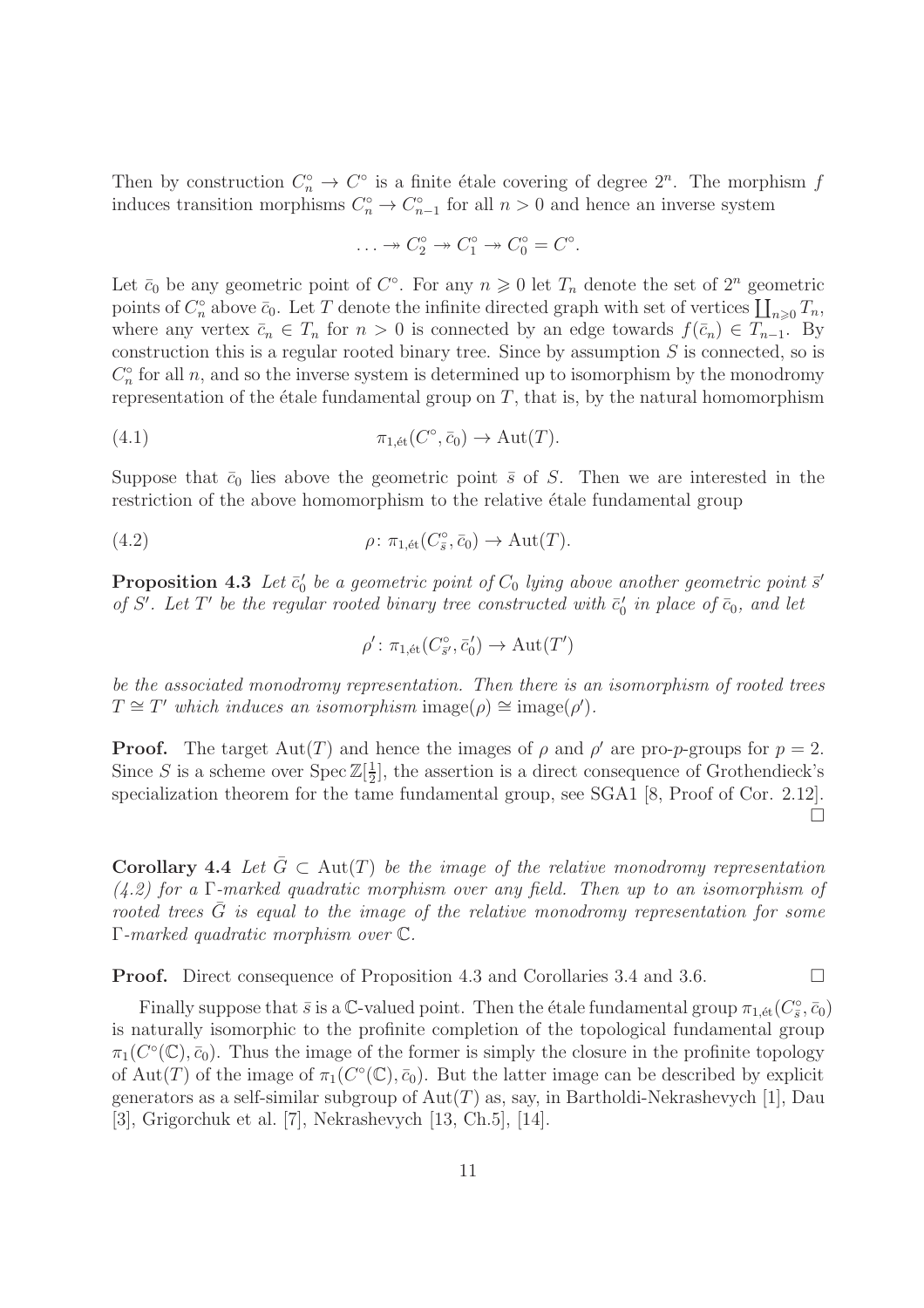#### Part II: Finiteness

The rest of this paper is devoted to proving Theorem 3.3, which I found surprisingly difficult.

# 5 Stable marked curves of genus zero

We begin by briefly reviewing the material on stable marked curves that we will need below; see Deligne-Mumford [4], Knudsen, [10], Gerritzen et al. [6], Keel [9].

Let R be a discrete valuation ring with quotient field K, uniformizer  $\pi$ , and residue field  $k = R/R\pi$ . Let C be a smooth connected curve of genus zero over K. Let I be a finite set of cardinality  $\geq 3$ , and consider an injective map  $s: I \hookrightarrow C(K), i \mapsto s(i)$ . Then  $(C, s)$  is a smooth marked curve of genus zero over K. By the general theory of stable marked curves it possesses a natural extension to a *stable marked curve*  $(X, s)$  of genus zero over Spec R, as follows.

First  $X \to \operatorname{Spec} R$  is a projective and flat morphism with generic fiber C. Let  $X^{\operatorname{sm}} \subset X$ denote the open locus where the morphism is smooth, and let  $X_0^{\text{sm}} \subset X_0$  denote the corresponding closed fibers. Then the complement  $X \setminus X^{\text{sm}}$  is a finite subset of  $X_0$ , and at each point in it X is étale locally isomorphic to  $\text{Spec } R[x, y]/(xy - \pi^n)$  over  $\text{Spec } R$  for some integer  $n \geq 1$ . Next the markings  $s(i) \in C(K)$  extend to pairwise disjoint sections  $s(i)$ : Spec  $R \to X^{\text{sm}}$  and hence induce an injection  $s_0: I \hookrightarrow X_0^{\text{sm}}(k)$ . Finally, the data  $(X, s)$  is globally stable in the sense that for every irreducible component Y of  $X_0$ , we have

(5.1) 
$$
\left| \{ i \in I \mid s_0(i) \in Y(k) \} \right| + \left| Y \setminus X_0^{\text{sm}} \right| \geq 3.
$$

The extension  $(X, s)$  thus characterized is unique up to unique isomorphism.

The combinatorial structure of the special fiber  $X_0$  is described in terms of its *dual* tree. This is the finite graph T whose set of vertices  $V(T)$  is in bijection with the set of irreducible components of  $X_0$  and whose set of edges with the set of singular points of  $X_0$ , where any singular point corresponds to an edge between the two irreducible components in which it is contained. In our case the fact that  $C$  has genus zero implies that this graph is actually a tree. In particular, it possesses no multiple edges and no edge connecting a vertex to itself. Also, every irreducible component of  $X_0$  is smooth of genus zero over k. In addition, the marking  $s_0: I \to X_0^{\text{sm}}(k)$  induces a map

$$
(5.2) \t I \to V(T)
$$

sending i to the unique irreducible component Y of  $X_0$  with  $s_0(i) \in Y(k)$ . We view this map as a marking on the tree  $T$ , and by abuse of notation we denote it again by  $s$ . Of course this map is no longer injective, and the stability condition (5.1) translates into the following condition for every vertex  $t \in V(T)$ :

(5.3) 
$$
\left|s^{-1}(t)\right| + \left|\{\text{edges at } t\}\right| \geq 3.
$$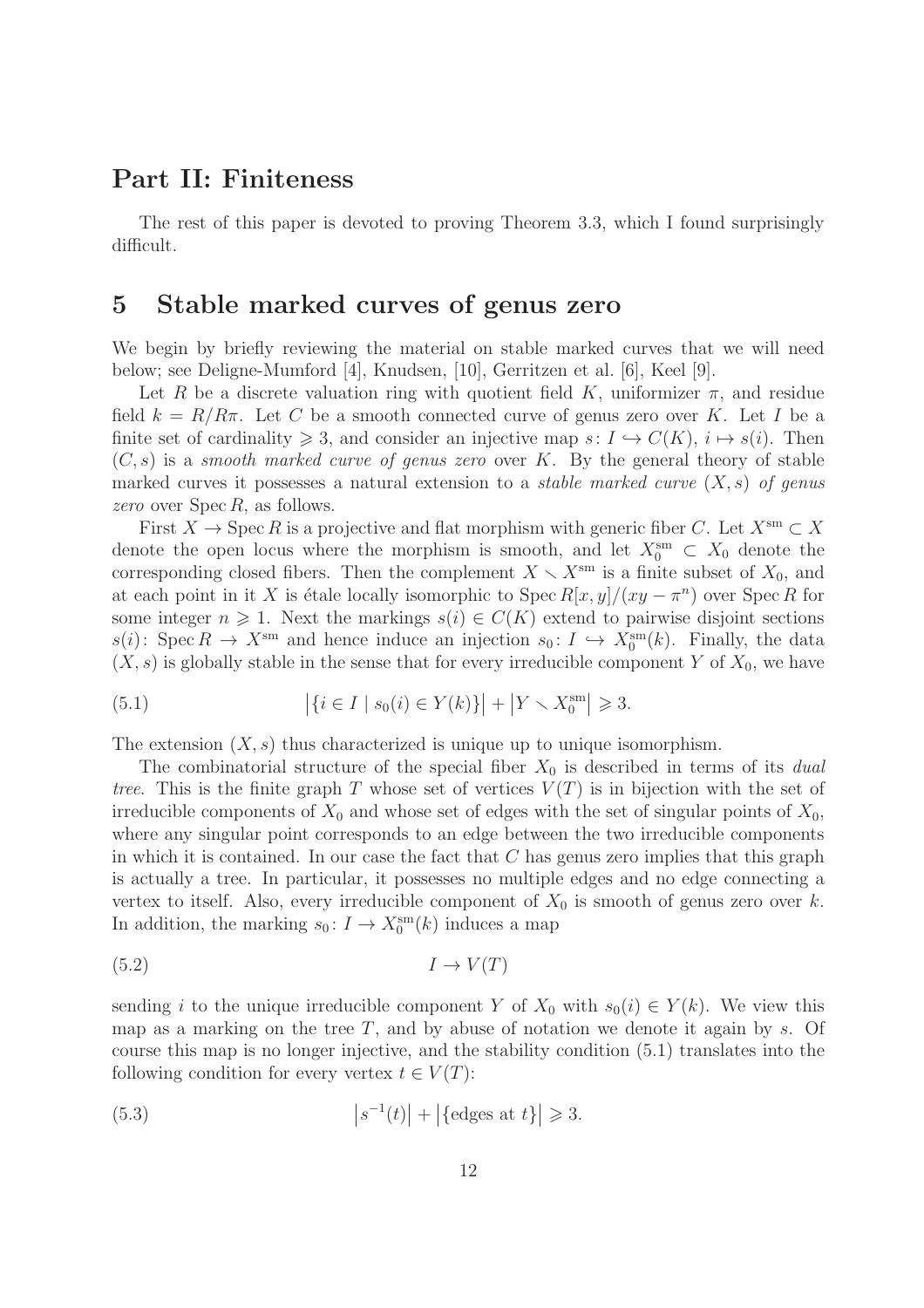Now consider a subset  $I' \subset I$  which is also of cardinality  $\geq 3$ . Then we can apply everything above with the marking  $s|_{I'}$  in place of s, obtaining another stable marked curve  $(X', s')$  over Spec R. Its relation with  $(X, s)$  is described as follows.

First, the identity morphism on C extends to a unique morphism  $\kappa: X \to X'$  satisfying  $\kappa \circ s|_{I'} = s'$ . This morphism contracts the irreducible components of  $X_0$  which become unstable, that is, which violate condition (5.1) when s is replaced by  $s|_{I'}$ . After these unstable irreducible components have been contracted, the number of singular points of the special fiber may have decreased, and so other irreducible components may have become unstable as well. After finitely many steps, however, the result is stable and is the  $X'$ obtained from the marking  $s|_{I'}$ .

Next let T' be the dual tree of the special fiber  $X'_{0}$  of X'. Mapping each irreducible component of  $X'_0$  to its proper transform in  $X_0$  defines a natural injection  $V(T') \hookrightarrow V(T)$ . We identify  $V(T')$  with its image and call it the set of vertices which survive in T'. It must be noted that the resulting diagram

(5.4) 
$$
V(T') \longrightarrow V(T)
$$

$$
s' \downarrow s' \downarrow s' \downarrow s'
$$

$$
I' \longrightarrow I
$$

does not commute in general. Instead, the map s' in it is obtained from s by Proposition 5.5 (c) below.

When we say that a vertex  $t''$  of T lies *between* two vertices  $t$  and  $t'$ , we always mean that t'' lies on the shortest path from t to t', including t and t', and even allowing  $t'' = t = t'$ . When we say that  $t''$  lies *strictly between*  $t$  and  $t'$ , we require in addition that  $t'' \neq t, t'$ .

**Proposition 5.5** (a) A vertex  $t \in V(T)$  survives in T' if and only if

$$
\left|s^{-1}(t) \cap I'\right| + \left|\left\{\begin{array}{c} S \text{ connected component of } T \setminus \{t\} \\ \text{such that } s^{-1}(V(S)) \cap I' \neq \emptyset \end{array}\right\}\right| \geq 3.
$$

- (b) Two distinct vertices  $t, t' \in V(T')$  are connected by an edge in T' if and only if every vertex strictly between  $t$  and  $t'$  does not survive in  $T'$ .
- (c) For any  $i \in I'$  the s'(i) is the unique vertex in  $V(T')$  whose distance to s(i) in T is minimal. In particular we have  $s'(i) = s(i)$  if  $s(i) \in V(T')$ .

**Proof.** Induction on the cardinality of  $I \setminus I'$ . If  $I' = I$ , then for any  $t \in V(T)$  any connected component S of  $T \setminus \{t\}$  contains an end vertex of T and hence a marked point. Thus the condition in (a) is satisfied by the stability of  $(T, s)$ , while the assertions (b) and (c) hold trivially in this case.

If  $I' \neq I$  set  $I'' := I \setminus \{i_0\}$  for some  $i_0 \in I \setminus I'$ , let  $(X'', s'')$  be the stable marked curve obtained by stabilizing  $(X, s|_{I''})$ , and let  $(T'', s'')$  be the marked dual tree of its special fiber  $X_0''$ . Then by the induction hypothesis the assertions (a) through (c) hold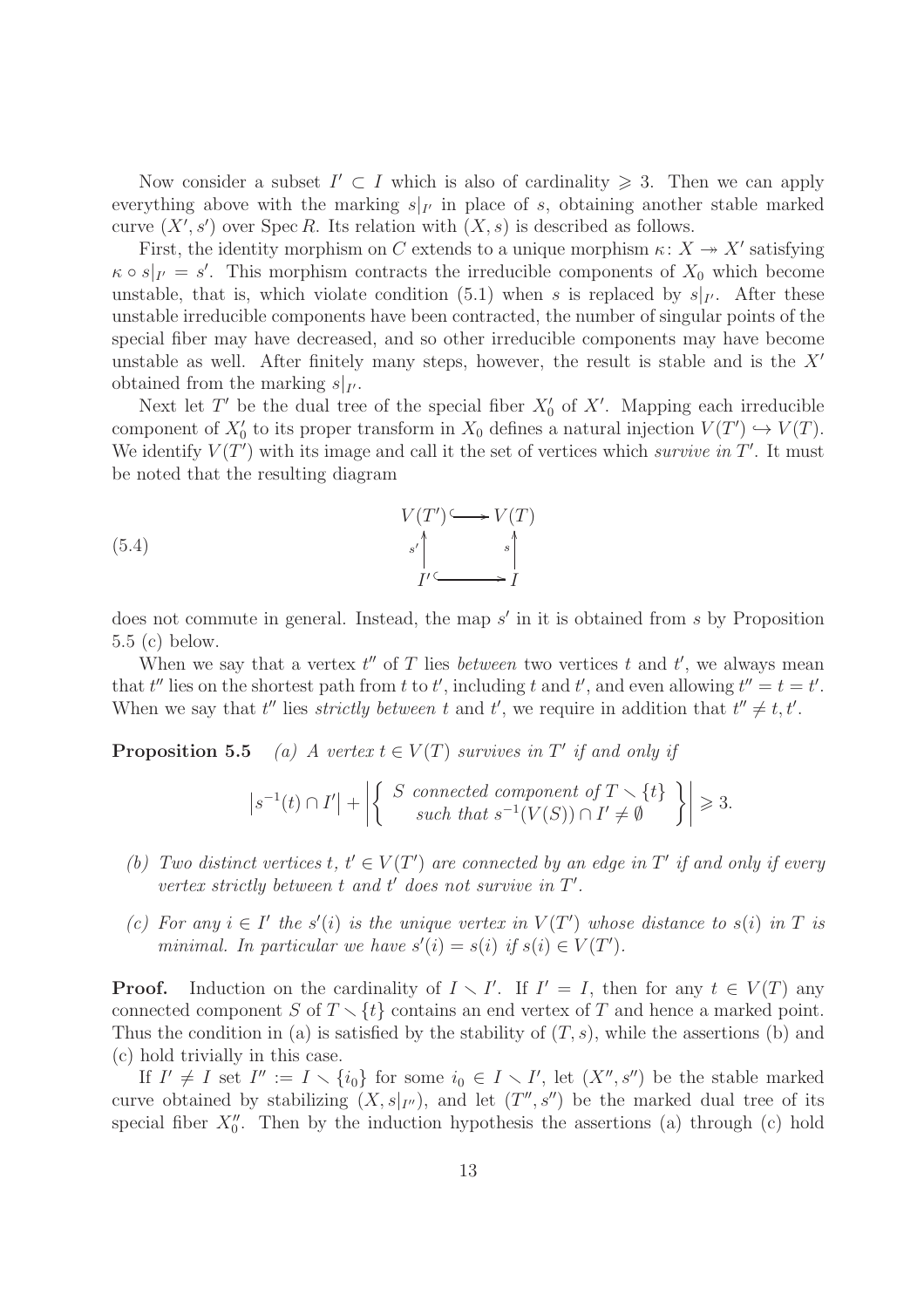for obtaining  $(T', s')$  from  $(T'', s'')$ . If all vertices of T survive in  $T''$ , the assertions for obtaining  $(T', s')$  from  $(T, s)$  follow directly.

Otherwise T'' is obtained from T by dropping the vertex  $t_0 := s(i_0)$ , and the corresponding irreducible component Y of  $X_0$  is contracted to a point. By the stability of  $X_0$ this can happen only in one of two cases:

Either  $t_0$  is an end vertex, i.e., a leaf, of T and is marked by precisely one other point  $i_1 \in I''$ . Then Y is contracted to a smooth point of  $X_0''$  which becomes marked by  $s''(i_1)$ . This means that the marking  $s(i_1)$  of T is moved to the unique neighboring vertex in T. One easily checks that the assertions (a) through (c) for obtaining  $(T', s')$  from  $(T, s)$  now follow directly from those for obtaining  $(T', s')$  from  $(T'', s'')$ .

Or  $t_0$  has precisely two neighbors in T and no other marking in I''. Then the two neighboring vertices correspond to the unique two other irreducible components of  $X_0$ which meet Y. These are disjoint in  $X_0$ , but their images in  $X''_0$  meet at the point obtained by contracting Y. Thus as the vertex  $t_0$  is dropped in  $T''$ , the two edges connecting it to its neighbors in T are replaced by a single edge in  $T''$  connecting these neighbors directly. Again one easily checks that the assertions (a) through (c) for obtaining  $(T', s')$  from  $(T, s)$ follow directly from those for obtaining  $(T', s')$  from  $(T'', s'')$ .

## 6 Stable marked curves with an automorphism of order two

Keeping the notations of the preceding section, we now assume that the characteristic of k and hence of K is different from 2. Let  $\sigma$  be an automorphism of order 2 of C over K. Then  $\sigma$  possesses precisely two fixed points over an algebraic closure of K. We assume that both of these are marked points, i.e., that they are equal to  $s(i_1)$  and  $s(i_2)$  for certain distinct elements  $i_1, i_2 \in I$ . Let  $\sigma$  also denote a permutation of order 2 of I, and assume that  $\sigma \circ s = s \circ \sigma$ . Then the injectivity and  $\sigma$ -equivariance of s implies that  $i_1$ ,  $i_2$  are precisely the fixed points of  $\sigma$  on I. The uniqueness of the stable extension  $(X, s)$  implies that  $\sigma$  extends to a unique automorphism of order 2 of X over Spec R, which we again denote by  $\sigma$ . The aim of this section is to describe the action of  $\sigma$  on the closed fiber and to analyze the quotient  $X/\langle \sigma \rangle$ . This can be done in a relatively explicit way.

Without loss of generality we may assume that  $C = \mathbb{P}^1_K$  with  $\sigma(x) = -x$  and  $s(i_1) = 0$ and  $s(i_2) = \infty$ . Let  $\infty > n_1 > \ldots > n_r > -\infty$  be the possible orders ord<sub> $\pi$ </sub>(s(i)) for all  $i \in I \setminus \{i_1, i_2\}$ . Since  $|I| \geq 3$ , there is at least one, and so  $r \geq 1$ . Define

$$
U_j := \begin{cases} \operatorname{Spec} R\left[\frac{x}{\pi^{n_1}}\right] & \text{if } j = 0, \\ \operatorname{Spec} R\left[\frac{x}{\pi^{n_{j+1}}}, \frac{x}{\pi^{n_j}}\right] & \text{if } 0 < j < r, \\ \operatorname{Spec} R\left[\frac{x}{\pi^{n_r}}\right] & \text{if } j = r. \end{cases}
$$

For any  $1 \leq j \leq r$  we glue  $U_{j-1}$  and  $U_j$  along the common open subscheme

$$
U_{j-1} \cap U_j = \operatorname{Spec} R\left[ (x/\pi^{n_j})^{\pm 1} \right],
$$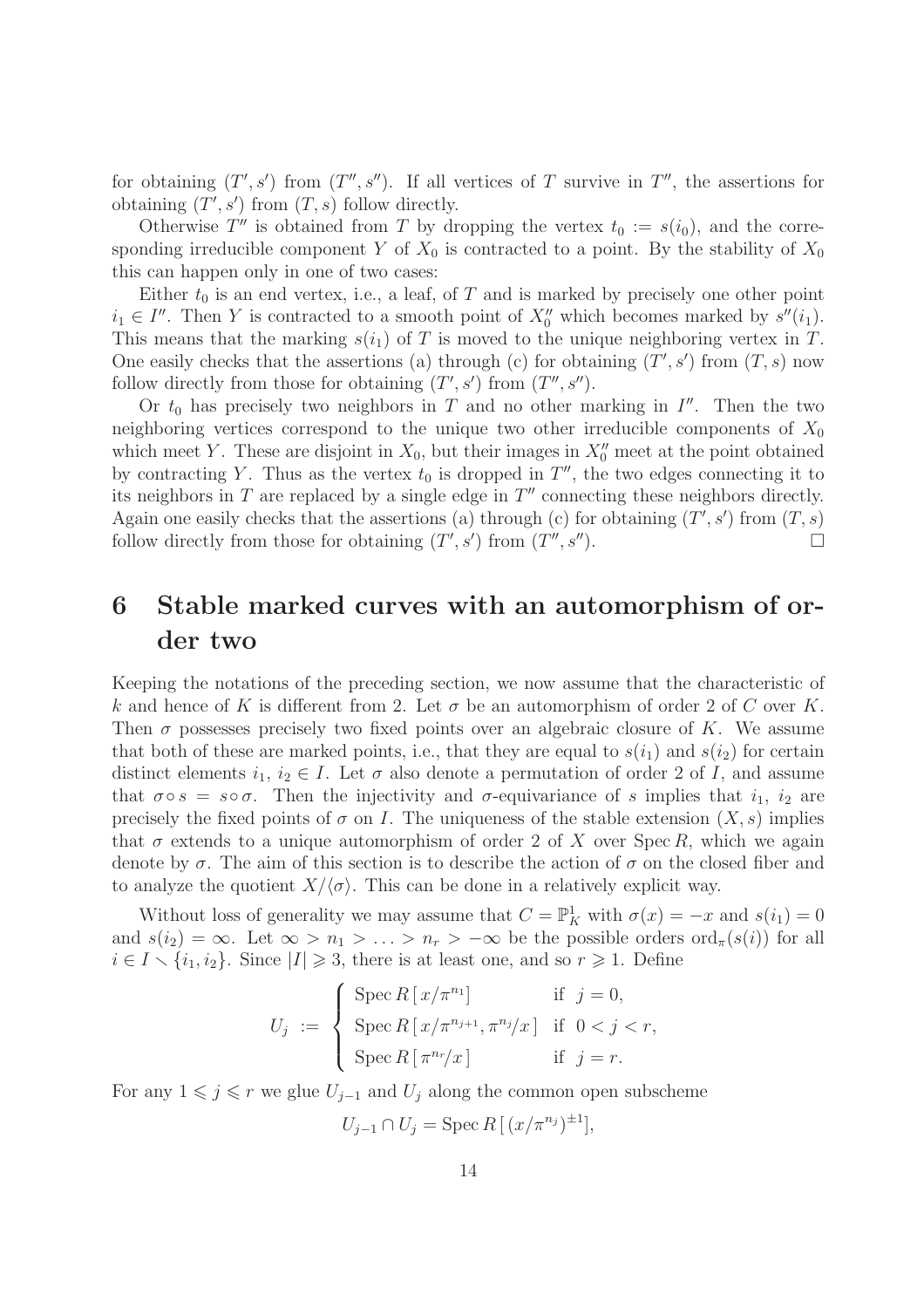obtaining a projective flat curve Z over Spec R. For all  $1 \leq j \leq r$  let  $Y_j$  denote the closure in Z of the closed fiber

$$
(U_{j-1} \cap U_j)_0 = \text{Spec } R[(x/\pi^{n_j})^{\pm 1}]/(\pi) \cong \mathbb{G}_{m,k}
$$

of  $U_{j-1} \cap U_j$ . Then  $Y_j \cong \mathbb{P}^1_k$ , and these are precisely the irreducible components of the closed fiber  $Z_0$  of  $Z$ . They are arranged in sequence, each meeting only the previous and the next one in an ordinary double point. The automorphism  $\sigma: x \mapsto -x$  extends to an automorphism of each  $U_j$ , and since  $\sigma(x/\pi^{n_j}) = -x/\pi^{n_j}$ , the automorphism induced on  $Y_j \cong \mathbb{P}_k^1$  has the form  $\xi \mapsto -\xi$ . As the residue characteristic is  $\neq 2$ , it follows that  $\sigma$  has exactly two fixed points on each  $Y_j$ . Varying j, it follows that the fixed points of  $\sigma$  on  $Z_0$ are precisely the singular points of  $Z_0$  and one additional point on each of  $Y_1$  and  $Y_r$ . The last two are actually the reductions of the points  $s(i_1) = 0$  and  $s(i_2) = \infty$ , which extend to sections of  $U_1$  and  $U_r$  that we again denote by  $s(i_1)$  and  $s(i_2)$ , respectively.

For any  $i \in I \setminus \{i_1, i_2\}$ , by construction there is a unique  $1 \leq j \leq r$  with  $\text{ord}_{\pi}(s(i)) = n_j$ . Then  $s(i)/\pi^{n_j}$  lies in  $R^{\times}$ ; hence the point  $s(i) \in C(K)$  extends to a section Spec  $R \to$  $U_{j-1} \cap U_j$ . In the closed fiber this section meets  $Y_j$ , and since  $s(i)/\pi^{n_j} \mod (\pi) \neq 0$ ,  $\infty$ , the resulting point of  $Y_j$  is not fixed by  $\sigma$ . In particular the section lands in the smooth locus  $Z<sup>sm</sup>$  of Z and is disjoint from the sections  $s(i_1)$  and  $s(i_2)$ . For simplicity we denote this section again by  $s(i)$ . Altogether we have thus extended the given points  $s(i) \in C(K)$  to sections  $s(i)$ : Spec  $R \to Z^{sm}$  for all  $i \in I$ . Since  $\sigma \circ s = s \circ \sigma$  in the generic fiber, the same relation holds for the extended sections as well.

The choice of the  $n_i$  also implies that for every  $1 \leq j \leq r$ , there exists  $i \in I \setminus \{i_1, i_2\}$ with  $\text{ord}_{\pi}(s(i)) = n_j$ . The corresponding section  $s(i)$  in the special fiber then lands in the irreducible component  $Y_j$ . Since the resulting point of  $Y_j$  is not fixed by  $\sigma$ , its image under  $\sigma$  is a different marked point in  $Y_j$ . In  $Y_1$ , respectively  $Y_r$ , there is also the third distinct marked point  $s(i_1)$ , respectively  $s(i_2)$ , and the remaining irreducible components contain two singular points of  $Z_0$ . Thus the closed fiber  $Z_0$  with the marking s satisfies the stability condition (5.1).

All this shows that  $(Z, s)$  is a stable marked curve of genus zero, except that some (and possibly very many) sections  $s(i)$  and  $s(i')$  for  $i, i' \in I \setminus \{i_1, i_2\}$  with  $i' \notin \{i, \sigma(i)\}$  may meet in the special fiber. Let S be the finite set of points in  $Z_0^{\text{sm}}$  where this happens. Then by the general theory of stable curves, the stable extension  $(X, s)$  is obtained from  $(Z, s)$ by blowing up some ideal centered in S while leaving the rest of Z unchanged. The proper transforms  $\tilde{Y}_j$  of  $Y_j$  in X are then still arranged in the same way as the  $Y_j$ . But the sections  $s(i)$  reducing to points in S are moved to new irreducible components in the exceptional fiber of the blowup. By the uniqueness of  $X$  everything is still invariant under the action of  $\sigma$ . Also, each new irreducible component is disjoint from its  $\sigma$ -conjugate, because its image in  $Z_0$  is a point in S which is not fixed by  $\sigma$ .

The following sketch shows what may typically happen. The irreducible fibers of the closed fiber are indicated in solid lines, the marked sections in dotted lines: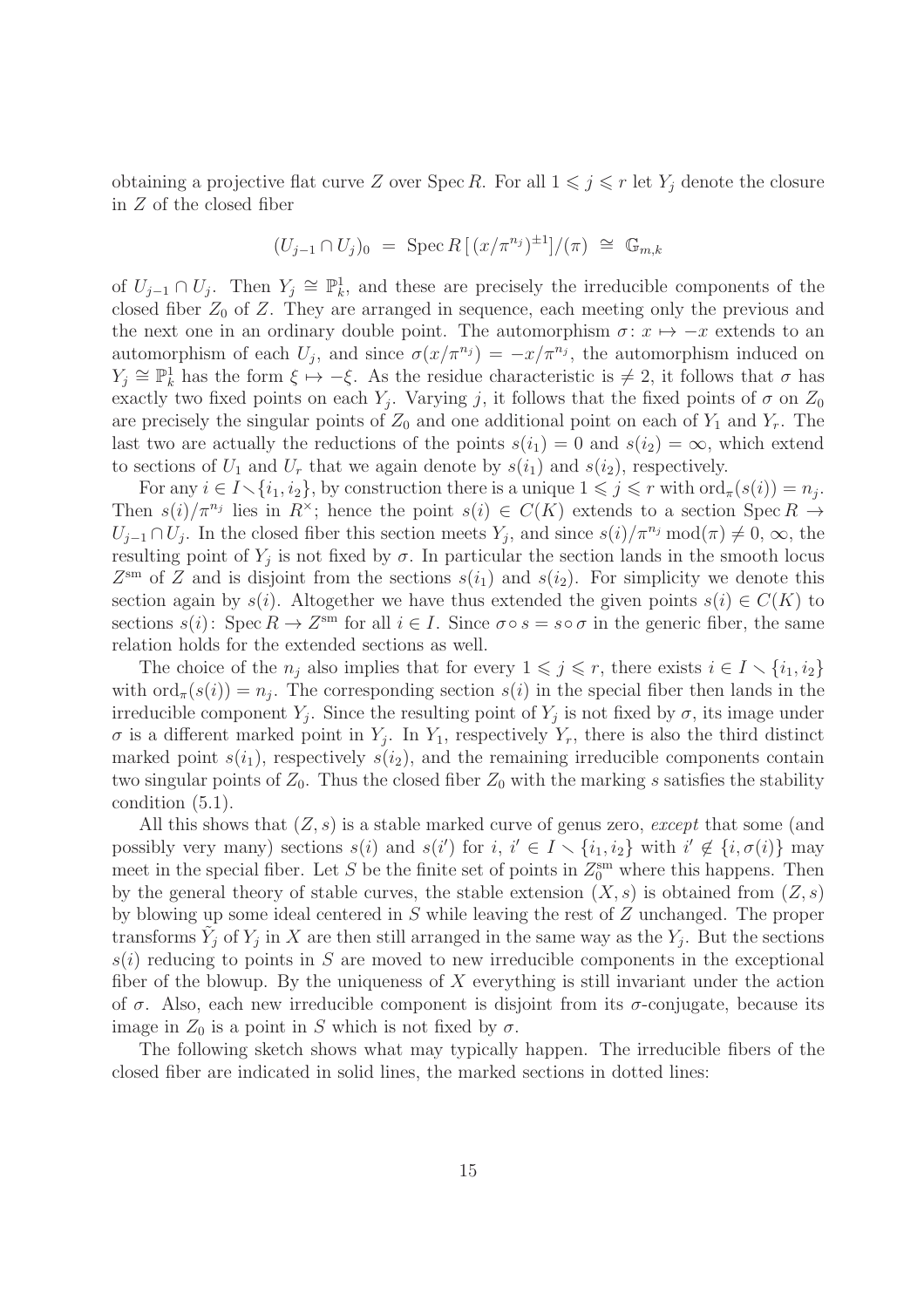

The following proposition summarizes some of the main information gathered so far:

- **Proposition 6.1** (a) The fixed points of  $\sigma$  in  $X_0$  are precisely the reductions of the sections  $s(i_1)$  and  $s(i_2)$  and the double points of  $X_0$  which separate them.
	- (b) Any irreducible component Y of  $X_0$  is either equal to  $\sigma(Y)$  or disjoint from  $\sigma(Y)$ .
	- (c) An irreducible component Y of  $X_0$  is equal to  $\sigma(Y)$  if and only if it contains a fixed point of  $\sigma$ . The automorphism induced by  $\sigma$  on it is then non-trivial.

Now consider the quotient  $\overline{X} := X/\langle \sigma \rangle$ , which exists because X is projective over Spec R. Let  $\varpi$ :  $X \twoheadrightarrow \overrightarrow{X}$  denote the natural morphism. Set  $\overline{I} := I/\langle \sigma \rangle$ , and for every orbit  $\overline{i} = \{i, \sigma(i)\} \in \overline{I}$  consider the section  $\overline{s}(\overline{i}) := \overline{\omega} \circ s(i)$ : Spec  $R \to \overline{X}$ .

**Proposition 6.2** (a) The pair  $(\overline{X}, \overline{s})$  is a stable marked curve over Spec R.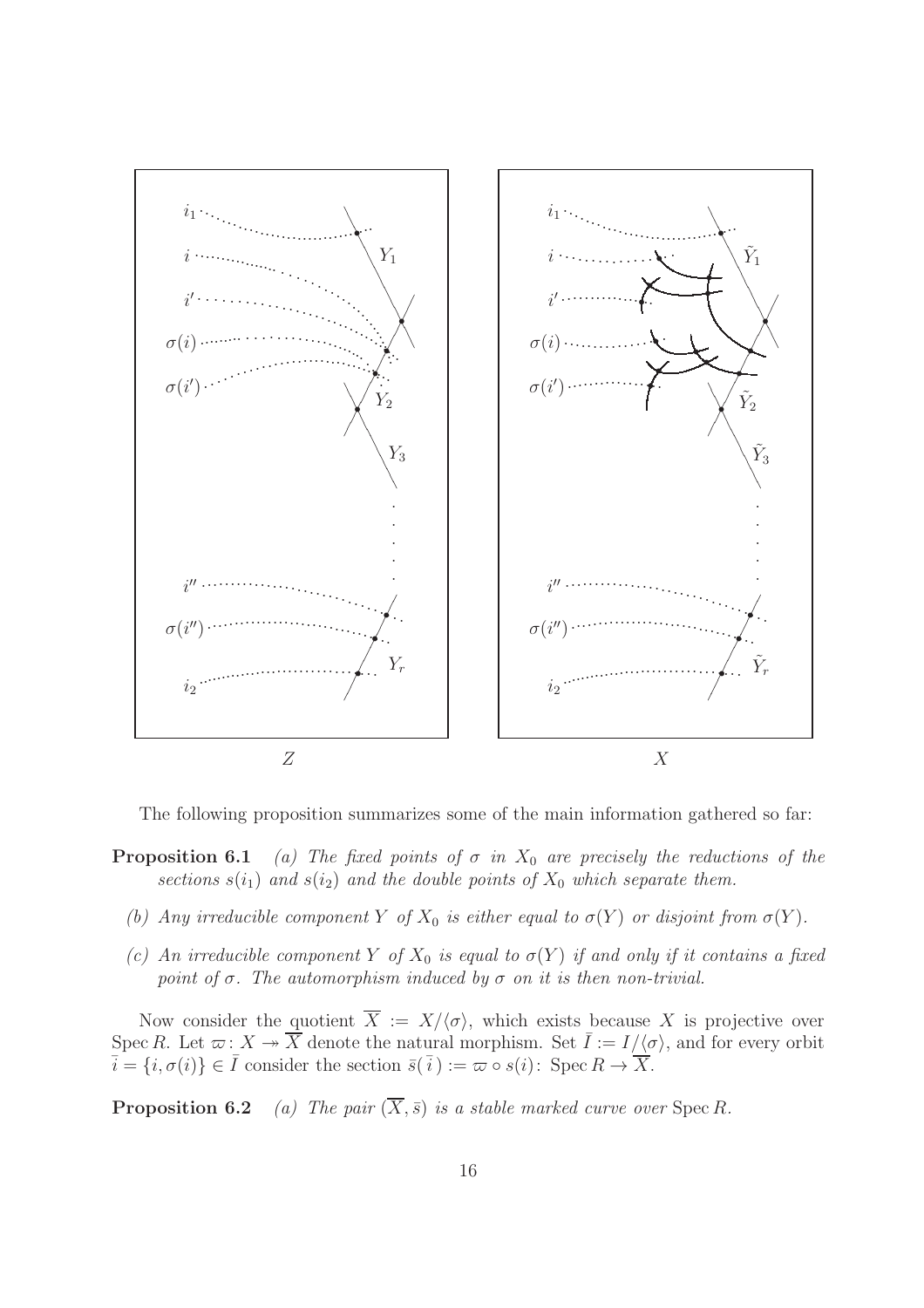(b) For any double point P of  $X_0$  which is fixed by  $\sigma$  and where X is étale locally isomorphic to  $\text{Spec } R[y, z]/(yz - \pi^n)$ , the quotient  $\overline{X}$  is étale locally isomorphic to Spec  $R[u, v]/(uv - \pi^{2n})$  at  $\varpi(P)$ , for some  $n > 0$ .

**Proof.** Away from the fixed points of  $\sigma$  the morphism  $\varpi$  is étale. Thus away from the images of these fixed points, the quotient  $X$  has the same mild singularities as  $X$ . Moreover, the sections  $s(i)$  for all  $i \in I \setminus \{i_1, i_2\}$  land in the smooth locus  $X^{sm}$  and are pairwise disjoint from  $s(i_1)$  and  $s(i_2)$  and each other. Thus by Proposition 6.1 (a) they avoid all fixed points of  $\sigma$ , and so the corresponding sections  $\bar{s}(\bar{i})$  land in the smooth locus  $\overline{X}^{\text{sm}}$  and are again disjoint from  $\overline{s}(\overline{i_1})$  and  $\overline{s}(\overline{i_2})$  and each other.

Next, by the above construction X is locally isomorphic to  $U_1 = \text{Spec } R[x/\pi^{n_1}]$  along the section  $s(i_1)$ , with the action  $\sigma(x/\pi^{n_1}) = -x/\pi^{n_1}$ . Thus the substitution  $u = x^2/\pi^{2n_1}$ shows that  $\overline{X}$  is locally isomorphic to  $U_1 = \text{Spec } R[u]$  along the section  $\overline{s}(\overline{i}_1)$ , and  $\overline{s}(\overline{i}_1)$  is given by  $u = 0$ . Thus  $\overline{s}(\overline{i}_1)$  lands in the smooth locus  $\overline{X}^{\text{sm}}$ . By symmetry the same is true for the section  $\bar{s}(\bar{i}_2)$ , which remains disjoint from  $\bar{s}(\bar{i}_1)$ . Thus all sections  $\bar{s}(\bar{i})$  for  $\bar{i} \in \bar{I}$ land in  $\overline{X}$ <sup>sm</sup> and are pairwise disjoint.

At the remaining fixed points  $X$  is by construction locally isomorphic to

$$
U_j = \operatorname{Spec} R\left[\frac{x}{\pi^{n_{j+1}}}, \pi^{n_j}/x\right]
$$

for  $0 < j < r$ . Since  $\sigma(x) = -x$ , it follows that at the image of this fixed point  $\overline{X}$  is locally isomorphic to

$$
U_j/\langle \sigma \rangle = \operatorname{Spec} R\left[\frac{x^2}{\pi^{2n_{j+1}}}, \frac{x^{2n_j}}{x^2}\right].
$$

With the substitutions  $y = x/\pi^{n_{j+1}}$  and  $z = \pi^{n_j}/x$  the first chart is isomorphic to Spec  $R[y, z]/(yz - \pi^n)$  where  $n := n_j - n_{j+1} > 0$ , and with  $u = y^2$  and  $v = z^2$  the second chart becomes isomorphic to  $Spec R[u, v]/(uv - \pi^{2n})$ . Thus  $\overline{X}$  has the required local form, and we have also proved assertion (b).

It remains to verify the stability condition (5.1) for  $(\overline{X},\overline{s})$ . By construction the irreducible components of the closed fiber  $\overline{X}_0$  of  $\overline{X}$  are precisely the images  $\varpi(Y)$  of the irreducible components  $Y$  of  $X_0$ .

If  $Y \neq \sigma(Y)$ , then Y is disjoint from  $\sigma(Y)$  by Proposition 6.1 (b), and so Y maps isomorphically to its image in  $\overline{X}$ . Moreover, for any section  $s(i)$  meeting Y the conjugate  $\sigma(s(i))$  meets  $\sigma(Y)$  and therefore not Y. Thus the number of sections  $s(i)$  meeting Y is equal to the number of sections  $\bar{s}(\bar{i})$  meeting  $\bar{\varpi}(Y)$ . This shows that the left hand sides of (5.1) for Y and  $\varpi(Y)$  are equal. The stability at Y thus implies the stability at  $\varpi(Y)$ .

If  $Y = \sigma(Y)$ , then Y is one of the irreducible components  $\tilde{Y}_j$ . In it, each of the two fixed points of  $\sigma$  either arises from the section  $s(i_1)$  or  $s(i_2)$  or is a singular point of  $X_0$ . Thus each of them contributes 1 to the left hand side of  $(5.1)$  for  $(X, s)$  and hence also for  $(\overline{X}, \overline{s})$ . By the stability at  $Y_i$  there must be at least one other contribution for  $(X, s)$ , that is, another section  $s(i)$  with  $i \in I \setminus \{i_1, i_2\}$  or another irreducible component not among  $Y_1, \ldots, Y_r$  which meets  $Y_j$ . Taking quotients, this section or irreducible component yields another section or irreducible component which contributes 1 to the left hand side of (5.1) for  $\overline{\omega}(Y)$  in  $(\overline{X}, \overline{s})$ . Again the stability at  $\overline{\omega}(Y)$  follows.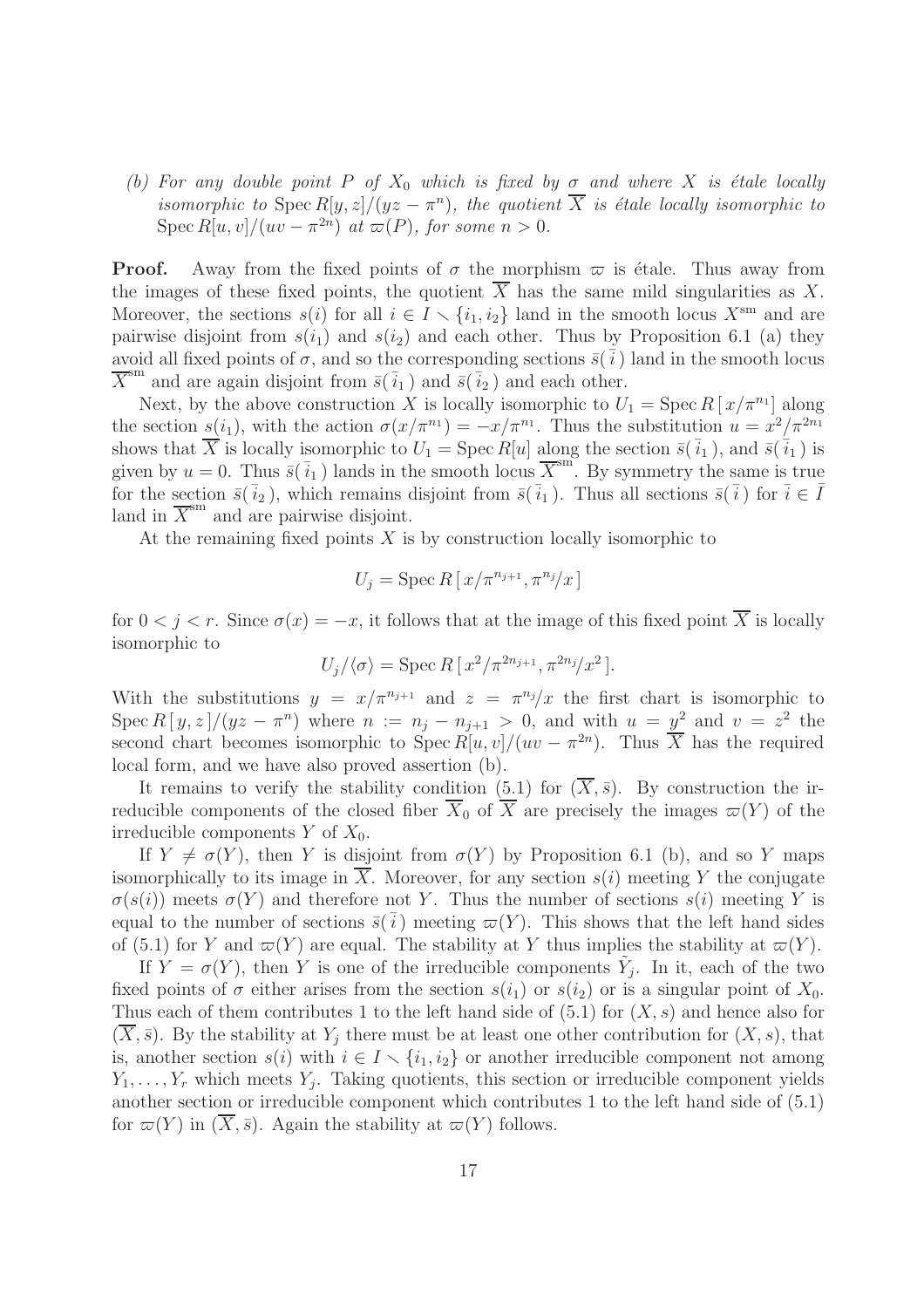Altogether the proposition is thus proved. (Note: The stability of  $(\overline{X}, \overline{s})$  implies that  $|\bar{I}| \geq 3$ , so we did not need to prove this separately. It follows, however, at once from the fact that I contains two fixed points of  $\sigma$  and that  $|I| \geq 3$ .)

Continuing the analysis, let now T be the dual tree of  $X_0$  endowed with the marking s:  $I \to V(T)$ , as in Section 5. By functoriality  $\sigma$  induces an automorphism of T, which we (yet again!) denote by  $\sigma$ , and which satisfies  $\sigma^2 = id$  and  $\sigma \circ s = s \circ \sigma$ . Let  $t_1, \ldots, t_r$ denote the vertices of T which correspond to the irreducible components  $\tilde{Y}_1, \ldots, \tilde{Y}_r$  of  $X_0$ .

**Proposition 6.3** (a) The fixed points of  $\sigma$  on  $V(T)$  are precisely the vertices  $t_1, \ldots, t_r$ .

- (b) The vertices  $t_1, \ldots, t_r$  are distinct, connected in the given order by a string of edges, and satisfy  $s(i_1) = t_1$  and  $s(i_2) = t_r$ .
- (c) All other vertices and edges come in pairs of two  $\sigma$ -conjugates.
- (d) Let  $T/\langle \sigma \rangle$  denote the graph whose set of vertices is  $V(T)/\langle \sigma \rangle$ , and where two vertices  $\{t, \sigma(t)\}\$ and  $\{t', \sigma(t')\}$  are joined by an edge if and only if t is joined by an edge to t' or to  $\sigma(t')$ . Then the dual tree of  $X_0 = X_0/\langle \sigma \rangle$  is naturally isomorphic to  $T/\langle \sigma \rangle$ .
- (e) Any subtree of T which contains  $t_1, \ldots, t_r$  and at most one additional edge emanating from each of these vertices maps isomorphically to its image in  $T/\langle \sigma \rangle$ .

Proof. Assertions (a) through (c) follow from the construction and Proposition 6.1. Assertion (d) follows from the definition of  $X_0/\langle \sigma \rangle$  and Proposition 6.2. Note that for an arbitrary finite tree with an automorphism of order 2 the quotient described in (d) is not necessarily a tree, but in this case that follows from assertions (a) to (c). Finally, assertion (e) is a direct consequence of (a) and (b).  $\Box$ 

The sketch below shows what T and  $T/\langle \sigma \rangle$  might typically look like:





Dual tree T, where  $\sigma$  is the reflection at the vertical axis of symmetry

The quotient  $T/\langle \sigma \rangle$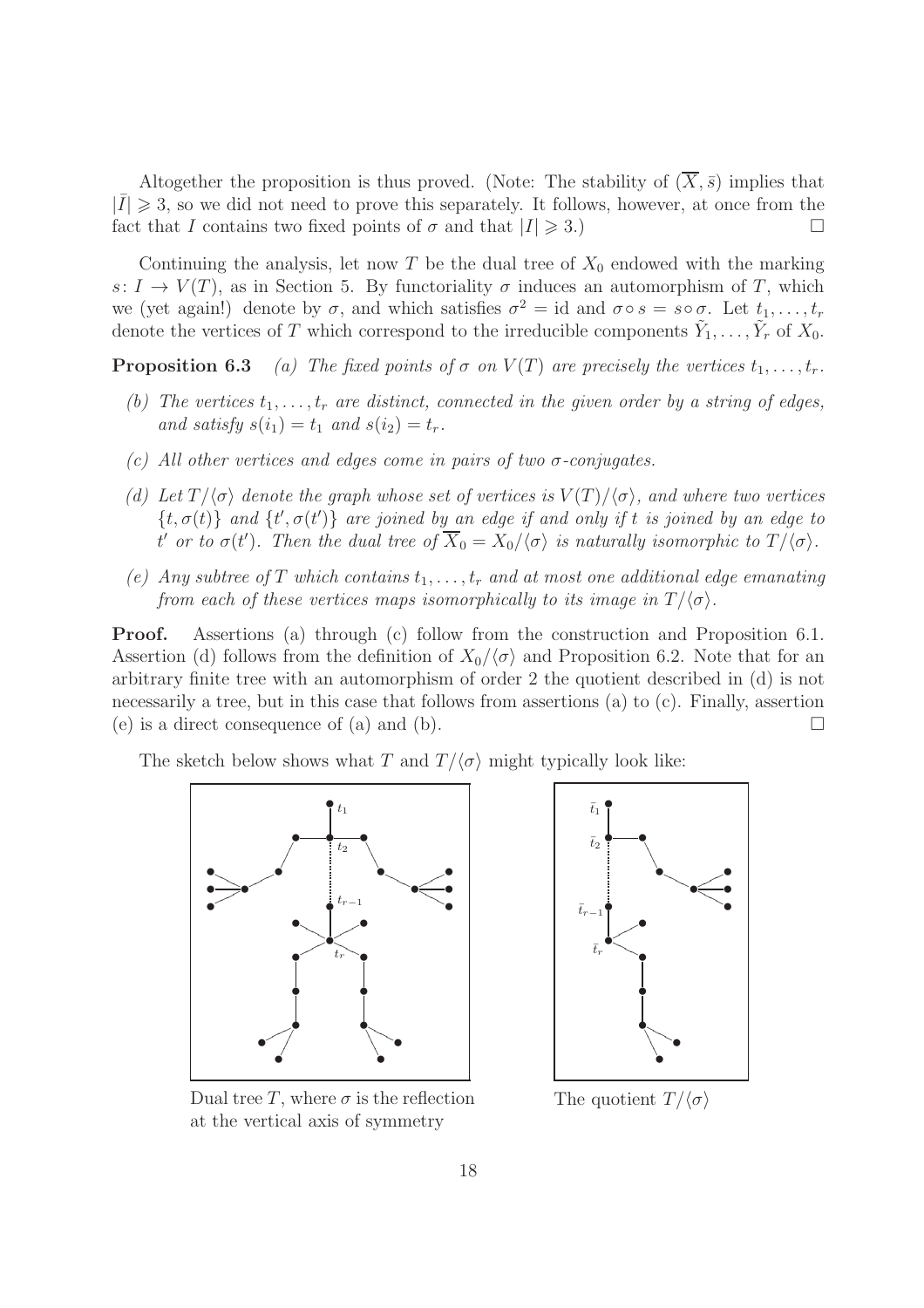#### 7 Setup

Now we return to postcritical orbits. Throughout the rest of this paper we fix a finite mapping scheme  $(\Gamma, \tau, i_1, i_2)$  with  $|\Gamma| \geq 3$ . Let

(7.1) 
$$
\Gamma^+ := \tau(\Gamma) = \{ \tau^n(i_1), \tau^n(i_2) \mid n \geq 1 \}
$$

be the associated subset of 'strictly postcritical' points.

Lemma 7.2  $Then |\Gamma^+| \geq 3$ .

**Proof.** Assume that  $|\Gamma^+| \leq 2$ . Since  $\Gamma = \Gamma^+ \cup \{i_1, i_2\}$ , we then have  $|\Gamma| \leq |\Gamma^+| + 2 \leq 4$ . Suppose first that  $|\Gamma| = |\Gamma^+| + 2$ . Then  $i_1, i_2 \notin \Gamma^+$  while  $\tau(i_1), \tau(i_2) \in \Gamma^+$ , so that  $\tau(i_1), \tau(i_2)$  are both distinct from  $i_1, i_2$ . By condition 2.1 (c) we also have  $\tau(i_1) \neq \tau(i_2)$ . Thus the assumption  $|\Gamma^+| \leq 2$  requires that  $\Gamma^+ = {\tau(i_1), \tau(i_2)}$ . But condition 2.1 (c) also implies that  $\tau^2(i_1) \neq \tau(i_1)$ ,  $\tau(i_2)$ . This leaves no room for  $\tau^2(i_1)$  in  $\Gamma^+$ , and we have a contradiction.

Thus we must have  $|\Gamma| \leq |\Gamma^+| + 1$ . With  $3 \leq |\Gamma|$  and  $|\Gamma^+| \leq 2$  this leaves only the case  $|\Gamma| = 3$  and  $|\Gamma^+| = 2$ . After interchanging  $i_1$  and  $i_2$ , if necessary, we may assume that  $\Gamma = \{i_2\} \sqcup \Gamma^+$ . If  $\tau(i_2) = i_1$ , then  $\tau(i_1)$  must be the third element of  $\Gamma$ . Then  $\tau^2(i_1)$  must be one of  $i_1 = \tau(i_2)$  or  $\tau(i_1)$  itself, but both these cases are forbidden by condition 2.1 (c).

Thus  $\tau(i_2)$  is the third element of Γ. Then both  $\tau(i_1)$  and  $\tau^2(i_2)$  must be among  $i_1$ and  $\tau(i_2)$ . But by condition 2.1 (c) neither of them can be  $\tau(i_2)$ ; hence we must have  $\tau(i_1) = \tau^2(i_2) = i_1$ . Since  $i_1 \neq \tau(i_2)$ , this again contradicts condition 2.1 (c), and so the case  $|\Gamma^+| \leq 2$  is impossible.

**Construction 7.3** Let  $\Gamma_1$  denote the set of all  $\gamma \in \Gamma \setminus \{i_1, i_2\}$  with  $|\tau^{-1}(\tau(\gamma))| = 1$ . For all  $\gamma \in \Gamma_1$  we pick distinct new symbols denoted  $\sigma(\gamma)$  and set

$$
\tilde{\Gamma} := \Gamma \sqcup \{ \sigma(\gamma) \mid \gamma \in \Gamma_1 \}.
$$

We define a map  $\sigma\colon \widetilde{\Gamma}\to \widetilde{\Gamma}$  by setting

$$
\begin{cases}\n\gamma \mapsto \sigma(\gamma) \mapsto \gamma & \text{for any } \gamma \in \Gamma_1, \\
\gamma \mapsto \gamma & \text{for any } \gamma \in \{i_1, i_2\}, \text{ and} \\
\gamma \mapsto \gamma' & \text{for any } \gamma \in \Gamma \text{ with } \tau^{-1}(\tau(\gamma)) = \{\gamma, \gamma'\} \text{ and } \gamma \neq \gamma'.\n\end{cases}
$$

The conditions in 2.1 imply that the three cases are mutually exclusive and that  $\sigma$  is everywhere defined. By construction it is an automorphism with  $\sigma^2 = id$  and precisely two fixed points  $i_1$  and  $i_2$ . We also define a map  $\tilde{\tau}$ :  $\tilde{\Gamma} \to \Gamma^+$  by setting

$$
\tilde{\tau}(\gamma) := \tilde{\tau}(\sigma(\gamma)) := \tau(\gamma) \text{ for all } \gamma \in \Gamma.
$$

By construction it satisfies  $\tilde{\tau} \circ \sigma = \tilde{\tau}$  and has image  $\tau(\Gamma) = \Gamma^+$ . For any two distinct  $\gamma$ ,  $\gamma' \in \Gamma$  we have  $\tilde{\tau}(\gamma) = \tilde{\tau}(\gamma')$  if and only if  $\tau(\gamma) = \tau(\gamma')$  if and only if  $\sigma(\gamma) = \gamma'$  by the third case in the definition of  $\sigma$ . Together this implies that  $\tilde{\tau}$  induces a bijection

(7.4) 
$$
\tilde{\Gamma}/\langle \sigma \rangle \stackrel{\sim}{\longrightarrow} \Gamma^+.
$$

The composite  $\Gamma \hookrightarrow \tilde{\Gamma} \twoheadrightarrow \tilde{\Gamma}/\langle \sigma \rangle \stackrel{\sim}{\to} \Gamma^+$  is, of course, just the map  $\tau$ .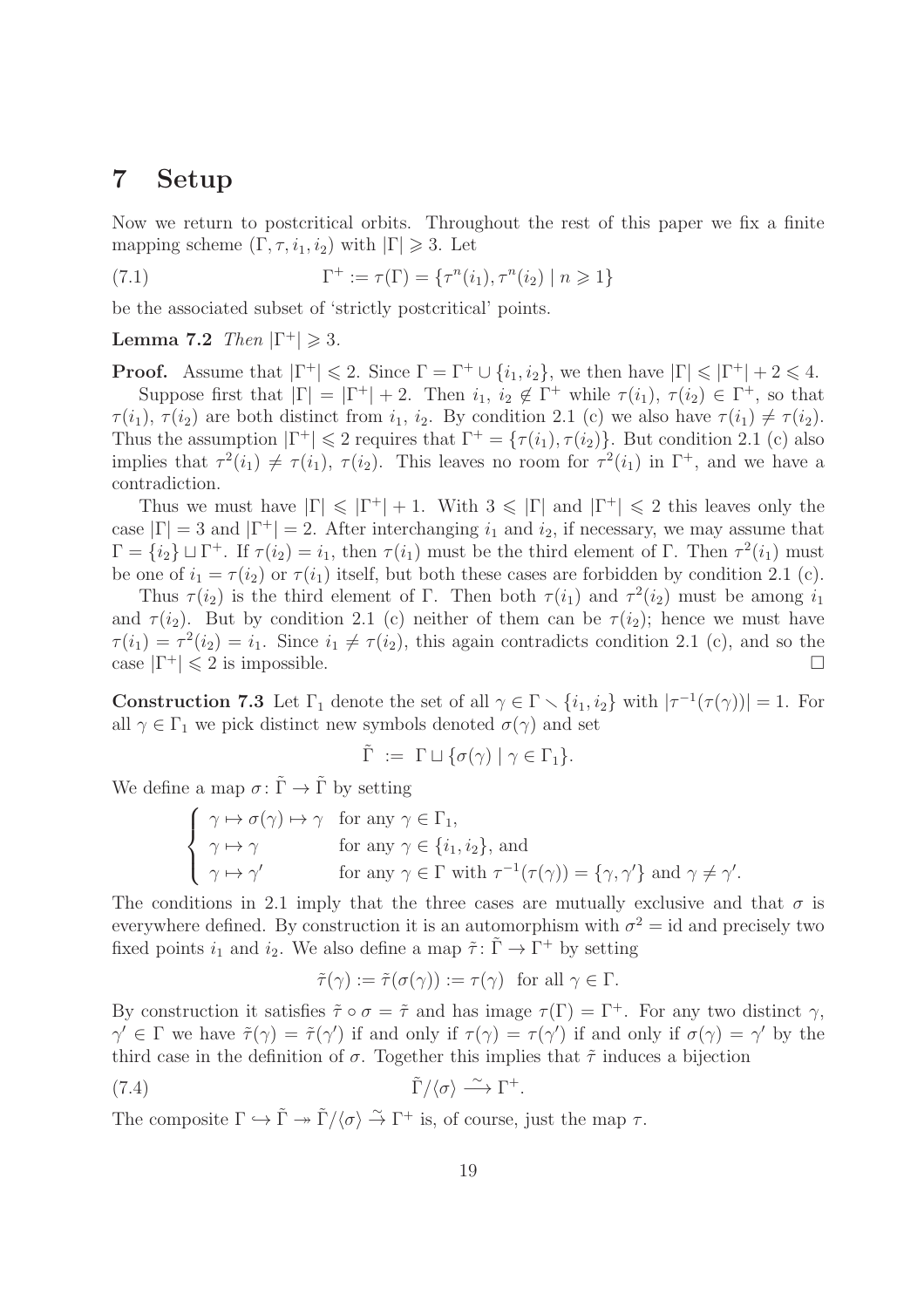#### 8 Stable curves associated to quadratic morphisms

Now we fix a discrete valuation ring R with quotient field  $K$  and residue field  $k$  of characteristic  $\neq$  2. We impose no other restrictions on the characteristics of K and k. We also fix a Γ-marked quadratic morphism  $(C, f, i_1, i_2, s)$  over K. Without loss of generality we may assume that  $C = \mathbb{P}^1_K$  and  $i_1 = 0$  and  $i_2 = \infty$ . Then f has the form  $f(x) = \frac{ax^2 + b}{cx^2 + d}$  for some  $\begin{pmatrix} a & b \\ c & d \end{pmatrix} \in \text{PGL}_2(K)$  and is a Galois covering of degree 2 with the non-trivial covering automorphism  $\sigma: x \mapsto -x$ . Recall that  $\sigma$  has precisely the two fixed points  $i_1$  and  $i_2$ . We define a map  $\tilde{s}$ :  $\tilde{\Gamma} \to C(K)$  by setting

$$
\begin{cases} \tilde{s}(\gamma) := s(\gamma) & \text{for all } \gamma \in \Gamma, \\ \tilde{s}(\sigma(\gamma)) := \sigma(s(\gamma)) & \text{for all } \gamma \in \Gamma_1. \end{cases}
$$

From the construction of  $\tilde{\Gamma}$  and  $\tilde{s}$  we readily deduce that  $\tilde{s}$  is injective. We also consider the map  $s^+ := s|\Gamma^+ : \Gamma^+ \to C(K)$ . Together the construction implies that the following diagram commutes:

(8.1) 
$$
C(K) \longrightarrow C(K) \longrightarrow C(K) \longrightarrow C(K)
$$

$$
s^+ \longrightarrow \int_{\Gamma^+}^s \longrightarrow \int_{\tilde{\Gamma}}^s \longrightarrow \int_{\tilde{\Gamma}}^s \longrightarrow \int_{\tilde{\Gamma}}^s \longrightarrow \int_{\tilde{\Gamma}}^s \longrightarrow \Gamma^+.
$$

To analyze the possible degeneration of  $(C, f, i_1, i_2)$  over Spec R we view C as a smooth marked curve of genus zero in two ways, namely once with the marking  $s^+$ :  $\Gamma^+ \hookrightarrow C(K)$ , and once with the marking  $\tilde{s} \colon \tilde{\Gamma} \hookrightarrow C(K)$ . Since  $3 \leq |\Gamma^+| \leq |\tilde{\Gamma}|$ , they are both stable.

Let  $(X^+, s^+)$  denote the stable marked curve of genus zero over Spec R with disjoint sections  $s^+(\gamma)$  for all  $\gamma \in \Gamma^+$  which extends  $(C, s^+)$ . Let  $(\tilde{X}, \tilde{s})$  denote the stable marked curve of genus zero over Spec R with disjoint sections  $\tilde{s}(\tilde{\gamma})$  for all  $\tilde{\gamma} \in \tilde{\Gamma}$  which extends  $(C, \tilde{s})$ . Since  $s^+ = \tilde{s}|\Gamma^+$  over K, the identity on C extends to a morphism  $\tilde{X} \to X^+$ , and the pair  $(X^+, s^+)$  can be obtained from  $(X, \tilde{s} | \Gamma^+)$  by contracting suitable irreducible components of the special fiber, as explained in Section 5. Also, by the uniqueness of  $(\tilde{X}, \tilde{s})$ , the involution  $\sigma$  of C extends to an automorphism of  $\tilde{X}$  which still satisfies  $\sigma^2 = id$ and  $\sigma \circ \tilde{s} = \tilde{s} \circ \sigma$ .

**Proposition 8.2** The morphism f extends to a unique morphism  $f: \tilde{X} \to X^+$  and induces an isomorphism

$$
\tilde{X}/\langle \sigma \rangle \xrightarrow{\sim} X^+.
$$

**Proof.** As in Section 6 the quotient  $\tilde{X}/\langle \sigma \rangle$  inherits a marking indexed by  $\tilde{\Gamma}/\langle \sigma \rangle$  and becomes a stable marked curve over  $Spec R$  by Proposition 6.2 (a). In the generic fiber of X the involution  $\sigma$  is precisely the non-trivial covering automorphism of f, so that f induces an isomorphism between the generic fibers of  $\tilde{X}/\langle \sigma \rangle$  and  $X^+$ . This isomorphism is compatible with the markings via the isomorphism  $\tilde{\Gamma}/\langle \sigma \rangle \stackrel{\sim}{\rightarrow} \Gamma^+$  from (7.4). Since the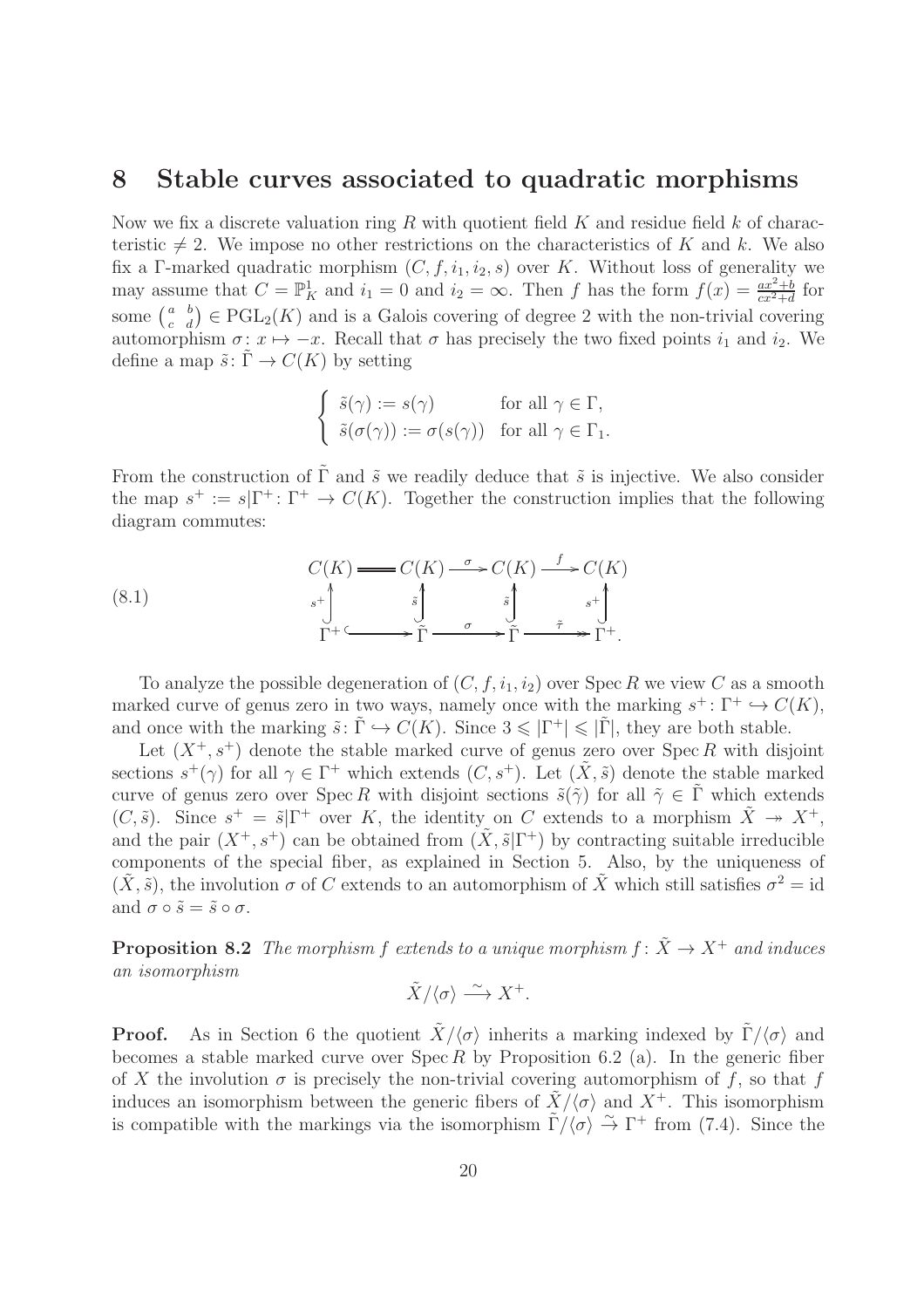stable extension of a marked curve is unique up to unique isomorphism, it follows that the isomorphism extends to an isomorphism  $\tilde{X}/\langle \sigma \rangle \stackrel{\sim}{\to} X^+$ .

From the commutative diagram (8.1) and Proposition 8.2 we deduce the commutative diagram

(8.3) 
$$
X^+(R) \longleftarrow \tilde{X}(R) \xrightarrow{\sigma} \tilde{X}(R) \xrightarrow{f} X^+(R)
$$

$$
s^+ \downarrow \qquad \qquad \tilde{s} \downarrow \qquad \qquad \tilde{s} \downarrow \qquad \qquad s^+ \downarrow \qquad \qquad \tilde{\Gamma} \xrightarrow{\sigma} \tilde{\Gamma} \xrightarrow{\tilde{\tau} \xrightarrow{\tilde{\tau}} \tilde{\Gamma}} \tilde{\Gamma}^+.
$$

Now we translate this information into combinatorial information on dual trees. Let  $T^+$  and  $\tilde{T}$  denote the respective dual trees of the closed fibers of  $X^+$  and  $\tilde{X}$ . As in (5.2) we obtain natural maps  $s^+ \colon \Gamma^+ \to V(T^+)$  and  $\tilde{s} \colon \tilde{\Gamma} \to V(\tilde{T})$ . Combining (5.4) with Propositions 6.3 (d) and 8.2 we obtain a diagram

(8.4)  
\n
$$
V(T^+) \longrightarrow V(\tilde{T}) \longrightarrow V(\tilde{T}) \longrightarrow V(\tilde{T})/\langle \sigma \rangle \longrightarrow V(T^+)
$$
\n
$$
\xrightarrow{s^+}
$$
\n
$$
\xrightarrow{\text{III}} \begin{array}{c}\n\tilde{s} \\
\tilde{J} \\
\tilde{\Gamma}^+ \longrightarrow \tilde{\Gamma} \longrightarrow \tilde{\Gamma} \longrightarrow \tilde{\Gamma}/\langle \sigma \rangle \longrightarrow \tilde{\Gamma}^+.\n\end{array}
$$

This commutes everywhere except at the leftmost square marked !!!, for which the modified rule is explained in Proposition 5.5 (c). The ingredients for the next section are the combinatorics of this diagram and the local description of the quotient from Proposition 6.2 (b).

We will abbreviate the marked vertices of  $T^+$  and  $\tilde{T}$  as follows:

$$
\begin{cases}\nP_n^+ := s^+(\tau^n(i_1)) \\
Q_n^+ := s^+(\tau^n(i_2))\n\end{cases}\n\text{ for all } n \geq 1; \qquad\n\begin{cases}\n\tilde{P}_n := \tilde{s}(\tau^n(i_1)) \\
\tilde{Q}_n := \tilde{s}(\tau^n(i_2))\n\end{cases}\n\text{ for all } n \geq 0.
$$

Under the inclusion  $V(T^+) \hookrightarrow V(\tilde{T})$  on the left half of the diagram (8.4), the vertices  $P_n^+$ and  $Q_n^+$  are constructed from  $\tilde{P}_n$  and  $\tilde{Q}_n$  by the procedure in Proposition 5.5 (c). The map  $V(\tilde{T}) \rightarrow V(T^+)$  on the right half of the diagram (8.4) sends  $\tilde{P}_n$  to  $P_{n+1}^+$  and  $\tilde{Q}_n$  to  $Q_{n+1}^+$ . Also recall from Proposition 6.3 (a) that the fixed points of  $\sigma$  on  $V(\tilde{T})$  are precisely the vertices between and including  $\tilde{P}_0 = t_1 = \tilde{s}(i_1)$  and  $\tilde{Q}_0 = t_r = \tilde{s}(i_2)$ .

**Lemma 8.5** (a) Any vertex strictly between  $\tilde{P}_0$  and  $\tilde{Q}_0$  survives in  $T^+$ .

- (b) If  $\tilde{P}_0 \neq \tilde{Q}_0$ , then  $\tilde{P}_0$  survives in  $T^+$  unless one of the following happens in  $\tilde{T}$ :
	- (i)  $i_1 \notin \Gamma^+$ , there is only one edge emanating from  $\tilde{P}_0$ , and the only markings at  $\tilde{P}_0$  are  $\tilde{P}_0 = s(i_1) = s(\gamma) = \sigma(s(\gamma))$  for a unique  $\gamma \in \Gamma^+$  with  $\sigma(\gamma) \notin \Gamma^+$ .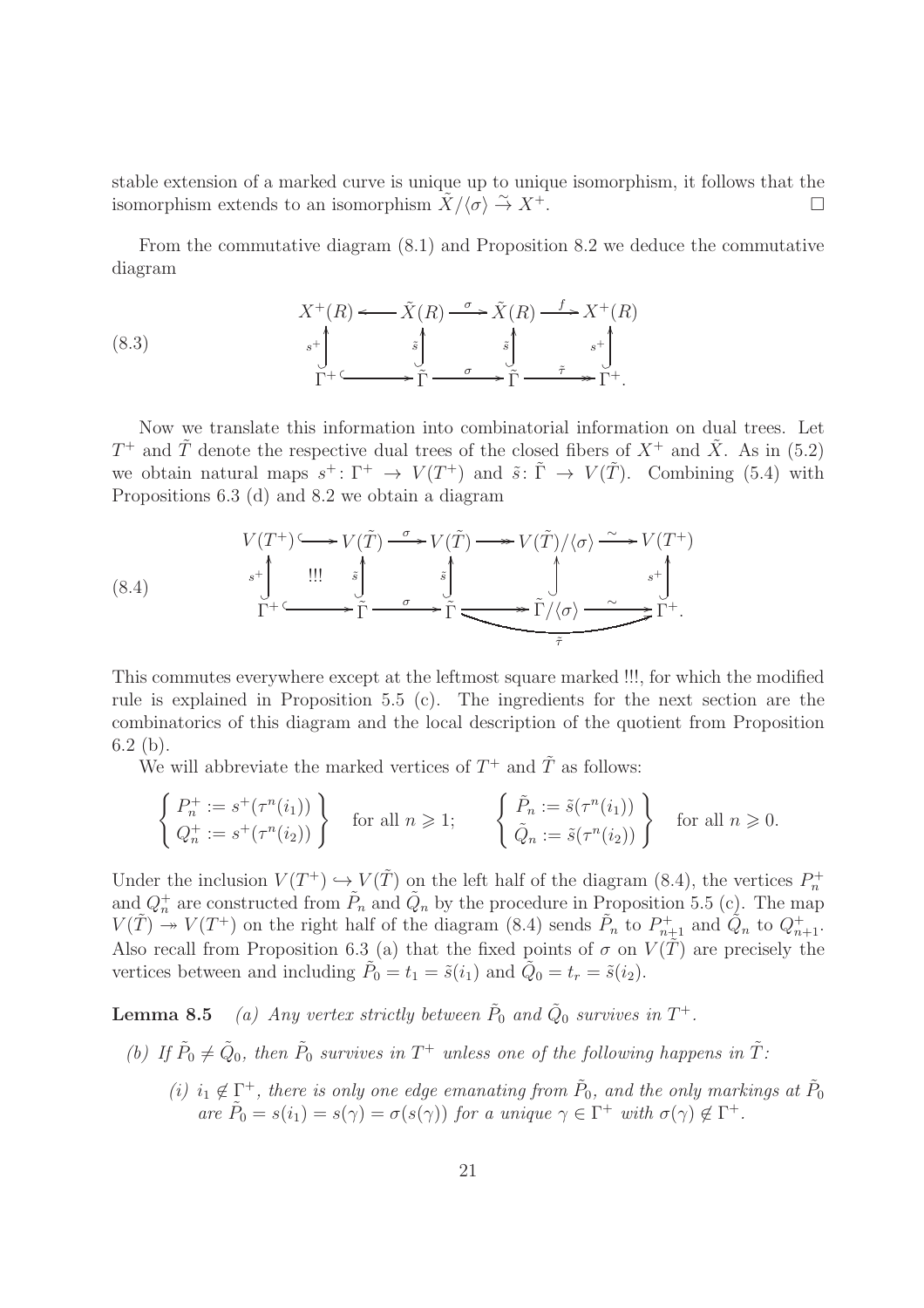(ii)  $i_1 \notin \Gamma^+$ , there is no other marking at  $\tilde{P}_0$ , and the connected components of  $\tilde{T} \diagdown \{ \tilde{P}_0 \}$  are precisely that containing  $\tilde{Q}_0$  and two others of the form  $S$  and  $\sigma(S),$ where  $\sigma(S)$  possesses no markings of the form  $s(\gamma)$  for  $\gamma \in \Gamma^+$ .

**Proof.** Let t be any vertex between or equal to  $\tilde{P}_0$  and  $\tilde{Q}_0$ . By Proposition 5.5 (a) it survives in  $T^+$  if and only if

(8.6) 
$$
|\tilde{s}^{-1}(t) \cap \Gamma^+| + \left| \left\{ \begin{array}{c} S \text{ connected component of } \tilde{T} \setminus \{t\} \\ \text{such that } \tilde{s}^{-1}(V(S)) \cap \Gamma^+ \neq \emptyset \end{array} \right\} \right| \geq 3.
$$

First note that, by the stability of  $\tilde{T}$ , the vertex t must either have another marking or another edge emanating from it, or both. In the second case the connected component of  $T \setminus \{t\}$  determined by that edge must again contain some mark by stability. Moreover, the marking at t or in that connected component must correspond to an element of  $\Gamma$  that is not fixed by  $\sigma$ , and hence have the form  $s(\gamma)$  or  $\sigma(s(\gamma))$  for some  $\gamma \in \Gamma^+$ . Since t itself is fixed by  $\sigma$ , we may conjugate the connected component by  $\sigma$ , if necessary, after which the marking is  $s(\gamma)$  for some  $\gamma \in \Gamma^+$ . Then in either case, this marked point contributes 1 to the left hand side of (8.6).

If t lies strictly between  $\tilde{P}_0$  and  $\tilde{Q}_0$ , we can apply the preceding remarks also to  $\tilde{P}_0$ and  $\tilde{Q}_0$  in place of t. It follows that the two connected components of  $\tilde{T} \setminus \{t\}$  containing  $\tilde{P}_0$ , respectively  $\tilde{Q}_0$ , each contribute 1 to the left hand side of (8.6). Thus the total sum is  $\geq 3$ , and so t survives in  $T^+$ , as desired.

Now assume that  $t = \tilde{P}_0 \neq \tilde{Q}_0$ . Then the connected component of  $\tilde{T} \setminus \{t\}$  containing  $\tilde{Q}_0$  contributes 1 to the left hand side of (8.6). By the above remarks there must be another marking at t or another connected component of  $\tilde{T} \setminus \{t\}$  that also contributes 1. Thus the only way in which  $t$  cannot survive is that there is no other contribution. This requires first of all that the marking  $\tilde{P}_0 = s(i_1)$  itself is removed, i.e., that  $i_1 \notin \Gamma^+$ . Next it requires that, if there is another marking at t, then  $t = s(\gamma) = \sigma(s(\gamma))$  for a unique  $\gamma \in \Gamma^+$  with  $\sigma(\gamma) \notin \Gamma^+$ , and there is no other edge emanating from t. This is the case (i) of the lemma. Thirdly, if there is no other marking at  $t$ , there must be a unique connected component S of  $\tilde{T} \setminus \{t\}$  which contributes 1 to the left hand side of (8.6). Then  $\tilde{T} \setminus \{t\}$  consists of the three connected components S and  $\sigma(S)$  and that containing  $\tilde{Q}_0$ , where  $\sigma(S)$  cannot contain any marking of the form  $s(\gamma)$  for  $\gamma \in \Gamma^+$ . This is the case (ii) of the lemma, and we are done.

**Example 8.7** We continue the example in Remark 3.9 with the mapping scheme  $\Gamma$ 

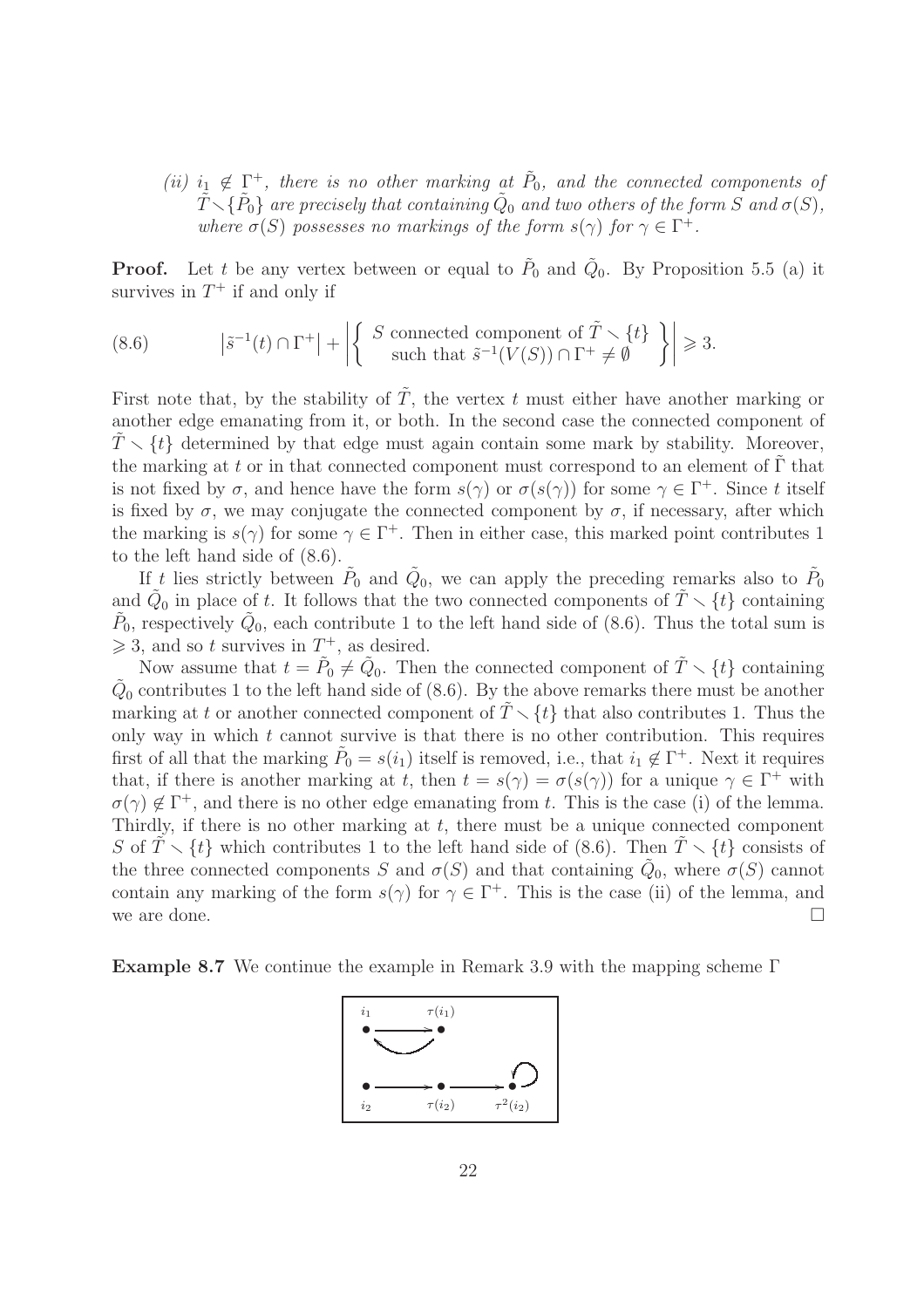The definitions of  $\Gamma^+$  and  $\tilde{\Gamma}$  imply that in this case

$$
\Gamma^+ = \{i_1, \tau(i_1), \tau(i_2), \tau^2(i_2)\}, \n\tilde{\Gamma} = \{i_1, \tau(i_1), \sigma(\tau(i_1)), i_2, \tau(i_2), \tau^2(i_2)\}.
$$

Consider the quadratic morphism  $(\mathbb{P}_{\mathbb{Q}}^1, x \mapsto \frac{x^2-4}{x^2+2}, 0, \infty)$  over  $K := \mathbb{Q}$ , which has postcritical orbit Γ. The induced  $\tilde{\Gamma}$ -marking on  $\mathbb{P}^1_{\mathbb{Q}}$  is given by the tables

|                   |  |             | $\widetilde{\phantom{a}}$ |
|-------------------|--|-------------|---------------------------|
|                   |  | ЪD          | $\propto$                 |
| $\tau(i_1)$       |  | $\tau(i_2)$ |                           |
| $\sigma(\tau(i_1$ |  | $\iota$     |                           |

Here the images of  $\tau(i_1)$  and  $\tau(i_2)$ , respectively of  $\sigma(\tau(i_1))$  and  $\tau^2(i_2)$ , are congruent modulo 3, but there are no other congruences. Thus the stable extension  $\tilde{X}$  over  $R := \mathbb{Z}_{(3)}$ is obtained by blowing up  $\mathbb{P}^1 \times \operatorname{Spec} \mathbb{Z}_{(3)}$  in the two points  $x = \pm 1$  of the special fiber. The special fiber of  $\tilde{X}$  has three irreducible components, one met by the sections 0 and  $\infty$ , one by the sections  $-2$  and 1, and one by the sections 2 and  $-1$ , and the first of these irreducible components meets each of the other two in an ordinary double point.

The stable extension  $X^+$  can be obtained from  $\tilde{X}$  by removing the sections  $\tilde{s}(i_2)$  and  $\tilde{s}(\sigma(\tau(i_1)))$  and contracting unstable irreducible components of the special fiber. Here the blowup at  $x = -1$  in the special fiber is reversed, while the blowup at  $x = 1$  in the special fiber remains, because the points  $\tau(i_1)$  and  $\tau(i_2)$  remain in  $\Gamma^+$ . The closed fiber of  $X^+$ possesses two irreducible components, one met by the sections 0 and −1, the other by the sections  $-2$  and 1. One easily checks that the same description of the closed fiber of  $X^+$ is obtained from the isomorphism  $\tilde{X}/\langle \sigma \rangle \cong X^+$  of Proposition 8.2.

The associated dual trees with their markings and the maps between them are sketched below:



Question 8.8 As some non-trivial types of degeneration can occur, while in the next section we will exclude others, it seems interesting to ask which types of degeneration are actually possible in general.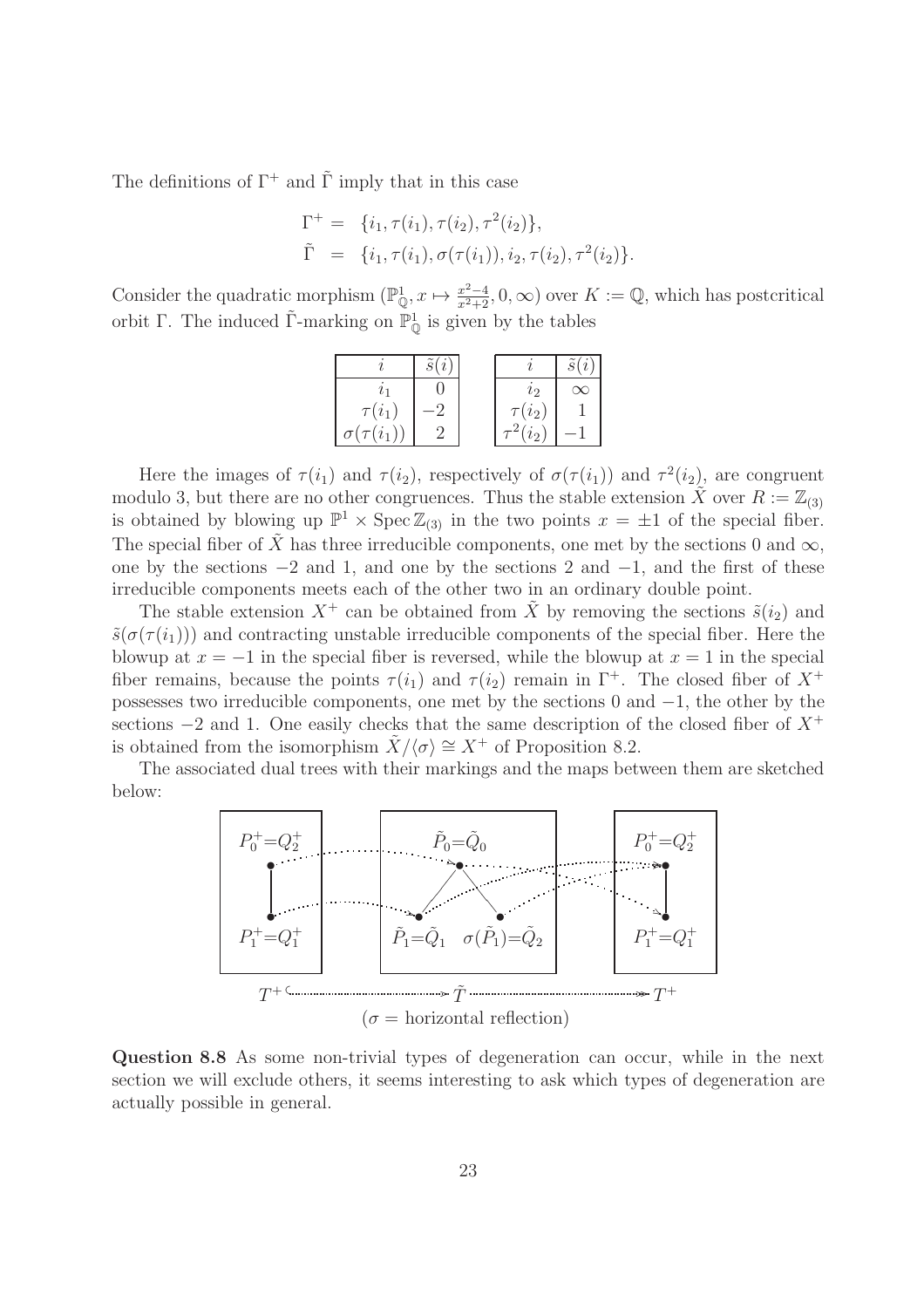#### 9 Excluding certain types of bad reduction

In this section we prove that  $\tilde{T}$  does not contain subtrees of certain kinds with certain marked points. In each case we indicate a subtree graphically by letting a dashed line denote a connected sequence of distinct edges, possibly empty. Thus vertices connected by one or more dashed lines may be equal. Sometimes we label a dashed line by the length of the associated path, i.e., by the number of its edges. Labeling a dashed line by ' $> 0$ ' means that its length is  $> 0$ , and in that case vertices separated by it are distinct.

We begin with the following lemma, whose proof is typical for the arguments in this section.

**Lemma 9.1** The tree  $\tilde{T}$  does not contain a subtree of the form:

$$
\begin{array}{ccc}\n\bullet & \tilde{P}_0 & \bullet & \tilde{P}_1 \\
\downarrow & \downarrow & \downarrow \\
\leftarrow & \stackrel{>0}{\leftarrow} & \stackrel{>0}{\leftarrow} & \stackrel{>0}{\leftarrow} & \stackrel{>0}{\leftarrow} \\
\downarrow & & & & & \\
\bullet & \stackrel{>0}{\leftarrow} & \stackrel{>0}{\leftarrow} & \stackrel{>0}{\leftarrow} \\
\downarrow & & & & \\
\downarrow & \tilde{Q}_0 & & & \\
\end{array}
$$

**Proof.** For any  $n \geq 2$  let  $A_n$  denote a subtree of  $\tilde{T}$  of the form:

(9.2)

$$
\begin{array}{ccc}\n\bullet & \tilde{P}_0 & \bullet & \tilde{P}_1 \\
\downarrow & \downarrow & \downarrow \\
\leftarrow & \stackrel{-50}{-} \leftarrow & \stackrel{-50}{-} \leftarrow & \stackrel{-50}{-} \leftarrow & \stackrel{-50}{-} \leftarrow & \stackrel{-50}{-} \leftarrow & \stackrel{-50}{-} \leftarrow & \tilde{P}_n \\
\downarrow & \downarrow & \downarrow & \downarrow & \stackrel{-50}{-} \leftarrow & \tilde{Q}_1 \\
\downarrow & \downarrow & \tilde{Q}_0\n\end{array}
$$

We must show that  $\tilde{T}$  does not contain a subtree of the form  $A_2$ . Suppose to the contrary that it does. We will prove by induction that  $\tilde{T}$  then contains a subtree of the form  $A_n$  for every  $n \geq 2$ . But in a subtree of the form  $A_n$  the vertices  $\tilde{P}_0, \ldots, \tilde{P}_n$  are all distinct, which is impossible for  $n \geq |\Gamma|$ . Thus we obtain a contradiction, and the lemma follows.

For the induction step assume that  $\tilde{T}$  contains a subtree of the form  $A_n$  for some  $n \geq 2$ . In this subtree, any vertex that is fixed by  $\sigma$ , that is, any vertex equal to  $\tilde{P}_0$  or  $\tilde{Q}_0$  or between them, has at most one neighbor that is not fixed by  $\sigma$ . By Proposition 6.3 (e) this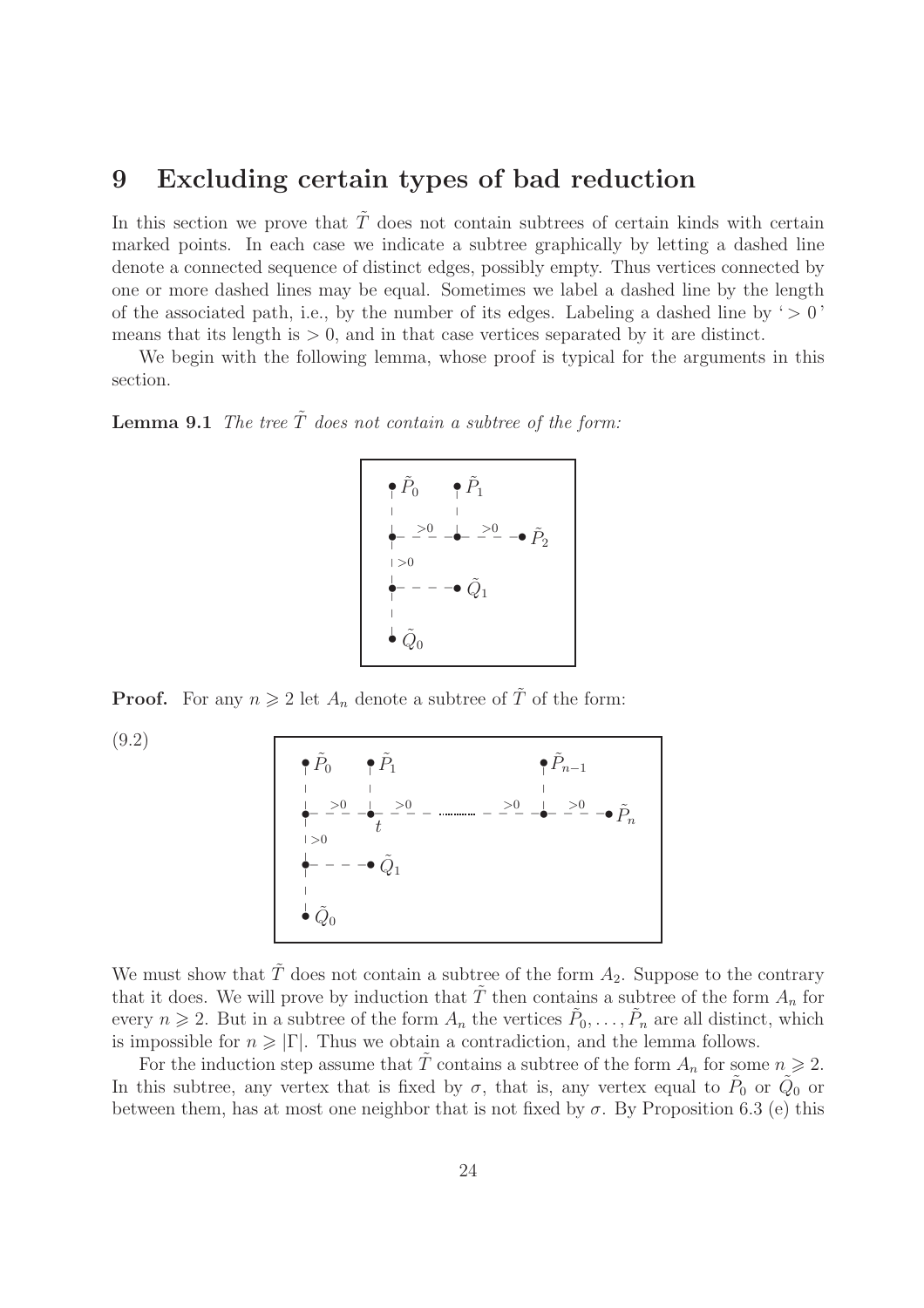implies that the subtree maps isomorphically to its image in  $\tilde{T}/\langle \sigma \rangle$ . In view of the right half of the diagram  $(8.4)$  it follows that  $T^+$  contains a subtree of the form:

$$
(9.3)
$$

• P + 1 • P + 2 • P + n • >0 <sup>&</sup>gt;<sup>0</sup> \_ \_ \_ \_• <sup>&</sup>gt;<sup>0</sup> \_ \_ \_ \_ <sup>&</sup>gt;<sup>0</sup> \_ \_ \_ \_• <sup>&</sup>gt;<sup>0</sup> \_ \_ \_ \_•<sup>P</sup> + n+1 • Q + 1

On the other hand  $T^+$  can be obtained from  $\tilde{T}$  by the stabilization procedure described in Section 5. Conversely this means that  $\tilde{T}$  can be obtained from  $T^+$  by inserting edges and thereby moving certain marked points apart or further apart, but never the opposite. Thus from (9.3) it follows that  $\tilde{T}$  contains a subtree of the form:

(9.4)

$$
\begin{array}{|c|c|}\n\hline\n\phi & \tilde{P}_1 & \phi & \tilde{P}_2 & \phi & \tilde{P}_n \\
\hline\n\ddot{t} & \frac{1}{\phi} & \frac{1}{\phi} & \frac{1}{\phi} & \frac{1}{\phi} & \frac{1}{\phi} & \frac{1}{\phi} \\
\hline\n\ddot{t} & \frac{1}{\phi} & \frac{1}{\phi} & \frac{1}{\phi} & \frac{1}{\phi} & \frac{1}{\phi} & \frac{1}{\phi} & \frac{1}{\phi} & \frac{1}{\phi} \\
\hline\n\ddot{t} & \frac{1}{\phi} & \frac{1}{\phi} & \frac{1}{\phi} & \frac{1}{\phi} & \frac{1}{\phi} & \frac{1}{\phi} & \frac{1}{\phi} & \frac{1}{\phi} & \frac{1}{\phi} \\
\hline\n\ddot{t} & \frac{1}{\phi} & \frac{1}{\phi} & \frac{1}{\phi} & \frac{1}{\phi} & \frac{1}{\phi} & \frac{1}{\phi} & \frac{1}{\phi} & \frac{1}{\phi} & \frac{1}{\phi} & \frac{1}{\phi} & \frac{1}{\phi} & \frac{1}{\phi} \\
\hline\n\ddot{t} & \frac{1}{\phi} & \frac{1}{\phi} & \frac{1}{\phi} & \frac{1}{\phi} & \frac{1}{\phi} & \frac{1}{\phi} & \frac{1}{\phi} & \frac{1}{\phi} & \frac{1}{\phi} & \frac{1}{\phi} & \frac{1}{\phi} & \frac{1}{\phi} & \frac{1}{\phi} \\
\hline\n\ddot{t} & \frac{1}{\phi} & \frac{1}{\phi} & \frac{1}{\phi} & \frac{1}{\phi} & \frac{1}{\phi} & \frac{1}{\phi} & \frac{1}{\phi} & \frac{1}{\phi} & \frac{1}{\phi} & \frac{1}{\phi} & \frac{1}{\phi} & \frac{1}{\phi} & \frac{1}{\phi} & \frac{1}{\phi} & \frac{1}{\phi} \\
\hline\n\ddot{t} & \frac{1}{\phi} & \frac{1}{\phi} & \frac{1}{\phi} & \frac{1}{\phi} & \frac{1}{\phi} & \frac{1}{\phi} & \frac{1}{\phi} & \frac{1
$$

Here  $\tilde{t}$  is the unique vertex in  $\tilde{T}$  where the shortest path from  $\tilde{Q}_1$  to  $\tilde{P}_2$  branches off towards  $\tilde{P}_1$  or where it meets  $\tilde{P}_1$ . The same properties characterize the vertex t in the diagram (9.2); hence we must have  $\tilde{t} = t$ . By combining the diagrams (9.2) and (9.4) at this point it thus follows that T contains a subtree of the form  $A_{n+1}$ , as desired.

Now assume that  $\tilde{T}$  contains a subtree of the form:

(9.5)

$$
\begin{array}{c}\n\bullet \tilde{P}_0 \\
t \bullet - b \\
\downarrow e > 0 \\
t' \bullet - d - \bullet \tilde{P}_1 \\
t' \bullet - d - \bullet \tilde{Q}_1 \\
\downarrow e \\
\bullet \tilde{Q}_0\n\end{array}
$$

Our ultimate goal is to show that such a subtree is impossible, but that will require several steps. First observe that, as in the proof of Lemma 9.1, by Proposition 6.3 (e) this subtree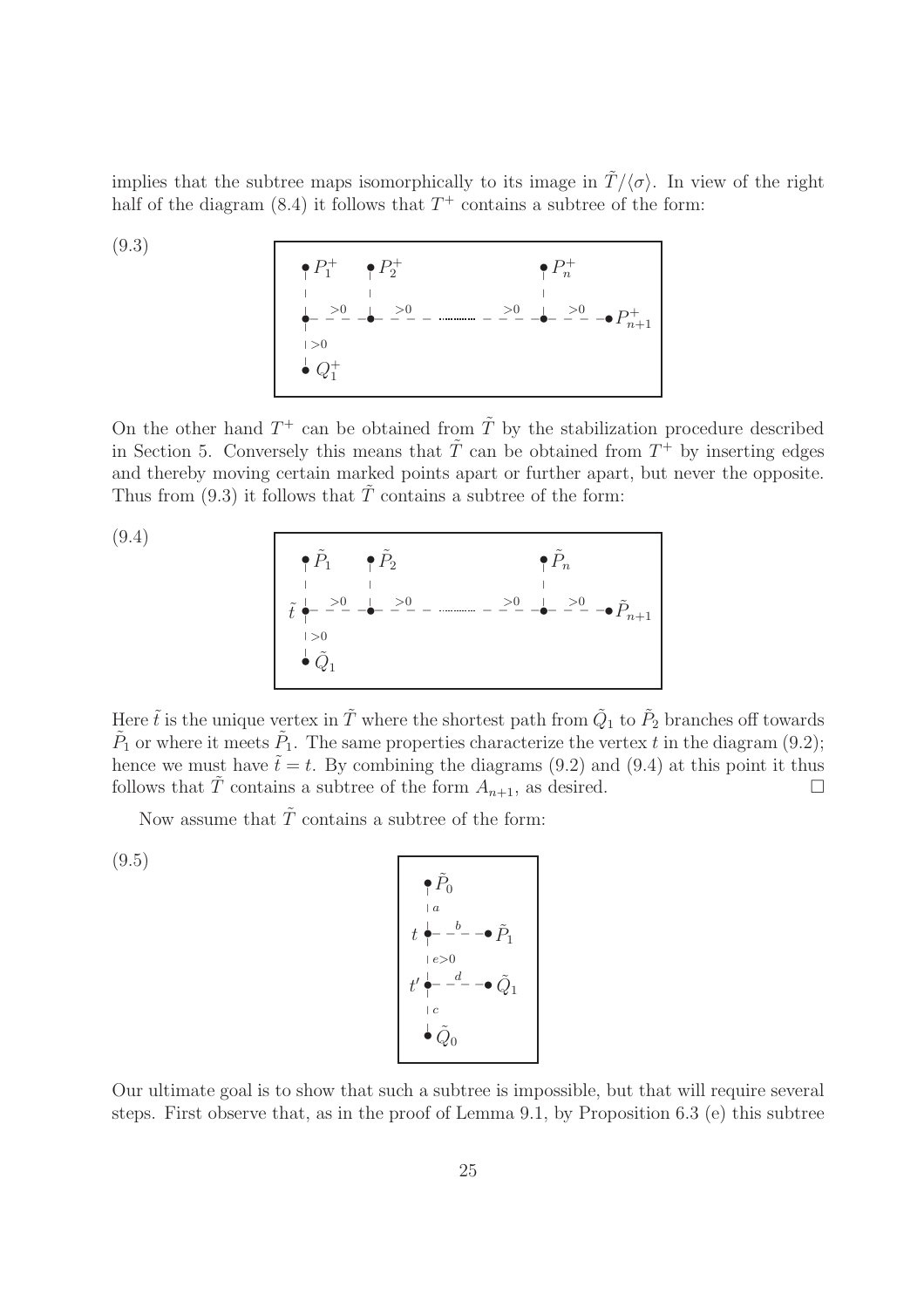maps isomorphically to its image in  $\tilde{T}/\langle \sigma \rangle$ . In view of the right half of the diagram (8.4) it follows that  $T^+$  contains a subtree of the form:

(9.6)



On the other hand  $T^+$  can also be obtained from  $\tilde{T}$  by stabilization with respect to the marking  $\tilde{s}|\Gamma^+$ . Here the vertices t and t' lie between  $\tilde{P}_0$  and  $\tilde{Q}_0$ ; hence we can apply Lemma 8.5 to them.

Case 1: The vertex t survives in  $T^+$ : In this case, constructing  $T^+$  from  $\tilde{T}$  by stabilization, we deduce from  $(9.5)$  that  $T^+$  contains a subtree of the form

(9.7)



with  $0 \leq b' \leq b$ .

**Lemma 9.8** The case that t survives in  $T^+$  and that  $b' > a$  is impossible.

**Proof.** Suppose that  $b' > a$ . Then  $b \geq b' > a \geq 0$  implies that  $b > 0$ . Moving along the shortest path in  $T^+$  from  $P_1^+$  towards  $Q_1^+$  in the diagrams (9.6) and (9.7), the inequality  $b' > a$  shows that we first reach the branch off point towards  $P_2^+$  before reaching t. This implies that  $T^+$  contains a subtree of the form:

$$
t \xrightarrow{\rho} P_1^+
$$
  
\nt \xrightarrow{-a>0 \quad |a \quad b>0 \quad -P\_2^+}  
\n
$$
\vdots
$$
  
\n
$$
\downarrow Q_1^+
$$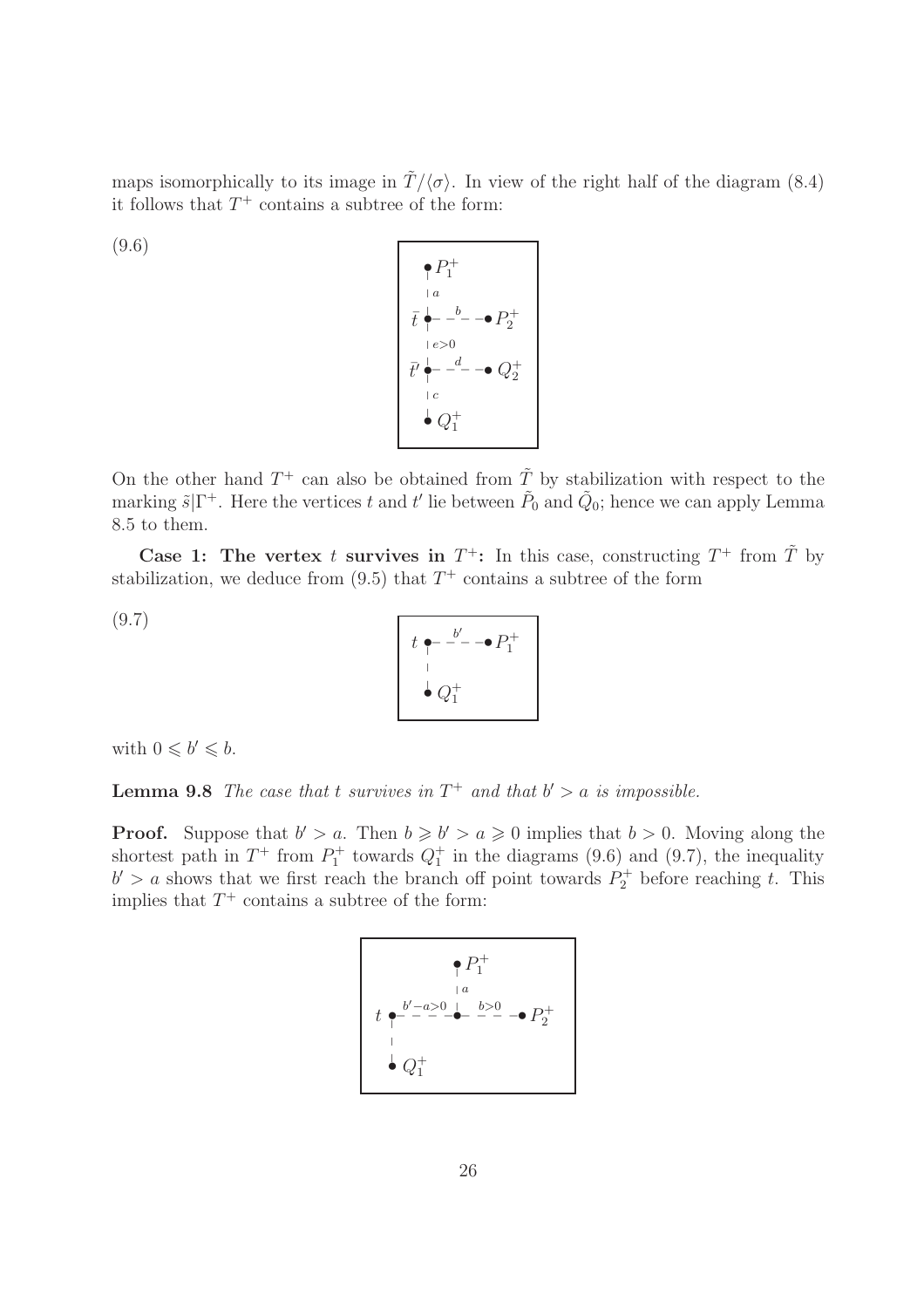Since  $\tilde{T}$  can be obtained from  $T^+$  by inserting edges, it follows that  $\tilde{T}$  contains a subtree of the form:



Combining this with the subtree  $(9.5)$  it follows that T contains a subtree of the form forbidden by Lemma 9.1. Thus the case is impossible.  $\Box$ 

**Lemma 9.9** The case that both t and t' survive in  $T^+$  and that  $b' = a$  is impossible.

**Proof.** Suppose that  $b' = a$ . Measuring the distances along the shortest path in  $T^+$ from  $P_1^+$  towards  $Q_1^+$  in the diagrams (9.6) and (9.7), we then find that  $\bar{t} = t$ . Let  $t''$ be the vertex in  $\tilde{T}$  adjacent to t in the direction towards t'. Then either  $t'' = t'$  and it survives in  $T^+$  by assumption, or it lies strictly between t and t', and hence also strictly between  $\tilde{P}_0$  and  $\tilde{Q}_0$ , in which case it survives in  $T^+$  by Lemma 8.5 (a). By comparing the diagrams  $(9.5)$  and  $(9.6)$  we then find that  $t''$  is mapped to itself under the projection  $\tilde{T} \to \tilde{T}/\langle \sigma \rangle \cong T^+$ . It follows that the edge  $(t, t'')$  of  $\tilde{T}$  survives in  $T^+$  under stabilization and is mapped to itself under the projection  $\tilde{T} \to \tilde{T}/\langle \sigma \rangle \cong T^+$ .

By the definition of the dual tree, the edge  $(t, t'')$  represents a singular point  $\tilde{x}_0$  of the closed fiber of  $\tilde{X}$ , respectively a singular point  $x_0^+$  of the closed fiber of  $X^+$ . The fact that the edge survives under stabilization means that the stabilization morphism  $\tilde{X} \to X^+$ maps  $\tilde{x}_0$  to  $x_0^+$  and is a local isomorphism there. The fact that the edge is mapped to itself under the projection  $\tilde{T} \to \tilde{T}/\langle \sigma \rangle \cong T^+$  means that the morphism  $\tilde{X} \to \tilde{X}/\langle \sigma \rangle \cong X^+$ also maps  $\tilde{x}_0$  to  $x_0^+$ . By Proposition 6.2 (b) the latter implies that  $\tilde{X}$  is étale locally isomorphic to Spec  $R[y, z]/(yz - \pi^n)$  at  $\tilde{x}_0$ , and that  $X^+$  is étale locally isomorphic to Spec  $R[u, v]/(uv - \pi^{2n})$  at  $x_0^+$ , for some integer  $n \geq 1$ . As the other morphism  $\tilde{X} \to X^+$ is a local isomorphism at  $\tilde{x}_0$ , it follows that the two charts are étale locally isomorphic at the singular point of the fiber. But the local equations  $yz = \pi^n$  and  $uv = \pi^{2n}$  are not equivalent for  $n \geq 1$ ; hence the case is not possible.

**Lemma 9.10** The case that both t and t' survive in  $T^+$  is impossible.

**Proof.** Suppose that t and t' both survive in  $T^+$ . Then any vertex strictly between t and t' lies strictly between  $\tilde{P}_0$  and  $\tilde{Q}_0$  and hence also survives in  $T^+$  by Lemma 8.5 (a). Thus from  $(9.5)$  we deduce that  $T^+$  contains a subtree of the form

(9.11)

$$
t \leftarrow \frac{b'}{\cdot} - \cdot \cdot \cdot P_1^+
$$
  

$$
+ e > 0
$$
  

$$
t' \leftarrow \frac{d'}{\cdot} - \cdot \cdot Q_1^+
$$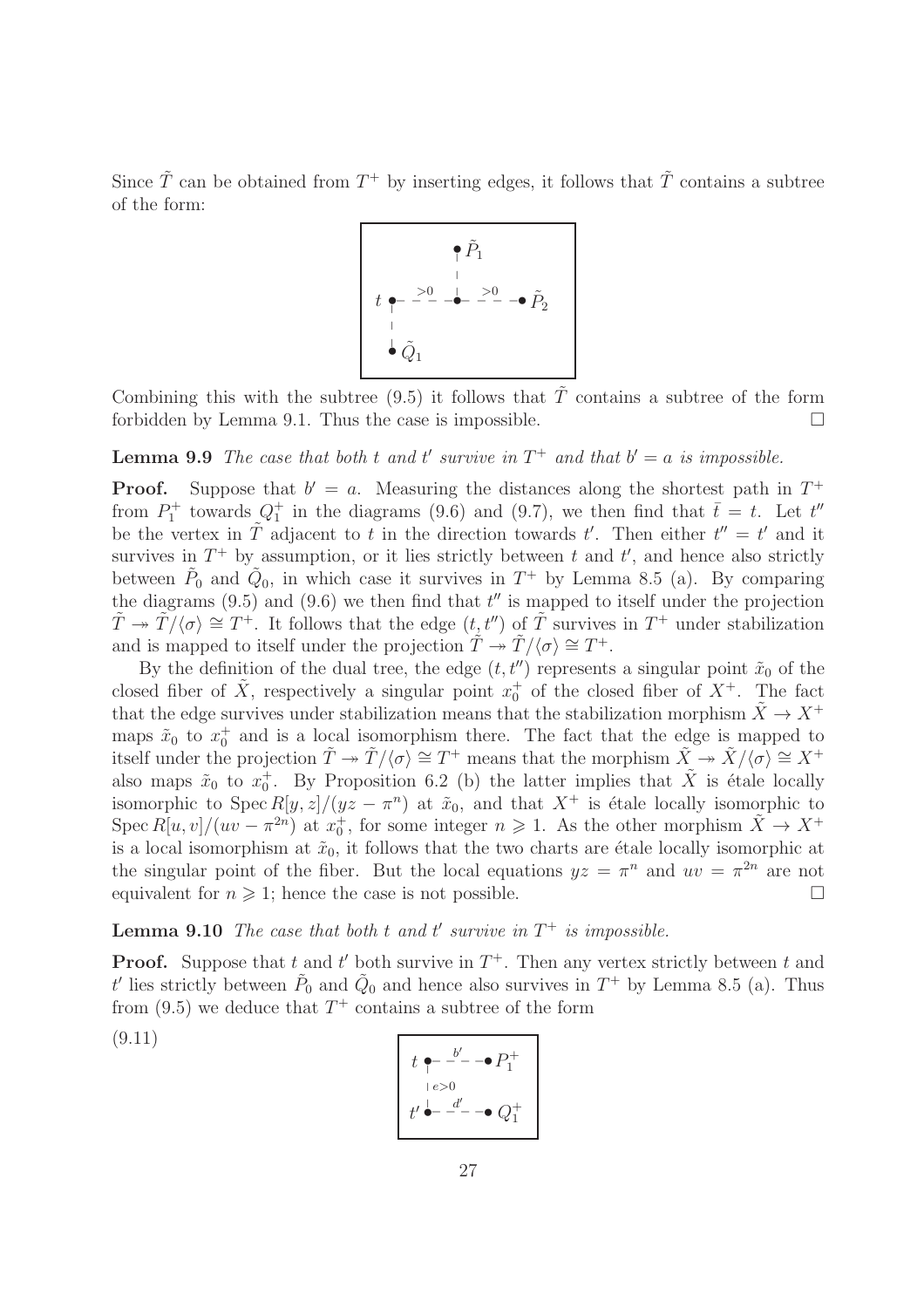with  $0 \leq b' \leq b$  and  $0 \leq d' \leq d$ , but where where the distance e between t and t' has not changed. Comparing the distances between  $P_1^+$  and  $Q_1^+$  in both (9.6) and (9.11) we find that  $a + e + c = b' + e + d'$  and hence

$$
(9.12) \t\t a + c = b' + d'.
$$

By Lemmas 9.8 and 9.9 we already know that  $b' < a$ . On the other hand, the present situation is invariant under interchanging the two critical points  $s(i_1)$  and  $s(i_2)$ . This interchanges  $\tilde{P}_i$  with  $\tilde{Q}_i$  and flips the diagrams (9.5) and (9.11) upside down. In particular, it interchanges the vertices t and t' and the distances  $(a, b')$  and  $(c, d')$ . Thus by symmetry, the proof of  $b' < a$  also shows that  $d' < c$ . But together these inequalities imply that  $b' + d' < a + c$ , which contradicts the equality (9.12). Thus the case that both t and t' survive in  $T^+$  is impossible.

Case 2: The vertex t does not survive in  $T^+$ : By Lemma 8.5 this requires that  $t = \tilde{P}_0$  and  $a = 0$ , so that the subtree of  $\tilde{T}$  in (9.5) really looks like this:

(9.13)

$$
t=\tilde{P}_{0}\underset{|e>0}{\overset{b}{\longleftarrow}}\rightarrow\tilde{P}_{1}
$$
  
\n
$$
t'\underset{|e}{\overset{|e>0}{\longleftarrow}}\rightarrow\tilde{Q}_{1}
$$
  
\n
$$
\overset{|e}{\longleftarrow}\tilde{Q}_{0}
$$

Then the subtree of  $T^+$  in (9.6) looks like this:

(9.14)

$$
\bar{t} = P_1^+ \quad \bullet
$$
\n
$$
\bullet
$$
\n
$$
P_2^- \quad \bullet
$$
\n
$$
P_2^+ \quad \bullet
$$
\n
$$
P_2^+ \quad \bullet
$$
\n
$$
P_2^+ \quad \bullet
$$
\n
$$
P_2^+ \quad \bullet
$$
\n
$$
P_2^+ \quad \bullet
$$
\n
$$
Q_1^+
$$

**Lemma 9.15** The case that t does not survive in  $T^+$  and that  $b > 0$  is impossible.

**Proof.** Suppose that  $b > 0$ . Since  $t = \tilde{P}_0$  does not survive, we must then be in the case (ii) of Lemma 8.5 (b), with  $\tilde{P}_1$  in the connected component S of  $\tilde{T} \setminus {\tilde{P}_0}$ . The condition in 8.5 (b) (ii) implies that all markings of vertices in S are of the form  $\tilde{s}(\gamma)$  for  $\gamma \in \Gamma^+$ . This implies that all vertices in S satisfy the condition in Proposition 5.5 (a) and therefore survive in  $T^+$ . Thus on passing from  $\tilde{T}$  to  $T^+$ , the whole subtree S is preserved. In particular  $\tilde{P}_1 = P_1^+$  survives in  $T^+$ , and all distances within S are preserved.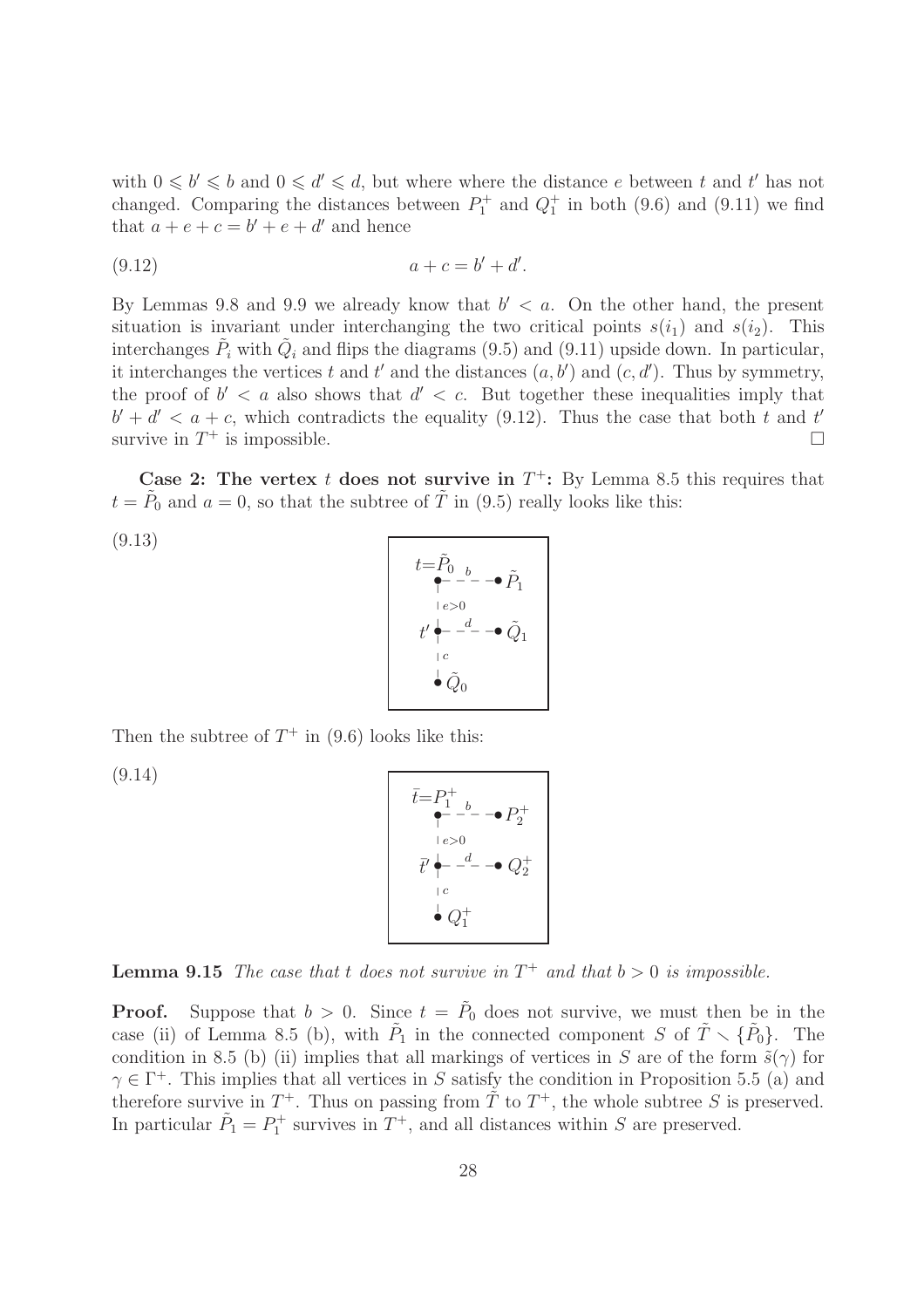Let  $t^{\prime\prime\prime}$  be the vertex in S connected by an edge to  $t = \tilde{P}_0$ . Since  $t^{\prime\prime\prime}$  survives but t does not, the edge  $(t^{\prime\prime\prime}, t)$  is either moved from t to another vertex  $\tilde{t}$  in  $\tilde{T} \setminus S$  or removed entirely. Suppose that during the stabilization process, some marking in  $T \setminus S$  is moved into S. Since marked points are moved only when end vertices, i.e., leaves of the tree are removed, this requires that the whole complement  $\tilde{T} \setminus S$  is pushed onto  $t'''$ . Thus we have two possibilities: Either the edge  $(t^{\prime\prime\prime}, t)$  is replaced by an edge  $(t^{\prime\prime\prime}, \tilde{t})$  for some  $\tilde{t}$  outside S and all markings of  $\tilde{T}$  outside S remain outside S. Or the edge  $(t''', t)$  is removed and all markings of  $\tilde{T}$  outside S are moved onto  $t'''$ .

In either case we observe that  $t^{\prime\prime\prime}$  lies between  $Q_1^+$  and  $P_1^+$ . Note also that the diagram (9.14) and the assumption  $b > 0$  show that  $P_1^+$  lies strictly between  $Q_1^+$  and  $P_2^+$  in  $T^+$ . Thus we have the following subtree of  $T^+$ :

> + 2

$$
t'''
$$
  
\n
$$
P_1^+ > 0
$$
  
\n
$$
P_2^- = -\bullet - \bullet
$$
  
\n
$$
Q_1^+
$$

This shows that  $P_2^+$  lies in S and that  $Q_1^+$ ,  $P_1^+$ ,  $P_2^+$  are all distinct.

(9.16)

If  $P_2$  does not lie in S, we must have the second case of the above remarks, and so during stabilization, the points  $\tilde{P}_2$  and  $\tilde{Q}_1$  are both moved to  $t'''$ . This contradicts the fact that  $P_2^+ \neq Q_1^+$ . Thus  $P_2$  lies in S and is therefore equal to  $P_2^+$ .

Moreover, the subtree (9.16) shows that  $P_1^+$  lies between  $t'''$  and  $P_2^+$  within the image of S. As S is mapped isomorphically to its image, it follows that  $\tilde{P}_1$  lies between  $t^{\prime\prime\prime}$  and  $\tilde{P}_2$  within S. Thus  $\tilde{T}$  contains a subtree of the form:

$$
t'''
$$
\n
$$
\begin{array}{ccc}\n& \tilde{P}_1 > 0 & \tilde{P}_2 \\
& \tilde{\phantom{1}} & - & -\bullet - \bullet - & -\bullet \\
& \vdots & & \vdots \\
& \bullet & \tilde{Q}_1\n\end{array}
$$

Combining this with the diagram  $(9.13)$  we deduce that T contains a subtree of the form:

$$
\tilde{P}_0 > 0 \quad \tilde{P}_1 > 0
$$
\n
$$
| > 0
$$
\n
$$
| > 0
$$
\n
$$
| > 0
$$
\n
$$
| > 0
$$
\n
$$
| > 0
$$
\n
$$
| > 0
$$
\n
$$
| > 0
$$
\n
$$
| > 0
$$
\n
$$
| > 0
$$
\n
$$
| > 0
$$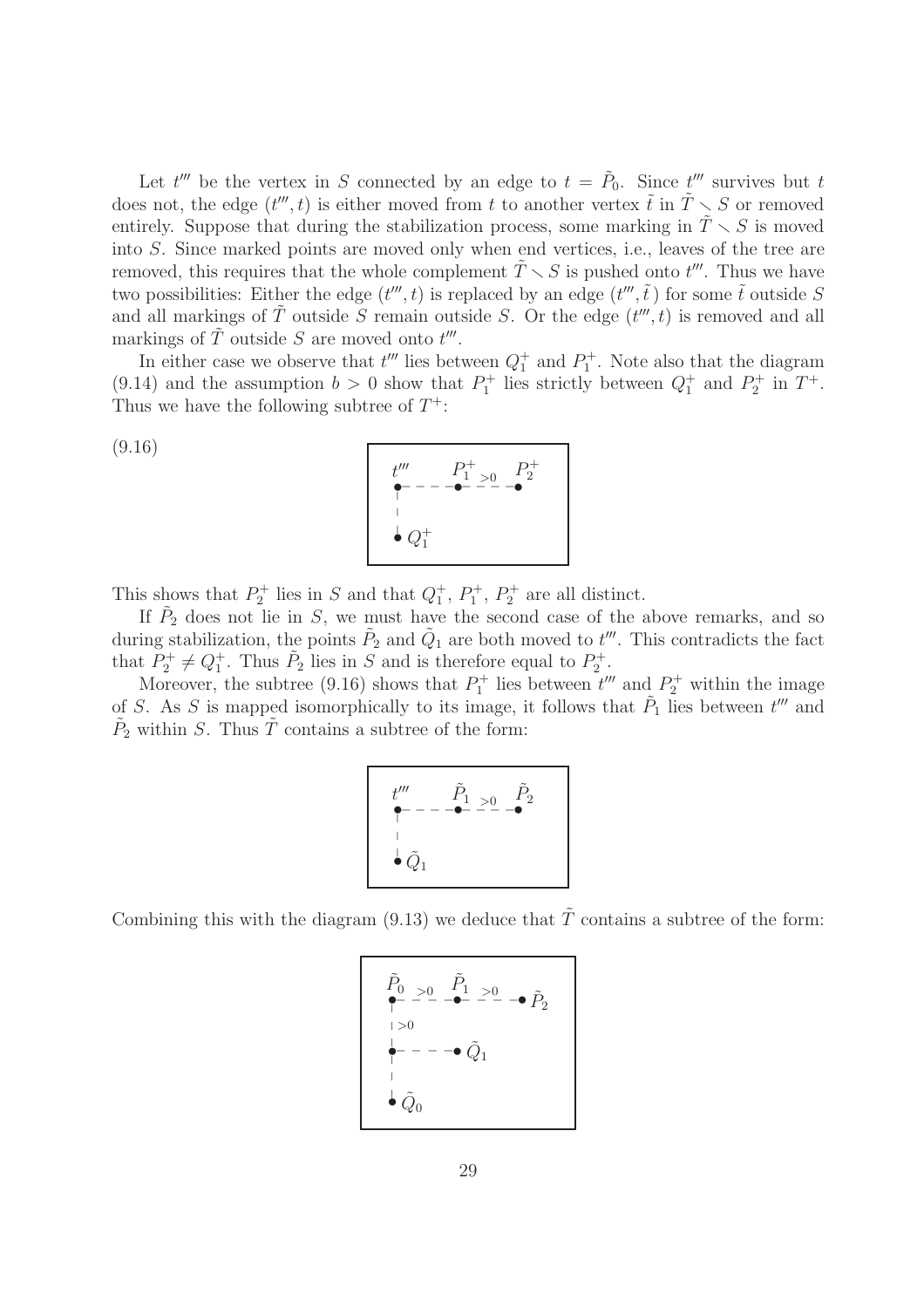But this is a special case of the subtree excluded by Lemma 9.1. Thus the case under consideration is impossible.

**Lemma 9.17** The case that precisely one of t, t' survives in  $T^+$  is impossible.

**Proof.** By the same symmetry as in the proof of Lemma 9.10, we may without loss of generality assume that t survives in  $T^+$  while t' does not. Then by Lemma 9.8 we must have  $b' \leq a$ . On the other hand, by Lemma 9.15 and the remarks preceding it, and by symmetry, we must also have  $c = d = 0$ . Thus the subtree of  $\tilde{T}$  in the diagram (9.5) looks like this:

$$
\begin{array}{c}\n\bullet \tilde{P}_0 \\
\downarrow a \\
t \stackrel{\mathbf{1}}{\bullet} - \stackrel{b}{\bullet} - \bullet \tilde{P}_1 \\
\downarrow e \\
t' = \tilde{Q}_0 = \tilde{Q}_1\n\end{array}
$$

Consequently, the subtree of  $T^+$  obtained by taking quotients in  $(9.6)$  looks like this:

$$
\begin{array}{c}\n P_1^+ \\
 a \\
 \downarrow a \\
 \downarrow e \\
 e \\
 \downarrow e \\
 Q_1^+ = Q_2^+ \\
\end{array}
$$

Moreover, the subtree of  $T^+$  obtained by stabilization in  $(9.7)$  looks like this:

$$
t \underset{e'}{\bullet} - \overset{b'}{\bullet} - \bullet P_1^+
$$
  

$$
\underset{e'}{\bullet} Q_1^+
$$

Here  $0 \leqslant e' < e$ , because the vertex  $t' = \tilde{Q}_1$  does not survive in  $T^+$ . Comparing the distances between  $P_1^+$  and  $Q_1^+$  in the last two diagrams we find that  $a + e = b' + e'$ . But since  $b' \leq a$  and  $e' < e$ , we also have  $b' + e' < a + e$ . Together this gives a contradiction; hence the case under consideration is not possible.  $\Box$ 

**Lemma 9.18** The case that none of t, t' survives in  $T^+$  is impossible.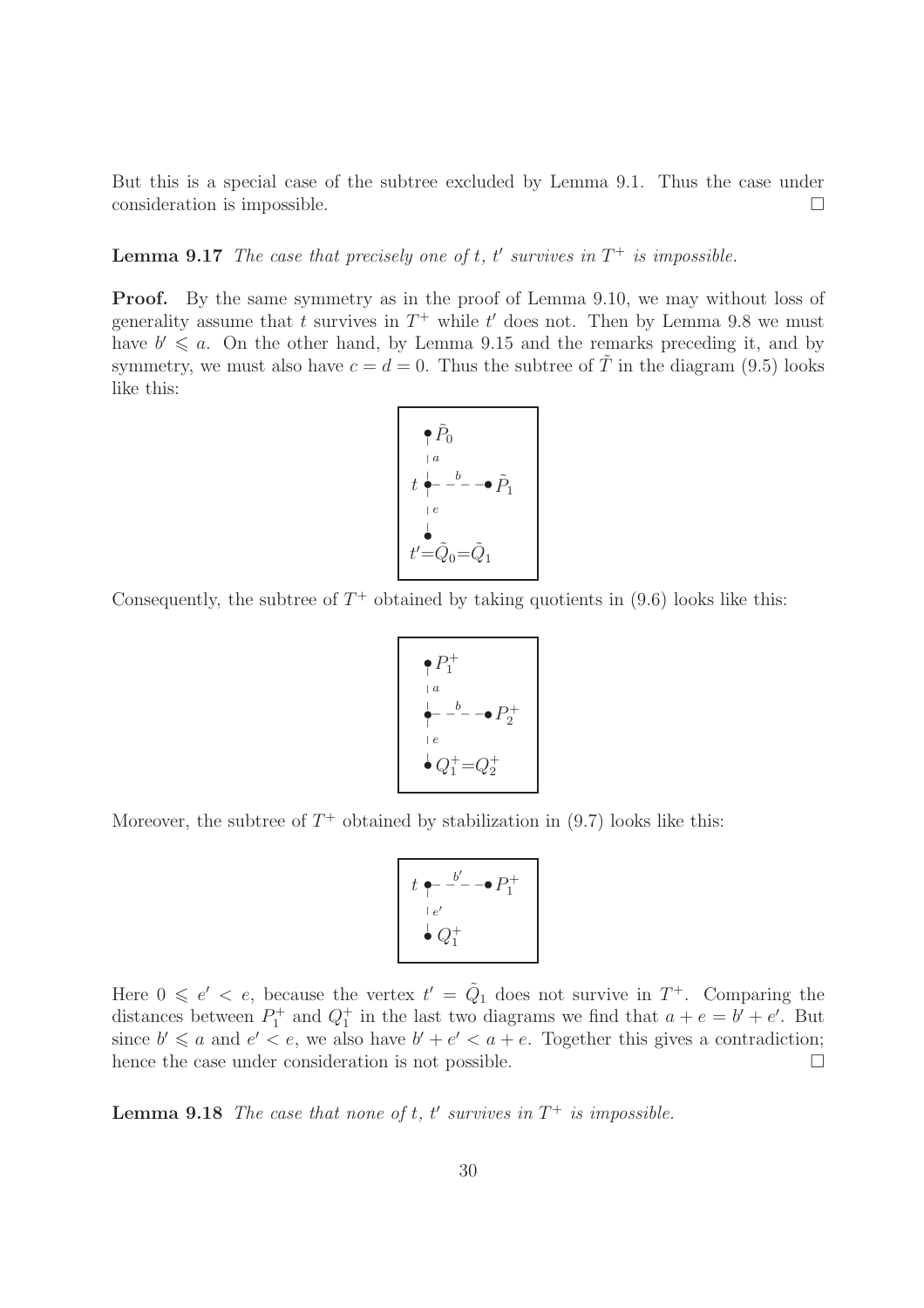**Proof.** If none of  $t$ ,  $t'$  survives, by Lemma 9.15 and the remarks preceding it, and by symmetry, we must have  $a = b = c = d = 0$ . Thus the subtree of  $\tilde{T}$  in the diagram (9.5) looks like this:

$$
t=\tilde{P}_0=\tilde{P}_1
$$
\n
$$
t'=\tilde{Q}_0=\tilde{Q}_1
$$

Consequently, the subtree of  $T^+$  obtained by taking quotients in  $(9.6)$  looks like this:

$$
\bigcap_{1 \in \mathcal{C}} P_1^+ = P_2^+
$$
  

$$
\bigcup_{1 \in \mathcal{C}} P_1^+ = Q_2^+
$$

Moreover, the subtree of  $T^+$  obtained by stabilization has the form

$$
\begin{array}{c}\n\bullet P_1^+ \\
\vdots \\
\bullet Q_1^+\n\end{array}
$$

Here  $0 \leq e' \leq e-2$ , because both t and t' do not survive in  $T^+$ . But comparing the distances between  $P_1^+$  and  $Q_1^+$  in the last two diagrams we find that  $e = e'$ , which yields a contradiction. Thus the case under consideration is not possible.  $\Box$ 

By combining Lemmas 9.10, 9.17, and 9.18 we thus arrive at the following conclusion:

**Theorem 9.19** The tree  $\tilde{T}$  does not contain a subtree of the form (9.5):

$$
\begin{aligned}\n& \begin{array}{c}\n\bullet \tilde{P}_0 \\
& \downarrow \\
& \bullet \quad \bullet \quad \bullet \quad \bullet \\
& \to 0 \\
& \begin{array}{c}\n\bullet \\
& \downarrow \\
& \downarrow \\
& \end{array} \\
& \begin{array}{c}\n\bullet \\
& \downarrow \\
& \end{array} \\
& \begin{array}{c}\n\bullet \\
& \downarrow \\
& \end{array} \\
& \begin{array}{c}\n\bullet \\
& \end{array} \\
& \begin{array}{c}\n\bullet \\
& \end{array} \\
& \end{array}
$$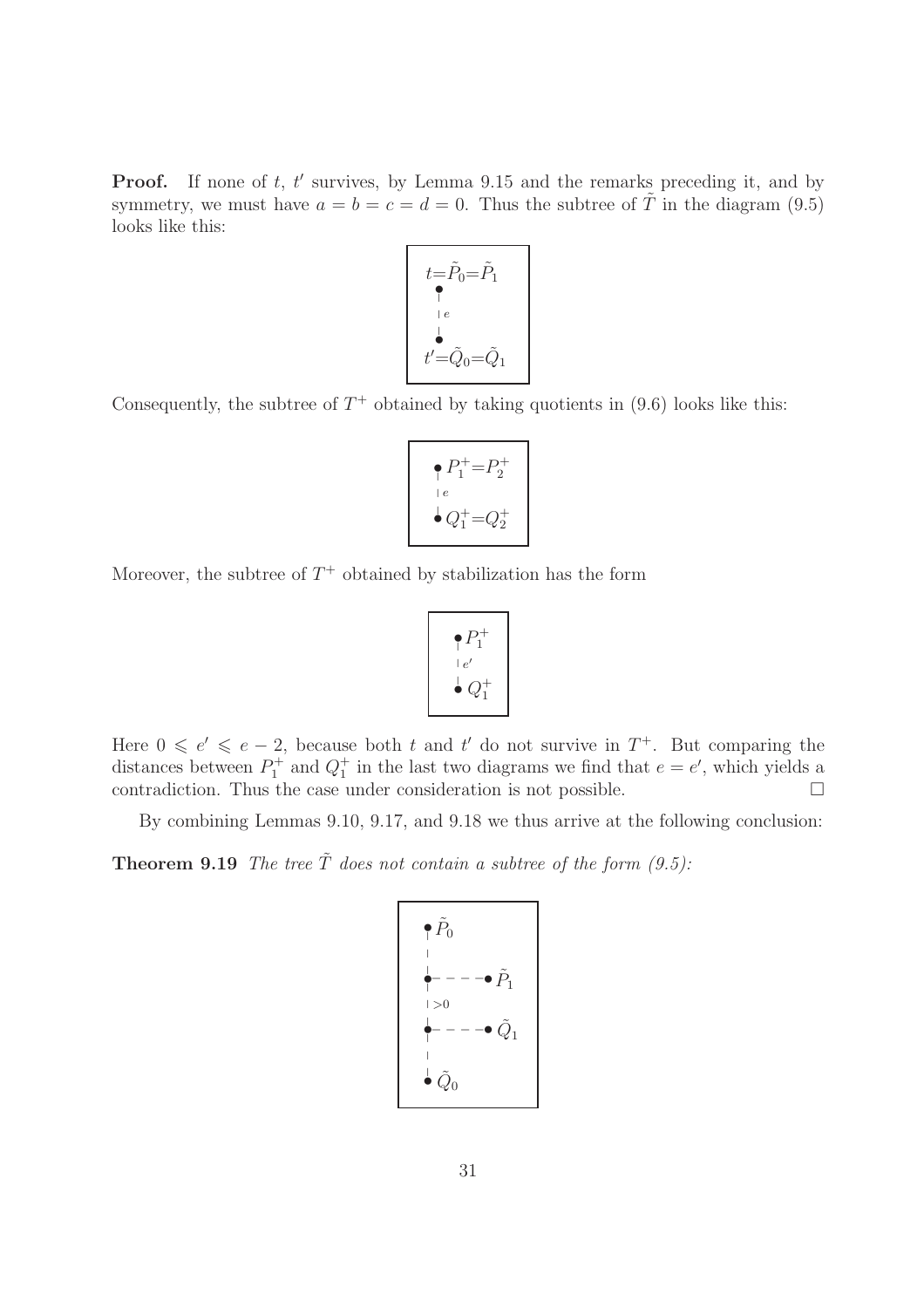#### 10 Proof of Theorem 3.3

We must show that the fiber of the moduli space  $M_{\Gamma}$  over any field k of characteristic  $\neq$  2 is finite. Suppose that this is not the case. Then the fiber contains an irreducible affine curve D. After extending k and shrinking D, if necessary, we may assume that D is smooth over k. Let D be a smooth compactification of D over k. Then over the local ring at each point of  $D \setminus D$  we can study the degeneration as in Sections 8 and 9. The key consequence is this:

**Lemma 10.1** The cross ratio of  $s(i_1)$ ,  $s(i_2)$ ,  $s(\tau(i_1))$ ,  $s(\tau(i_2))$  is constant over D.

**Proof.** The cross ratio of four points in  $\mathbb{P}^1$  induces an isomorphism from the fine moduli space of stable 4-pointed curves of genus zero to  $\mathbb{P}^1$ . Here the smooth curves correspond to cross ratios  $\neq 0, 1, \infty$ , while the three exceptional values correspond to degenerate curves consisting of two rational curves connected by an ordinary double point, each of which carries two marked points. The three degenerate curves correspond to the three ways of separating the four points into two pairs.

In our case, if the elements  $i_1$ ,  $i_2$ ,  $\tau(i_1)$ ,  $\tau(i_2)$  of  $\Gamma$  are not all distinct, some of the corresponding marked points are equal, and so their cross ratio is  $0, 1, \text{ or } \infty$ , in which case we are done. So assume that  $i_1$ ,  $i_2$ ,  $\tau(i_1)$ ,  $\tau(i_2)$  are distinct.

Then the corresponding sections are disjoint, and so their cross ratio defines a morphism  $D \to \mathbb{P}_k^1 \setminus \{0, 1, \infty\}$ , which classifies the associated smooth stable curve with the four distinct marked points  $s(i_1)$ ,  $s(i_2)$ ,  $s(\tau(i_1))$ ,  $s(\tau(i_2))$ . Assume that this morphism is not constant. Then the unique extension  $\bar{D} \to \mathbb{P}^1_k$  is surjective. Pulling back the universal family from the fine moduli space  $\mathbb{P}^1_k$  we obtain a stable 4-pointed curve of genus zero over  $\bar{D}$ . By surjectivity, all possible degenerations must occur. In particular, there is a point in  $\bar{D} \setminus D$  where the points  $s(i_1)$  and  $s(\tau(i_1))$  lie in one irreducible component of the fiber, while  $s(i_2)$  and  $s(\tau(i_2))$  lie in the other. Let R denote the local ring of D at this point and X' the pullback of the universal family to Spec R and  $s'$  the associated marking. Then the dual tree  $T'$  of the closed fiber of  $X'$  looks like this:

$$
s'(i_1)=s'(\tau(i_1))
$$
  
\n  
\n
$$
\uparrow
$$
  
\n
$$
\downarrow
$$
  
\n
$$
s'(i_2)=s'(\tau(i_2))
$$

Now let  $(\tilde{X}, \tilde{s})$  be the stable marked curve over Spec R described in Section 8. By construction, the generic fiber of  $(X', s')$  is obtained from the generic fiber of  $(\tilde{X}, \tilde{s})$  by forgetting some marked points. Thus the whole family  $(X', s')$  is obtained from  $(\tilde{X}, \tilde{s})$ by the stabilization process described in Section 5. In the same way the dual tree  $T'$  is obtained from the dual tree  $T$ .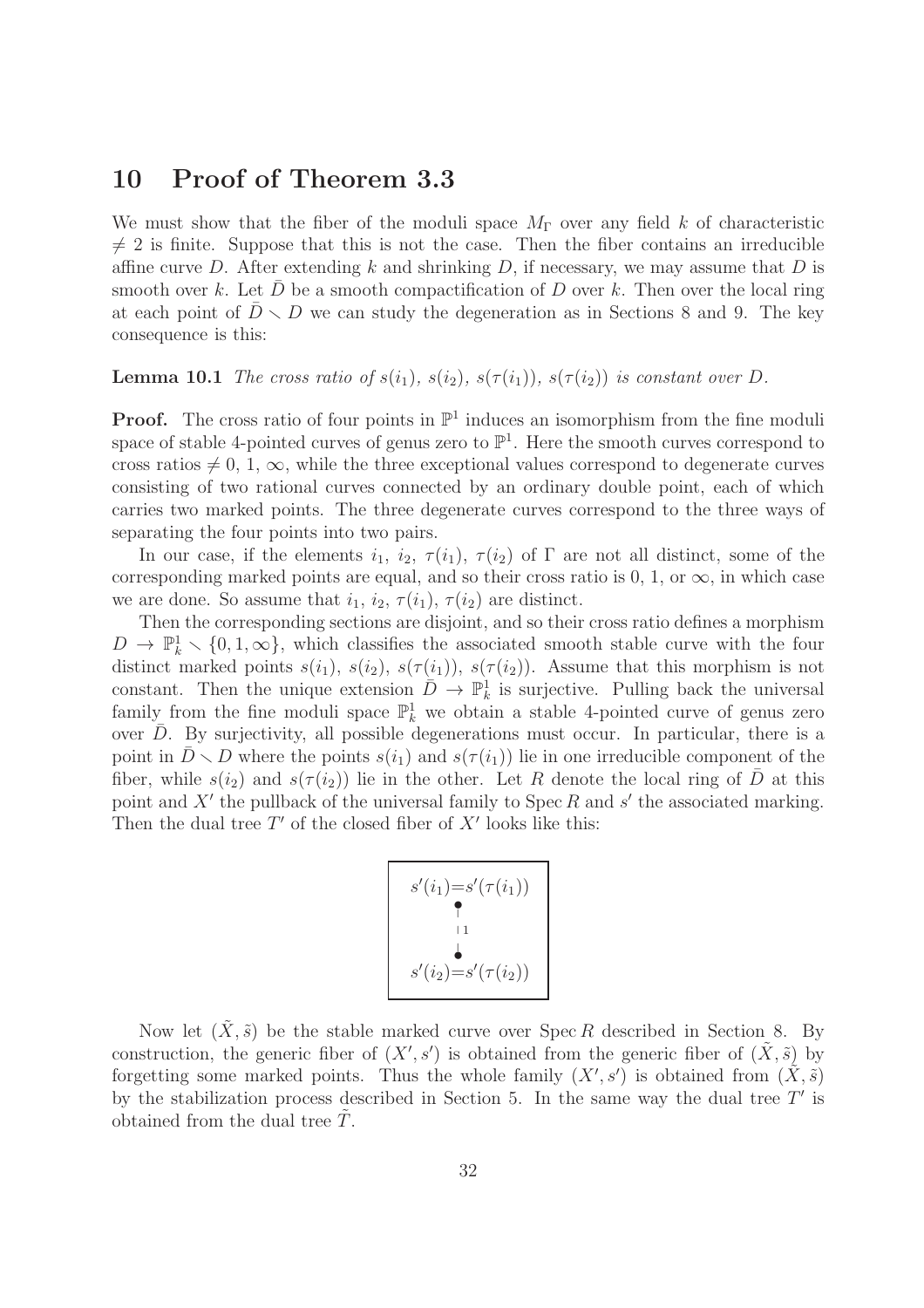The above form of T' shows that the markings  $\tilde{P}_0 = \tilde{s}(i_1)$  and  $\tilde{P}_1 = \tilde{s}(\tau(i_1))$  of  $\tilde{T}$  are moved to one vertex of T', and the markings  $\tilde{Q}_0 = \tilde{s}(i_2)$  and  $\tilde{Q}_1 = \tilde{s}(\tau(i_2))$  are moved to a different vertex of T'. Since we can, conversely, obtain  $\tilde{T}$  from T' by inserting edges and thereby moving certain marked points apart or further apart, but never the opposite, it follows that  $\tilde{T}$  contains a subtree of the form:



But this contradicts Theorem 9.19.

The remaining arguments are quite pedestrian. (Although I expect that with the methods of the preceding section one can also exclude certain subtrees of  $\tilde{T}$  containing the marked points  $\tilde{P}_0$ ,  $\tilde{P}_1$ ,  $\tilde{P}_2$ ,  $\tilde{Q}_0$ ,  $\tilde{Q}_1$ , and from this deduce that the parameter t discussed below is constant.)

Since  $|\Gamma| \geq 3$  by assumption, we may without loss of generality assume that  $\tau(i_1) \neq i_2$  $i_1, i_2$ . Then as in the proof of Proposition 1.7 we may assume that  $C = \mathbb{P}^1 \times D$  with  $s(i_1) = 0$  and  $s(i_2) = \infty$  and  $s(\tau(i_1)) = 1$ , and hence  $f(x) = \frac{cx^2+1}{dx^2+1}$  for  $c, d \in \Gamma(D, \mathcal{O}_D)$ . Then  $s(\tau(i_2)) = f(\infty) = \frac{c}{d}$ , and by Lemma 10.1 this is a constant section  $C \to \mathbb{P}^1$ . Since f is a well-defined quadratic morphism in every fiber, we also have  $c \neq d$  everywhere. Thus in projective coordinates we can write  $(c : d) = (\alpha : \beta)$  for constants  $\alpha \neq \beta$ . This means that we can substitute  $c = \alpha t$  and  $d = \beta t$  for some function t on C. Thereafter we have

.

(10.2) 
$$
f(x) = \frac{\alpha t x^2 + 1}{\beta t x^2 + 1}
$$

**Lemma 10.3** There exist  $k > \ell > 0$  with  $f^k(0) = -f^{\ell}(0)$ .

**Proof.** Since  $\Gamma$  is finite, there exist  $n > m \geqslant 0$  with  $\tau^n(i_1) = \tau^m(i_1)$ . Among these pairs  $(n, m)$  select one where m is minimal. If  $m = 0$ , the equation simply reads  $\tau^{n}(i_1) = i_1$  and implies that  $f^{n}(0) = f^{n}(s(i_1)) = s(\tau^{n}(i_1)) = s(i_1) = 0$ . Then  $f^{2n}(0) = 0 = -f^{n}(0)$  and the desired assertion holds with  $(k, \ell) = (2n, n)$ . If  $m = 1$ , we have  $\tau(\tau^{n-1}(i_1)) = \tau^n(i_1) = \tau(i_1)$ and  $\tau^{n-1}(i_1) \neq i_1$ , contradicting the condition 2.1 (c). So assume that  $m \geq 2$ . Then we have  $\tau^{n-1}(i_1) \neq \tau^{m-1}(i_1)$ , and hence  $f^n(0) = f^m(0)$  while  $f^{n-1}(0) \neq f^{m-1}(0)$ . Since f is a Galois covering of degree 2 with the non-trivial Galois automorphism  $x \mapsto -x$ , this implies that  $f^{n-1}(0) = -f^{m-1}(0)$ . Thus the desired assertion holds with  $(k, \ell) = (n-1, m-1)$ .  $\Box$ 

To finish the proof of Theorem 3.3, we must show that for any Γ-marked quadratic morphism of the form (10.2) over a curve over a field, where  $\alpha \neq \beta$  are fixed constants,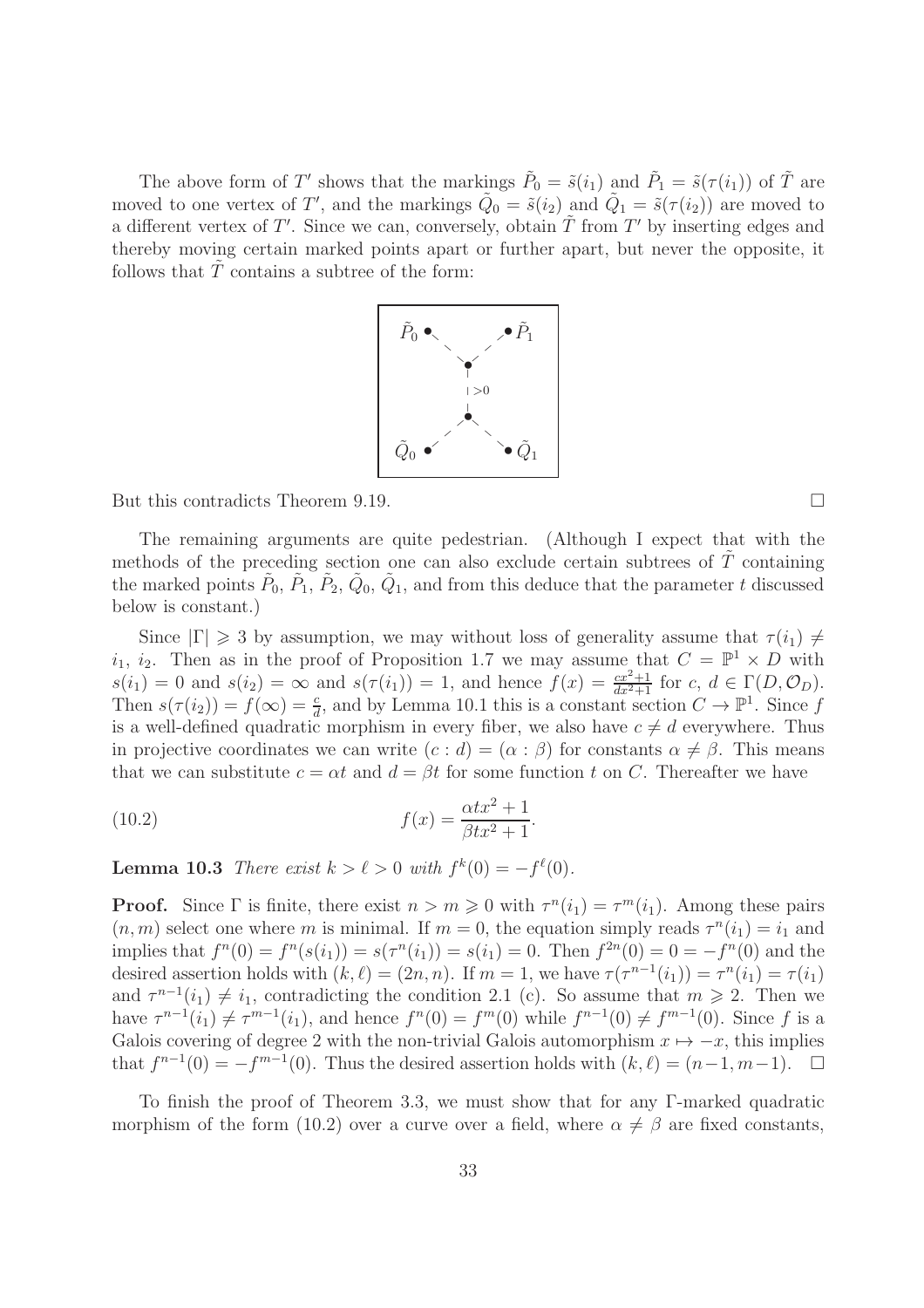the parameter  $t$  is constant as well. We will achieve this by writing out the equation  $f^k(0) = -f^l(0)$  in terms of t and showing that it has only finitely many solutions over any field of characteristic  $\neq 2$ .

**Case 1:**  $\beta = 0$ . This is the case where  $f(\infty) = \infty$ , that is, where  $\tau(i_2) = i_2$  in  $\Gamma$ . Here we may without loss of generality assume that  $\alpha = 1$ , so that  $f(x) = tx^2 + 1$ . Then  $g_n := f^n(0) \in \mathbb{Z}[t]$  is characterized recursively by

$$
g_0 := 0
$$
 and  $g_{n+1} := tg_n^2 + 1$  for all  $n \ge 0$ .

By an easy induction this implies that for every  $n \geq 1$  the polynomial  $g_n$  is monic of degree  $2^{n-1}-1$  in t. The equation  $f^k(0) = -f^{\ell}(0)$  from Lemma 10.3 now has the form  $g_k + g_{\ell} = 0$ . Since  $k > \ell > 0$ , this equation is monic of degree  $2^{k-1}-1$  in t. It therefore has only finitely many solutions over any field, as desired.

**Case 2:**  $\alpha = 0$ . This is the case where  $f(\infty) = 0$ , that is, where  $\tau(i_2) = i_1$  in  $\Gamma$ . Here we may without loss of generality assume that  $\beta = 1$ , so that  $f(x) = \frac{1}{tx^2+1}$ . In projective coordinates we can then write  $f^{(n)}(0) = (g_n : h_n)$  where  $g_n, h_n \in \mathbb{Z}[t]$  are characterized recursively by

$$
\left\{\n \begin{array}{c}\n g_0 := 0 \\
 h_0 := 1\n \end{array}\n\right\}\n \text{ and }\n \left\{\n \begin{array}{c}\n g_{n+1} := h_n^2 \\
 h_{n+1} := tg_n^2 + h_n^2\n \end{array}\n\right\}\n \text{ for all } n \geq 0.
$$

**Lemma 10.4** Here for every  $n \geq 0$  the polynomial  $h_n$  is monic in t.

**Proof.** The recursion formula implies that  $h_0 = h_1 = 1$  and  $h_{n+2} = th_n^4 + h_{n+1}^2$  for all  $n \geq 0$ . If  $h_n$  and  $h_{n+1}$  are monic, then  $th_n^4$  and  $h_{n+1}^2$  are monic of odd, respectively, even degree. Then  $h_{n+2}$  is monic of the greater of these two degrees, and the lemma follows by induction.  $\Box$ 

In projective coordinates the equation  $f^k(0) = -f^{\ell}(0)$  now reads  $(g_k : h_k) = (-g_{\ell} : h_{\ell}),$ which means that  $g_k h_\ell + g_\ell h_k = 0$ . By the recursion formula this is equivalent to

$$
h_{k-1}^2 h_\ell + h_{\ell-1}^2 h_k = 0.
$$

Here Lemma 10.4 implies that both summands are monic in  $t$  of certain degrees. If these degrees are equal, the highest term in t of the equation has the form  $2t^N$ , while otherwise it has the form  $t^N$ , for some  $N \geq 0$ . In either case the equation has only finitely many solutions over any field of characteristic  $\neq 2$ , as desired.

**Case 3:**  $\alpha, \beta \neq 0$ . This is the case where  $f(\infty) = \frac{\alpha}{\beta} \neq 0$ ,  $\infty$ . Since  $\alpha \neq \beta$  we also have  $f(\infty) \neq 1$ , so that  $s(i_1) = 0$  and  $s(i_2) = \infty$  and  $s(\tau(i_1)) = 1$  and  $s(\tau(i_2)) = f(\infty) = \frac{\alpha}{\beta}$ are all distinct. In projective coordinates we can write  $f^{(n)}(0) = (g_n : h_n)$  where  $g_n$ ,  $h_n \in \mathbb{Z}[\alpha, \beta, t]$  are characterized recursively by

$$
\begin{cases} g_0 := 0 \\ h_0 := 1 \end{cases} \text{ and } \begin{cases} g_{n+1} := \alpha t g_n^2 + h_n^2 \\ h_{n+1} := \beta t g_n^2 + h_n^2 \end{cases} \text{ for all } n \ge 0.
$$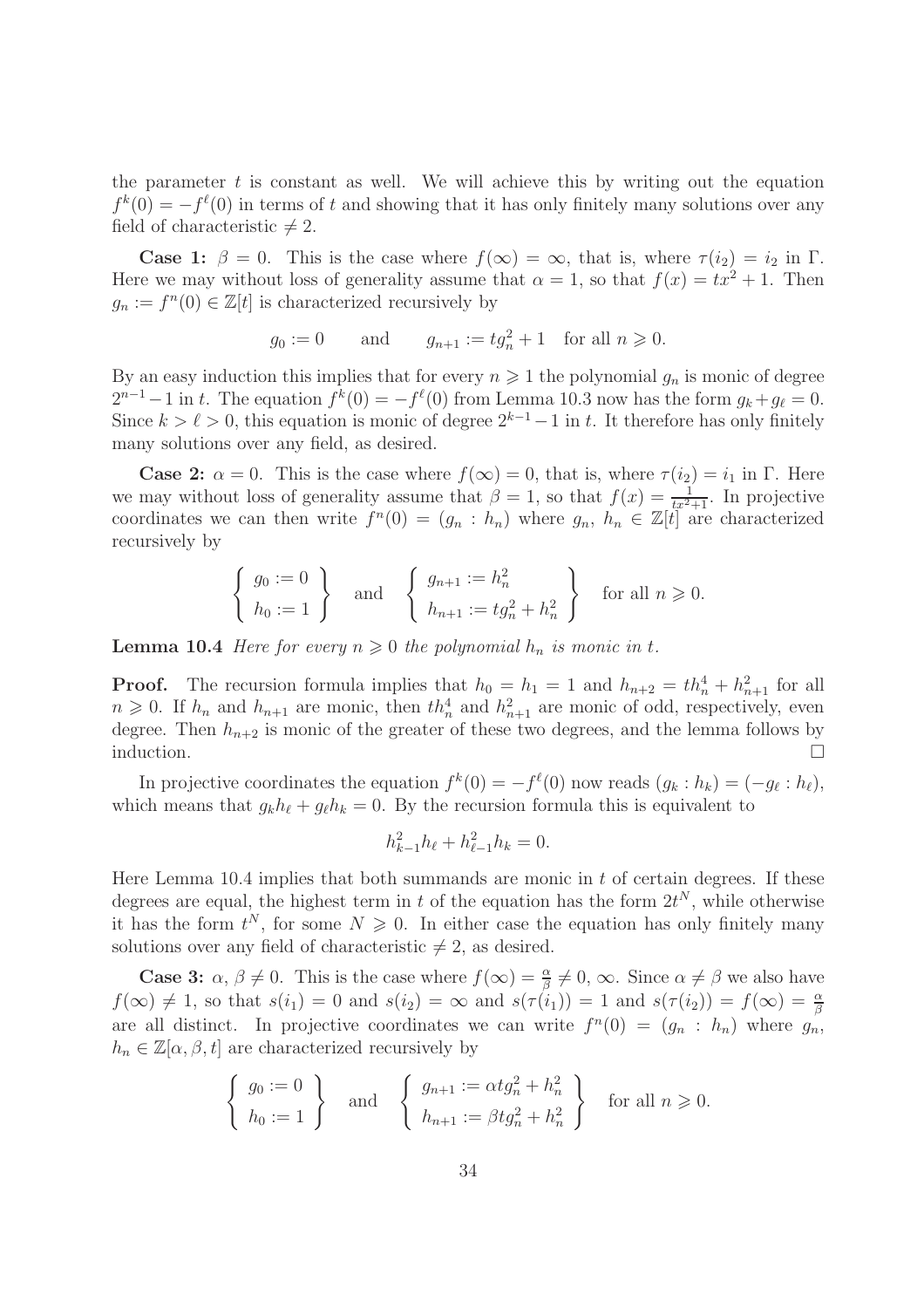**Lemma 10.5** Here  $g_1 = h_1 = 1$ , and for every  $n \geq 2$  we have

$$
g_n = \alpha^{2^{n-1}-1} \cdot t^{2^{n-1}-1} + lower \ terms \ in \ t,
$$
  
\n
$$
h_n = \beta \cdot \alpha^{2^{n-1}-2} \cdot t^{2^{n-1}-1} + lower \ terms \ in \ t.
$$

**Proof.** The recursion formula implies that  $g_1 = h_1 = 1$  and  $g_2 = \alpha t + 1$  and  $h_2 = \beta t + 1$ . In particular the second statement holds for  $n = 2$ . For arbitrary  $n \geq 2$  it follows by direct induction.  $\Box$ 

In projective coordinates the equation  $f^k(0) = -f^{\ell}(0)$  now reads  $(g_k : h_k) = (-g_{\ell} : h_{\ell}),$ which means that  $g_k h_\ell + g_\ell h_k = 0$ . Recall that  $k > \ell > 0$ . If  $\ell \geq 2$ , from Lemma 10.5 we can deduce that

$$
g_k h_\ell + g_\ell h_k = 2 \cdot \beta \cdot \alpha^{2^{k-1}+2^{\ell-1}-3} \cdot t^{2^{k-1}+2^{\ell-1}-2} + \text{lower terms in } t.
$$

With fixed constants  $\alpha$ ,  $\beta \neq 0$  this equation has only finitely many solutions over a field of characteristic  $\neq 2$ , as desired. If  $\ell = 1$ , we still have  $k \geq 2$ , and so from Lemma 10.5 we deduce that

$$
g_k h_\ell + g_\ell h_k = g_k + h_k = (\alpha + \beta) \cdot \alpha^{2^{k-1}-2} \cdot t^{2^{k-1}-1} + \text{lower terms in } t.
$$

For fixed constants  $\alpha$ ,  $\beta$  with  $\alpha$ ,  $\alpha + \beta \neq 0$  this equation again has only finitely many solutions over a field of characteristic  $\neq 2$ . Thus we must do one more case distinction.

**Case 3a:**  $\ell > 1$  or  $\alpha + \beta \neq 0$ . In this case the above analysis already shows that the equation  $f^k(0) = -f^{\ell}(0)$  has only finitely many solutions over any field of characteristic  $\neq$  2, as desired.

**Case 3b:**  $\ell = 1$  and  $\alpha + \beta = 0$ . In this case we have  $f(\infty) = \frac{\alpha}{\beta} = -1$  and hence  $f^2(\infty) = f(-1) = f(1) = f^2(0)$ . Moreover, since  $k > \ell = 1$ , we can deduce from this and the equation  $f^k(0) = -f^{\ell}(0)$  that  $f^k(\infty) = f^k(0) = -f(0) = -1 = f(\infty)$ . As  $\infty$  is a ramification point of f, this implies that  $f^{k-1}(\infty) = \infty$  with  $k-1 > 0$ . Thus the mapping scheme Γ has the form



Set  $k' := 3(k-1)$  and  $\ell' := 2(k-1)$ . Then the equation  $f^{k-1}(\infty) = \infty$  implies that  $f^{k'}(\infty) = \infty = -f^{\ell'}(\infty)$  with  $k' > \ell' \geq 2$ . Thus after interchanging the roles of 0 and  $\infty$ , which amounts to interchanging  $i_1$  and  $i_2$  in  $\Gamma$ , we can replace  $(k, \ell)$  by  $(k', \ell')$ . Afterwards we are back in the case 3a, which has already been completed.

This finishes the proof of Theorem 3.3.